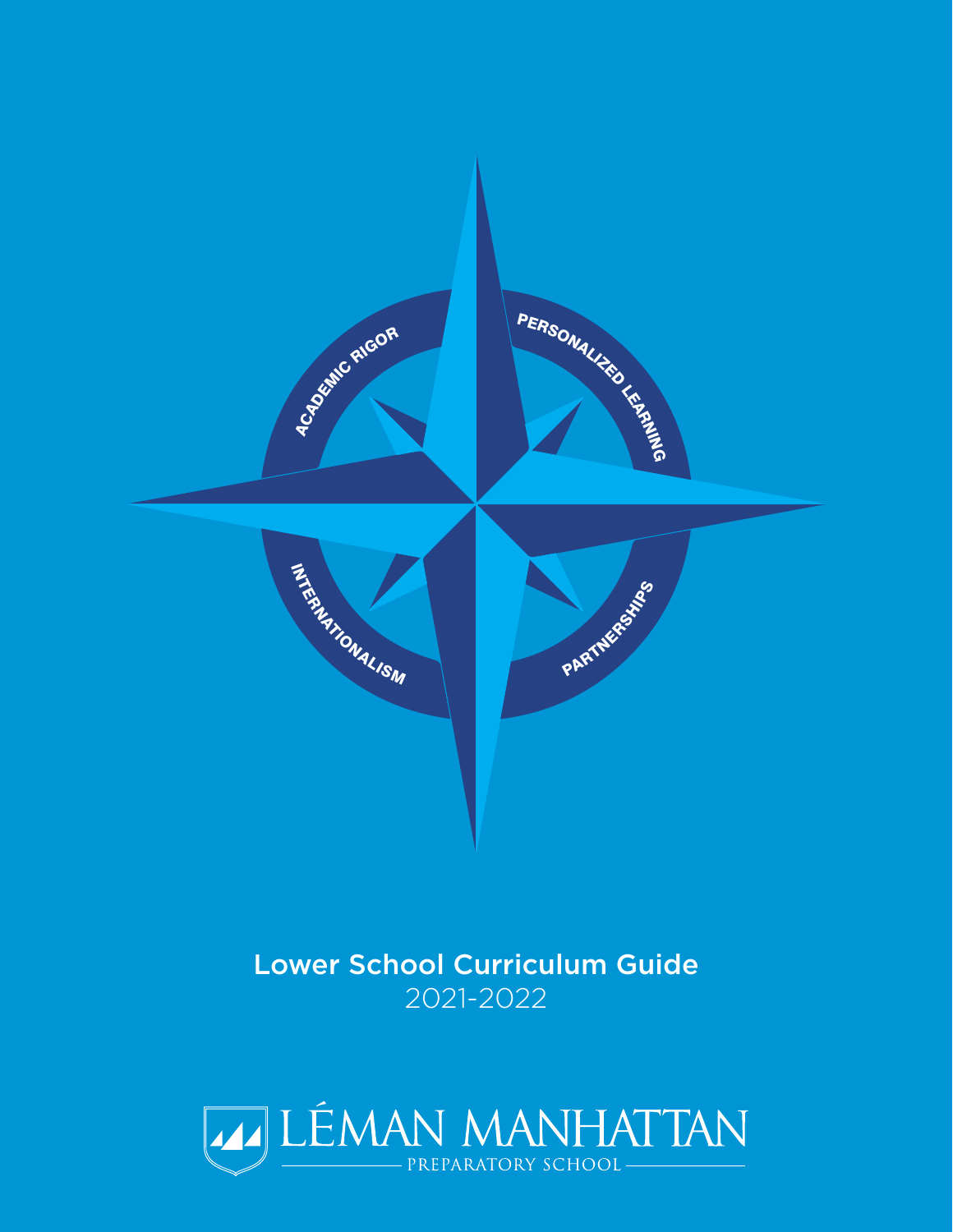#### **TABLE OF CONTENTS**

|                                                                                     | 1                                              |
|-------------------------------------------------------------------------------------|------------------------------------------------|
|                                                                                     |                                                |
|                                                                                     | $\mathbf{1}$                                   |
|                                                                                     |                                                |
|                                                                                     |                                                |
|                                                                                     |                                                |
|                                                                                     | 5                                              |
|                                                                                     | 6                                              |
|                                                                                     | $6\phantom{1}6$                                |
|                                                                                     |                                                |
|                                                                                     |                                                |
| TECHNOLOGY, LIBRARY, AND INFORMATION CONNECTIONS ________________________________10 |                                                |
|                                                                                     |                                                |
|                                                                                     |                                                |
|                                                                                     | 13                                             |
|                                                                                     |                                                |
|                                                                                     |                                                |
|                                                                                     | -23<br><u> 1989 - Johann Barbara, martin a</u> |
|                                                                                     |                                                |
|                                                                                     | 31                                             |
| <b>FIFTH GRADE</b>                                                                  | 36                                             |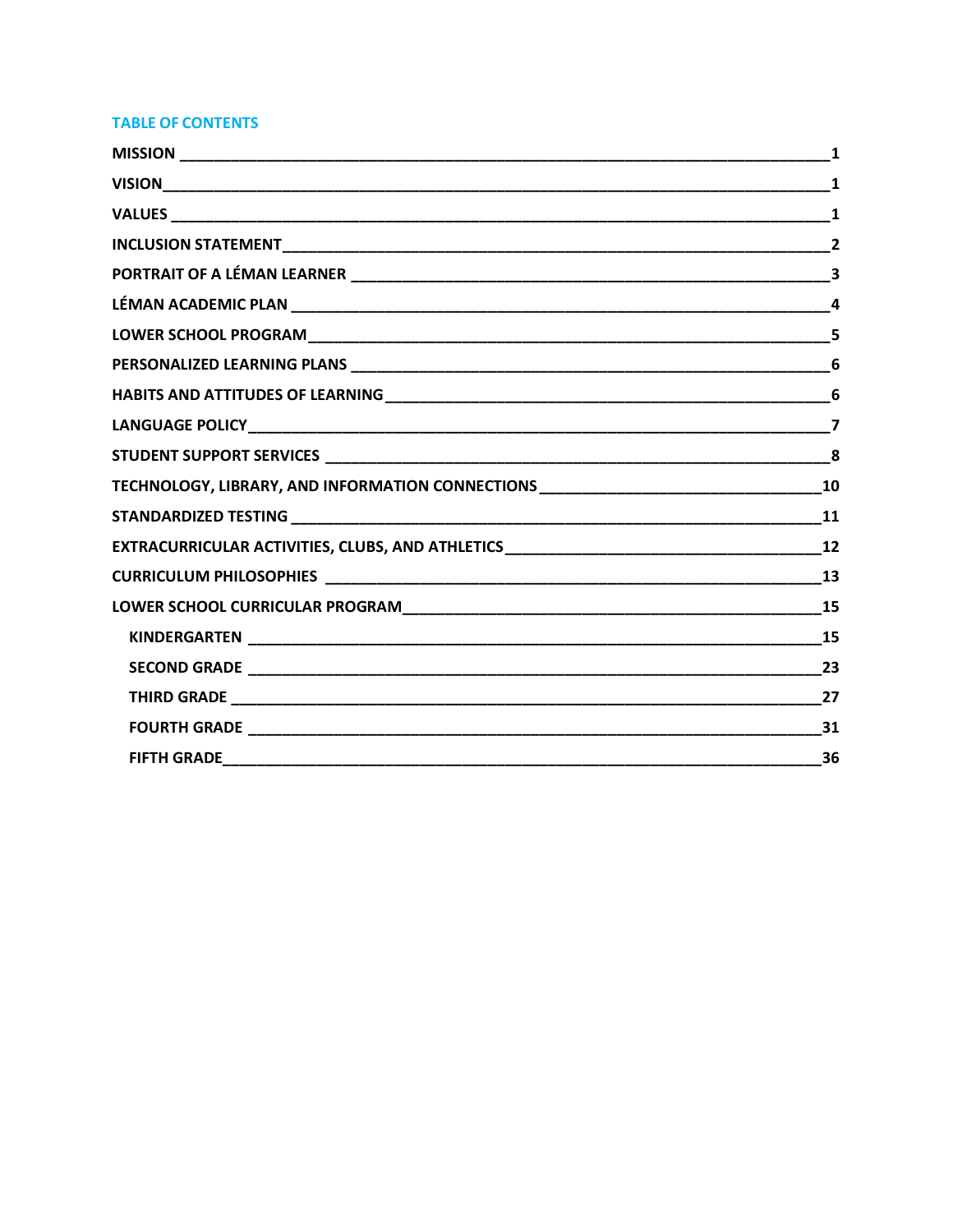## <span id="page-2-0"></span>**MISSION**

Léman Manhattan is an International Baccalaureate World School that delivers an academically rigorous program and sets high expectations for students from early childhood through  $12<sup>th</sup>$ grade. Serving our local neighborhoods and a diverse international community, we prepare students with the knowledge, confidence, and fluency they need to engage in a rapidly changing world.

Léman challenges students' intellect and inspires their creativity. We encourage them to think critically and work collaboratively. Celebrating each student's individuality, we foster the skills they need to grow in mind, body, and spirit. Our unifying mission is to instill a positive outlook in each of our students and a certainty for all they can achieve in life.

Léman Manhattan. Each student, future prepared.

### <span id="page-2-1"></span>**VISION**

The greatest lasting impact of a Léman education will be the achievement of our students and the contributions they make to their communities and to the world.

Preparing each student for a future filled with personal growth, fulfillment and success defines, unifies, and inspires everyone and everything we do at Léman Manhattan.

## <span id="page-2-2"></span>**VALUES**

Our core values are the essential and enduring tenets of our school community. These principles, reflected in the [Portrait of a Léman Manhattan Learner,](http://www.lemanmanhattan.org/pdf/portrait-of-a-leman-learner.pdf) guide all of our actions*.* At Léman, we firmly believe in the essential value of:

- Thinking critically and working collaboratively
- Achieving excellence through academic rigor
- Respecting diverse opinions and cultures
- Fostering meaningful student-teacher-parent partnerships
- Addressing each student's individual learning style
- Discovering passions and nurturing creativity
- Serving our local and global communities
- Encouraging independent thinking and decision-making
- Cultivating resiliency and determination
- Instilling confidence and optimism
- Growing in mind, body and spirit
- Recognizing the importance of preparation for life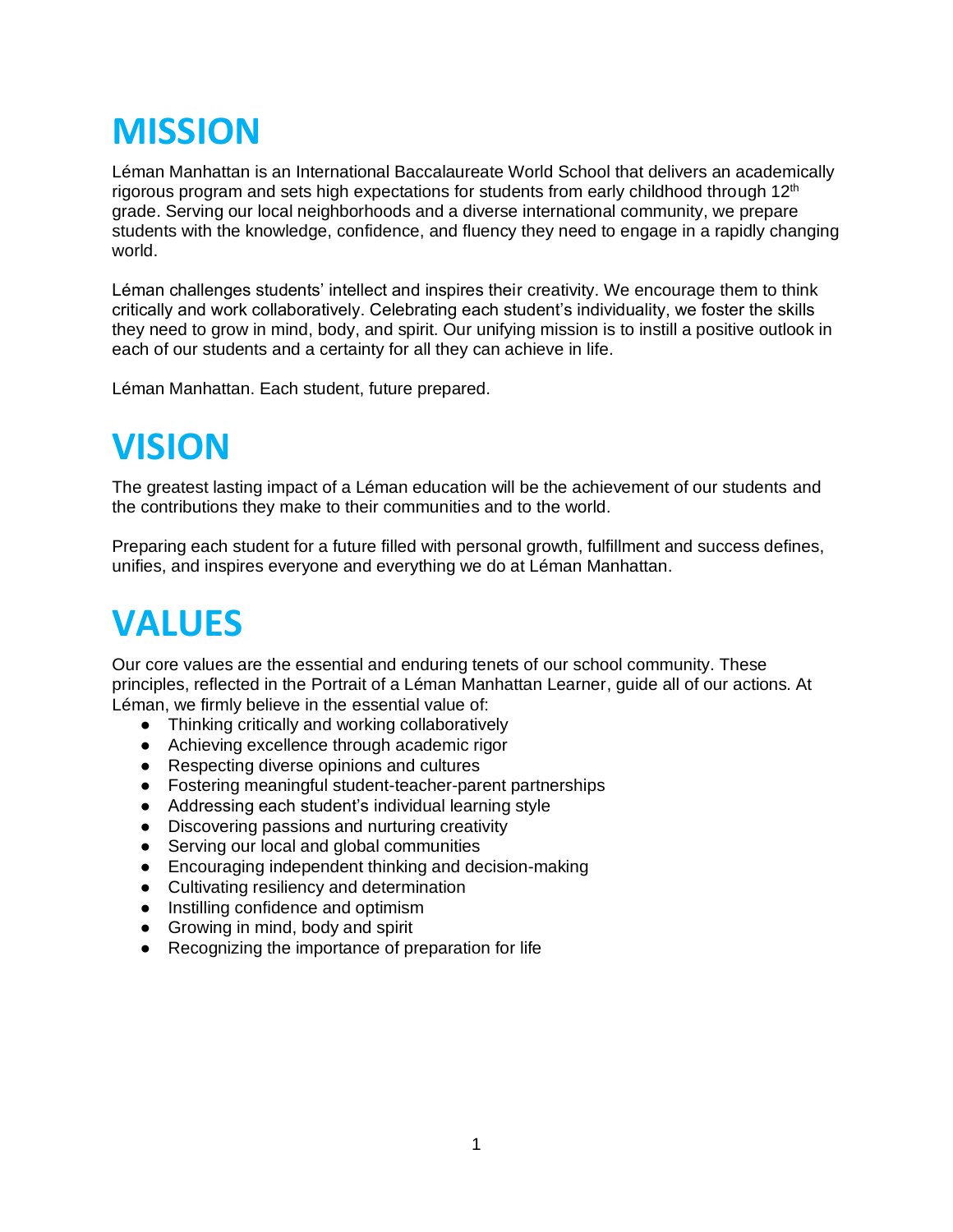## <span id="page-3-0"></span>**INCLUSION STATEMENT**

Léman Manhattan Preparatory School is a community of diverse cultures, languages, and countries of origin, which draws unity through the acknowledgement and celebration of our differences. As a mosaic of individuals who believe everyone should feel safe and respected, we strive to facilitate opportunities for meaningful engagement with openness and empathy. This process of communication is integral to fostering a just and harmonious place of learning.

Ours is an inclusive school where students, families, caregivers, faculty, and staff are supported equally, and where each unique identity, voice, ideological viewpoint, and experience is valued. We honor all members of our community, diverse in ability, age, appearance, belief system, citizenship, culture, family structure, gender, gender identity, language, learning style, national origin, political view, race, religion, sexual orientation, and socio-economic level, and all other protected characteristics.

Committed to sustaining an environment free of harassment in any form, including bullying and discrimination, we maintain that the work of inclusion is a responsibility held by all and done for all, person to person. We embrace this challenging yet rewarding opportunity and understand that this is an evolving work which enriches our lives.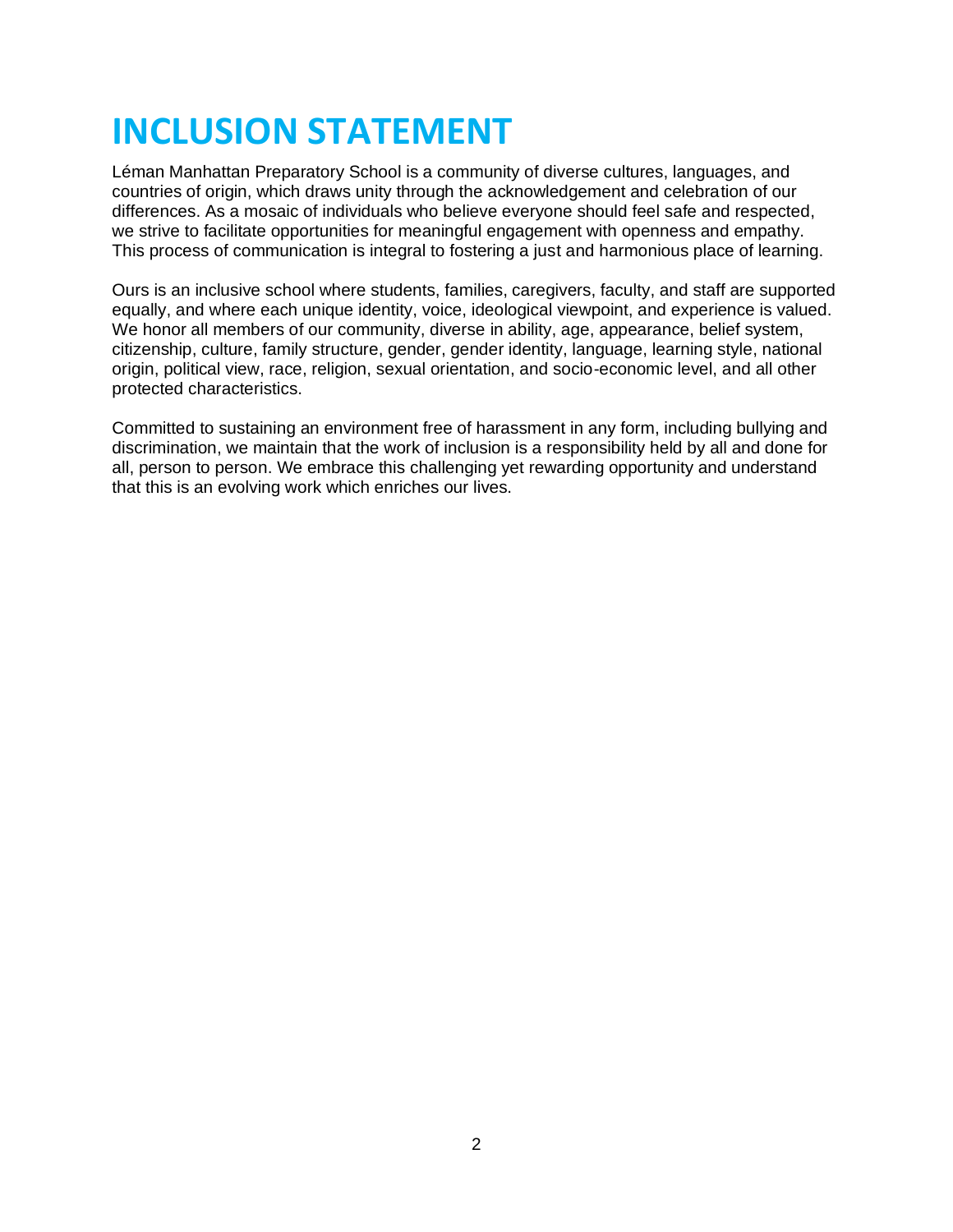## <span id="page-4-0"></span>**PORTRAIT OF A LÉMAN LEARNER**





### Portrait of a Léman Manhattan Learner

Léman Manhattan Preparatory School is an international learning community committed to educating, empowering, and inspiring students from early childhood through 12th Grade to be confident, independent, critical thinkers. The Portrait of a Léman Manhattan Learner includes the IB Learner Profile as well as additional unique attributes that draw from the Léman Manhattan Mission Statement.

#### AS LÉMAN MANHATTAN LEARNERS, WE STRIVE TO BE:

| <b>INQUIRERS</b>     | • We nurture our curiosity, developing skills for inquiry and research.<br>. We know how to learn independently and with others.<br>. We learn with enthusiasm and sustain our love of learning throughout life.                                                 |
|----------------------|------------------------------------------------------------------------------------------------------------------------------------------------------------------------------------------------------------------------------------------------------------------|
| <b>KNOWLEDGEABLE</b> | . We develop and use conceptual understanding, exploring knowledge across a range of disciplines.<br>. We engage with issues and ideas that have local and global significance.                                                                                  |
| <b>THINKERS</b>      | . We use critical and creative thinking skills to analyze and take responsible action on complex problems.<br>• We exercise initiative in making reasoned, ethical decisions.                                                                                    |
| <b>COMMUNICATORS</b> | . We express ourselves confidently and creatively in more than one language and in many ways.<br>. We collaborate effectively, listening carefully to the perspectives of other individuals and groups.                                                          |
| <b>PRINCIPLED</b>    | • We act with integrity and honesty, with a strong sense of fairness and justice, and with respect<br>for the dignity and rights of people everywhere.<br>. We take responsibility for our actions and their consequences.                                       |
| <b>OPEN-MINDED</b>   | . We critically appreciate our own cultures and personal histories, as well as the values and<br>traditions of others.<br>. We seek and evaluate a range of points of view, and we are willing to grow from the experience.                                      |
| <b>CARING</b>        | • We show empathy, compassion, and respect.<br>. We have commitment to service, and we act to make a positive difference in the lives of others<br>and in the world around us.                                                                                   |
| <b>RISK-TAKERS</b>   | • We approach uncertainty with forethought and determination.<br>. We work independently and cooperatively to explore new ideas and innovative strategies.<br>• We are resourceful and resilient in the face of challenges and change.                           |
| <b>BALANCED</b>      | . We understand the importance of balancing different aspects of our lives-intellectual, physical, and<br>emotional to achieve well being for ourselves and others.<br>. We recognize our interdependence with other people and with the world in which we live. |
| <b>REFLECTIVE</b>    | . We thoughtfully consider the world and our own ideas and experience.<br>. We work to understand our strengths and weaknesses in order to support our learning and personal<br>development.                                                                     |
|                      | The ten attributes and descriptors above are called the 'IB Learner Profile.' They are valued by all IB World Schools.                                                                                                                                           |
| <b>COLLABORATORS</b> | . We form cultural, academic and social partnerships, globally and locally.<br>. We maximize opportunities to share our learning within our own community and beyond.                                                                                            |

GLOBAL CITIZENS . We mindfully cultivate individuality and embrace diversity.<br>We are advocates for peace and stewards of the planet.

These additional descriptors represent unique attributes valued at Léman Manhattan.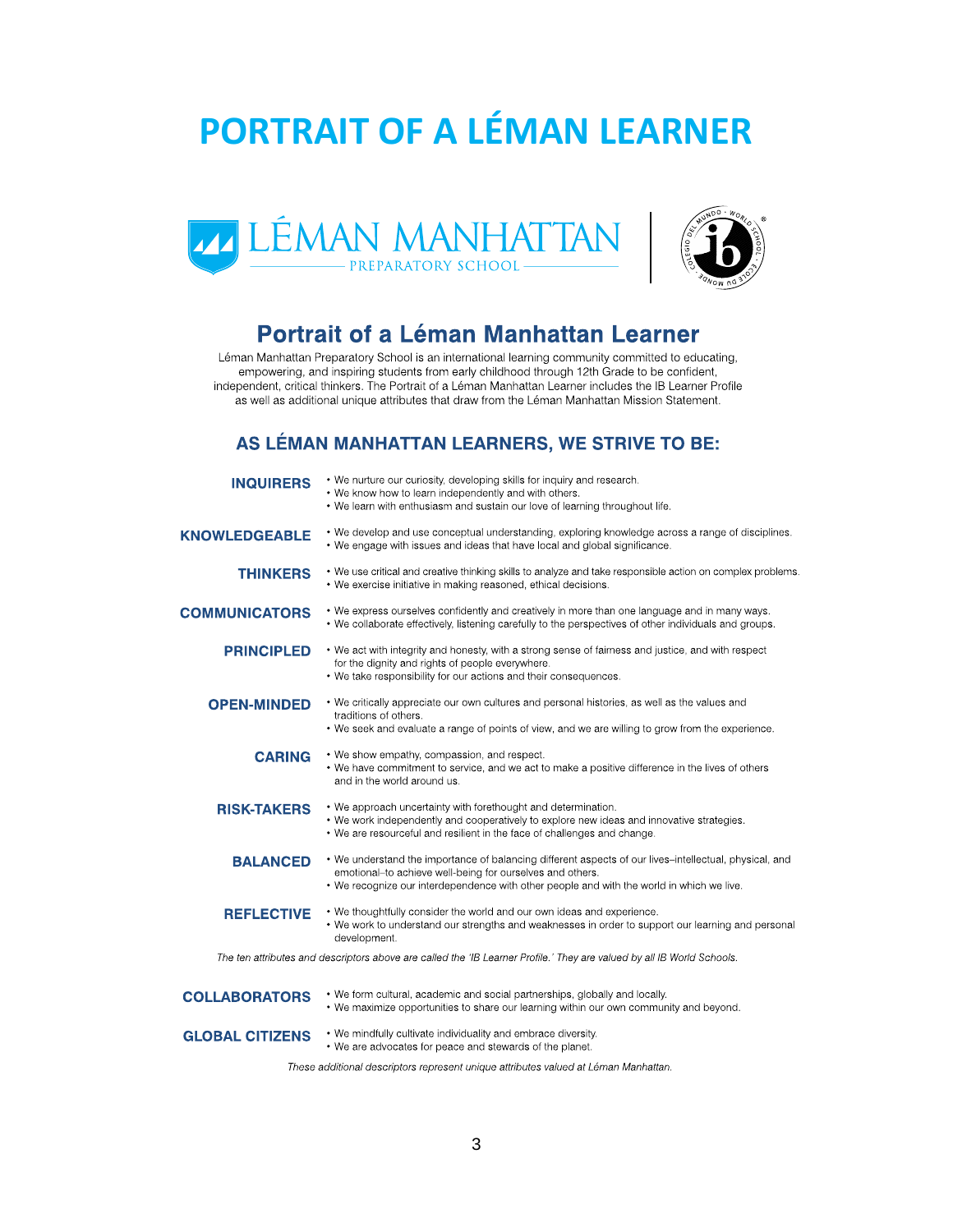# <span id="page-5-0"></span>**LÉMAN ACADEMIC PLAN**

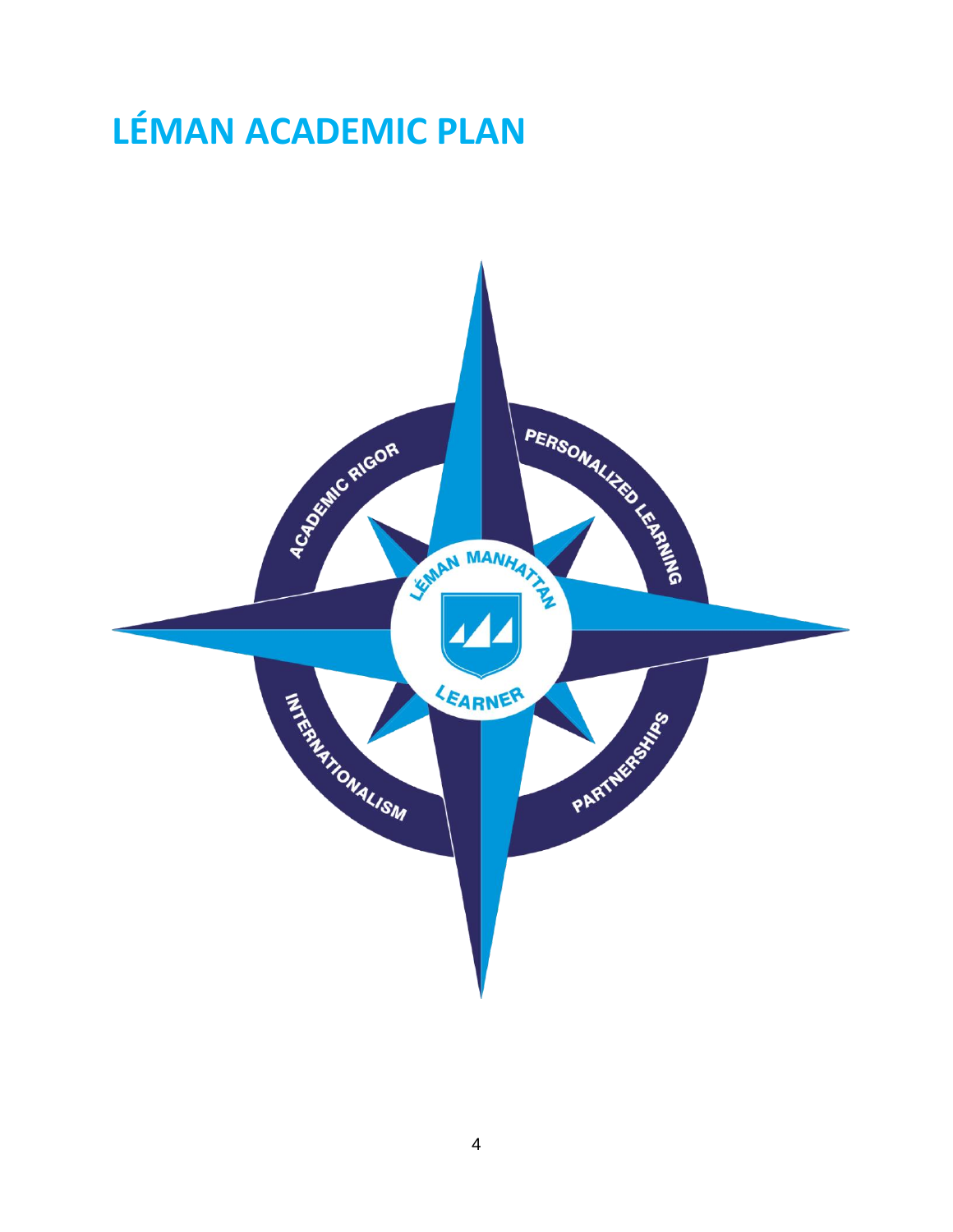# <span id="page-6-0"></span>**LOWER SCHOOL PROGRAM**

In Léman's Lower School, students find their passions. As a result, they become independent thinkers and competent decision makers who are excited to learn. We offer a diverse program that encourages students to reach their academic, social, and emotional potential in a challenging yet supportive environment.

In addition to emphasizing proficiency in reading, writing, and mathematics, our Lower School program focuses on the humanities, science, world languages, and physical education. Music and visual arts are also an integral part of our curriculum, as they help to develop creativity, open-ended thinking, and collaboration.

Using Teachers College Reading and Writing Workshop as the backbone of our literacy curriculum, students in the Lower School gain the skills needed to read, write, analyze, compare, and discuss text across a variety of genres.

Our rigorous math curriculum builds conceptual understanding utilizing varied instructional practices, such as hands-on activities, games, fact practice, and daily routines. Students connect mathematical concepts to everyday situations with an emphasis on problem solving, critical thinking, and exploration of multiple strategies. The curriculum provides repeated exposure to mathematical concepts to build skills.

Students engage in the scientific process through observation and hypothesis, doing the work of real scientists in the Lab and the outside world. They develop an analytical mindset through inquiry, and test their understandings through designing, conducting, and reflecting on experimental investigations.

A cornerstone of arts education in the Lower School is our signature Strings Program, which introduces the violin in Kindergarten and continues through the 3rd Grade. In the 4th Grade, students apply their musical knowledge to new concepts through performance-based ensembles in Band or Chorus. They develop musical literacy, hone musicianship skills, and work together to achieve the common goal of performing as an ensemble.

We have high expectations of our students' work, and Léman teachers are skilled at challenging children to consistently set and reach new goals. Faculty confer with students individually and in small groups, helping them to find their voice and advocate for themselves as they prepare for the transition to Middle School.

As a diverse school community, we continuously review our curriculum to embrace the beauty of our diversity, stressing the importance of equity, and ensuring inclusivity. Through thoughtful development of units of study, we are committed to presenting accurate information with an emphasis on multiple perspectives. Our programs reflect a conscious and programmatic commitment to develop inquiring, knowledgeable and caring future leaders who view themselves as global citizens looking for ways to create a better and more peaceful world through intercultural understanding and respect.

Our teachers provide thoughtful attention to each child's academic, social, and emotional development, and focus on building classroom communities in which children are inspired to explore, create, and grow as learners and young citizens of the world.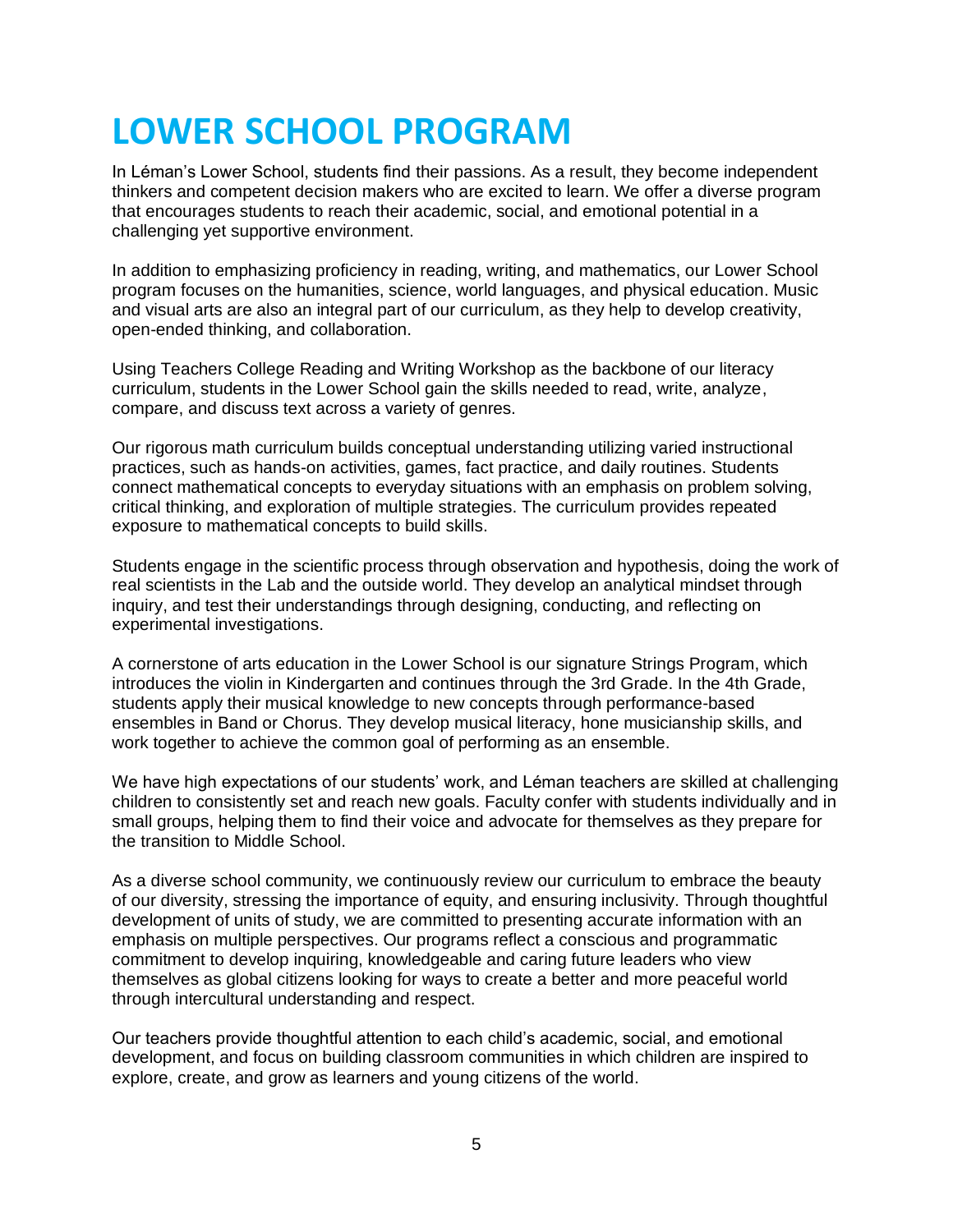## <span id="page-7-0"></span>**PERSONALIZED LEARNING PLANS**

Beginning in First Grade, the Personalized Learning Plans (PLPs) uniquely demonstrate Léman Manhattan's commitment to the growth and development of every student. Léman Manhattan believes that education is a partnership among the student, home, and school. In keeping with our Léman Learner profile, we want our students to be knowledgeable, curious, and reflective thinkers. Léman understands that in order to maintain a high level of engagement and motivation in their education, students must have a sense of ownership for their schooling and an understanding of the qualities that make for a successful life-long learner. The PLP is one way of achieving this as it provides students with an individual goal that is driven by their passions, interests, and aspirations while incorporating both academic and Habits and Attitudes of Learning (HAL) components.

Building the PLP is a collaborative process to which all partners (teachers, parents, and students) contribute. It is a call to action by the teacher, the student, and the family with everyone in agreement of his or her role in the achievement of the plan. Work on the passiondriven project will occur both at school and at home. We teach our students that the process is as important and meaningful as the product. We will also provide students with the tools to organize and persevere with a long-term goal. Students and teachers will document progress and provide personal reflections on their PLP each trimester. Projects are presented in the spring.

## <span id="page-7-1"></span>**HABITS AND ATTITUDES OF LEARNING**

Community citizenship, inquiry, ownership and independence, work habits, perseverance, and communication are the Habits and Attitudes of Learning (HAL) at Léman Manhattan. Following a Responsive Classroom approach, students work within their homerooms each year to create class practices aimed at providing an environment where all children can achieve their hopes and dreams. Each day begins with a morning meeting, setting the tone for the day and welcoming all students as members of the class and school community. Through daily interactions with peers, they work together to achieve common goals and learn to listen to others with understanding and empathy.

**Community Citizenship:** Follows classroom and school agreements; considers the impact his or her decisions make on others; and works well with others towards a common goal.

**Inquiry:** Asks questions and is open to new ideas and perspectives; takes risks; and demonstrates a desire to grow continually as a reflective learner.

**Ownership and Independence:** Initiates and follows through; strives for personal best; and exhibits self-management.

**Work Habits:** Uses available resources to support her or his learning; strives for accuracy; and takes on and completes tasks in a timely manner.

**Perseverance:** Persists through challenges; open to learning from mistakes; and uses various strategies to complete tasks.

**Communication:** Participates in a range of conversations and collaborations with others; expresses his or her ideas clearly; and listens not only to respond, but to elaborate and/or expand on their ideas.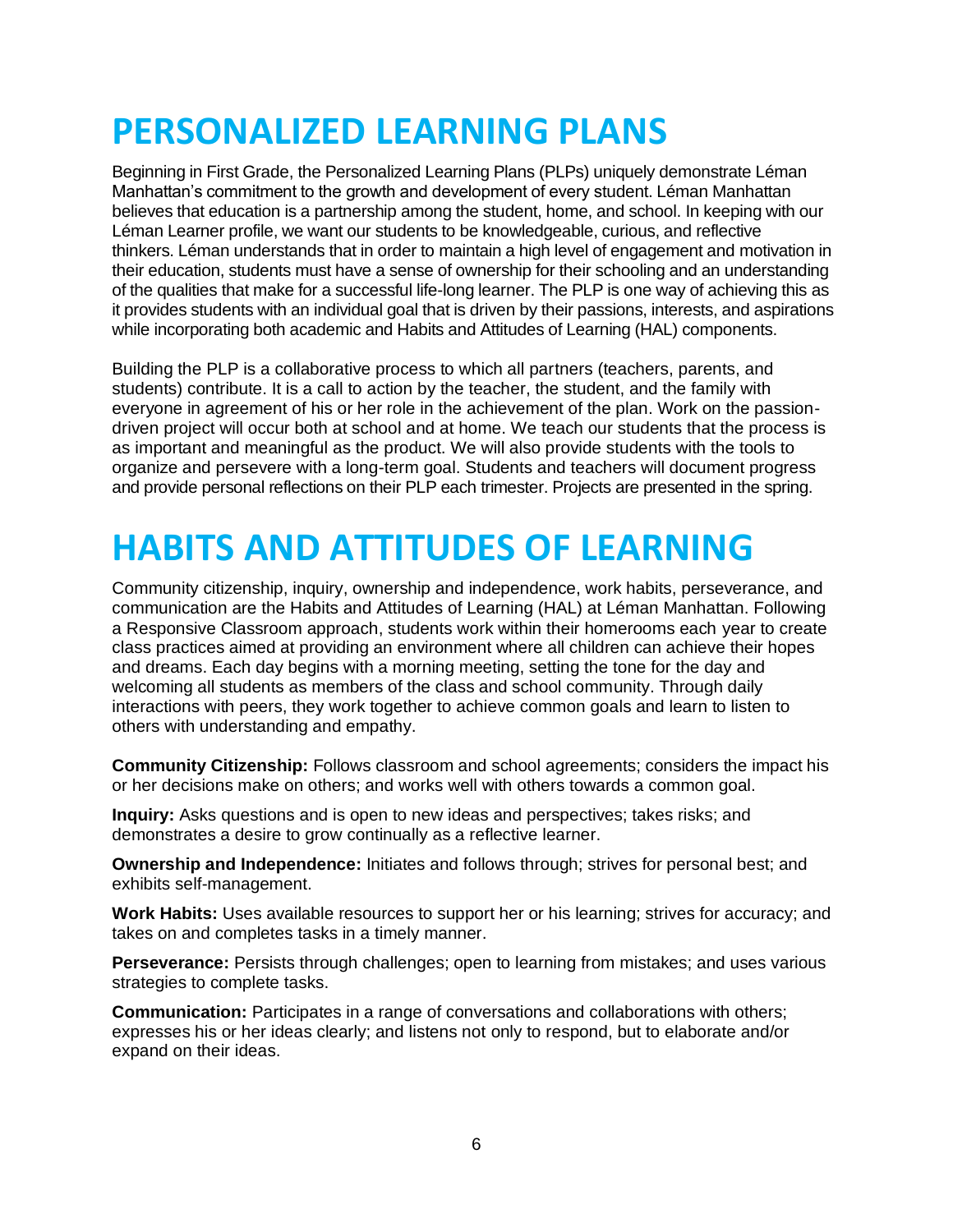# <span id="page-8-0"></span>**LANGUAGE POLICY**

The LMPS Language Policy, integral to LMPS philosophy and practice, creates a shared vision and mission to successfully implement LMPS language programs and curriculum. It is comprehensive and school-wide and promotes a high-quality academic curriculum for advanced language proficiency in at least one language other than the mother tongue for all students. The policy also recognizes and embraces the central role language and culture play in the overall linguistic, cognitive, and academic development of LMPS students.

#### **Guiding Principles At LMPS, we:**

- 1. Foster in students the ability to think and express themselves with precision, clarity, confidence, and imagination in at least one language other than the mother tongue.
- 2. Provide an appropriate language and learning program in order to allow all students to access their curriculum in a supportive environment.
- 3. Involve all teachers in the language-teaching process, as language and learning are inextricably linked and fundamental to learning.
- 4. Value the student's first language and literacy as the foundation for second and third language acquisition and development. These are essential in establishing a firm foundation for thinking processes, in maintaining cultural identity, and in developing communicative and literacy competence.
- 5. Engage in meaningful and authentic learning experiences with well-designed programs since language acquisition and learning take place best in such an environment.
- 6. Believe firmly that language development in more than one language fosters personal growth and is essential to the development of international understanding.
- 7. Employ a variety of instructional methods in all areas of the curriculum to develop skills in reading, writing, speaking, and listening in the three communicative modes: interpretive, interpersonal, and presentational.
- 8. Provide opportunities for teachers and administrators to participate in relevant professional development in the areas of linguistic and cultural awareness.
- 9. Integrate the expression of cultural and linguistic heritage into all programs and facilitate cultural exchanges through the curriculum and special events.
- 10. Support mother tongue languages both through differentiation and IB Language A courses.

#### **Regarding English Language Learners (ELLs), the faculty of LMPS believes and practices the following:**

- English is the primary medium of instruction; teachers work collaboratively to provide a program of English language learning for all students to address their academic needs.
- All staff members are language teachers, independent of their core specialties, and are responsible for addressing and meeting the needs of all students of diverse linguistic and cultural backgrounds.
- Parents are made aware of their important role in ensuring the development of their children's mother tongue and are encouraged to do so through a range of strategies to support their child's education, including enrollment in a mother tongue program.
- At Léman Manhattan, we believe that ELL students are best educated in a sheltered instruction environment. When possible, our ELL students are instructed in a mainstream setting with ELL push-in and pull-out support, providing them access to content area standards as they develop English proficiency.
- Students are supported with ESOL classes based on their English levels.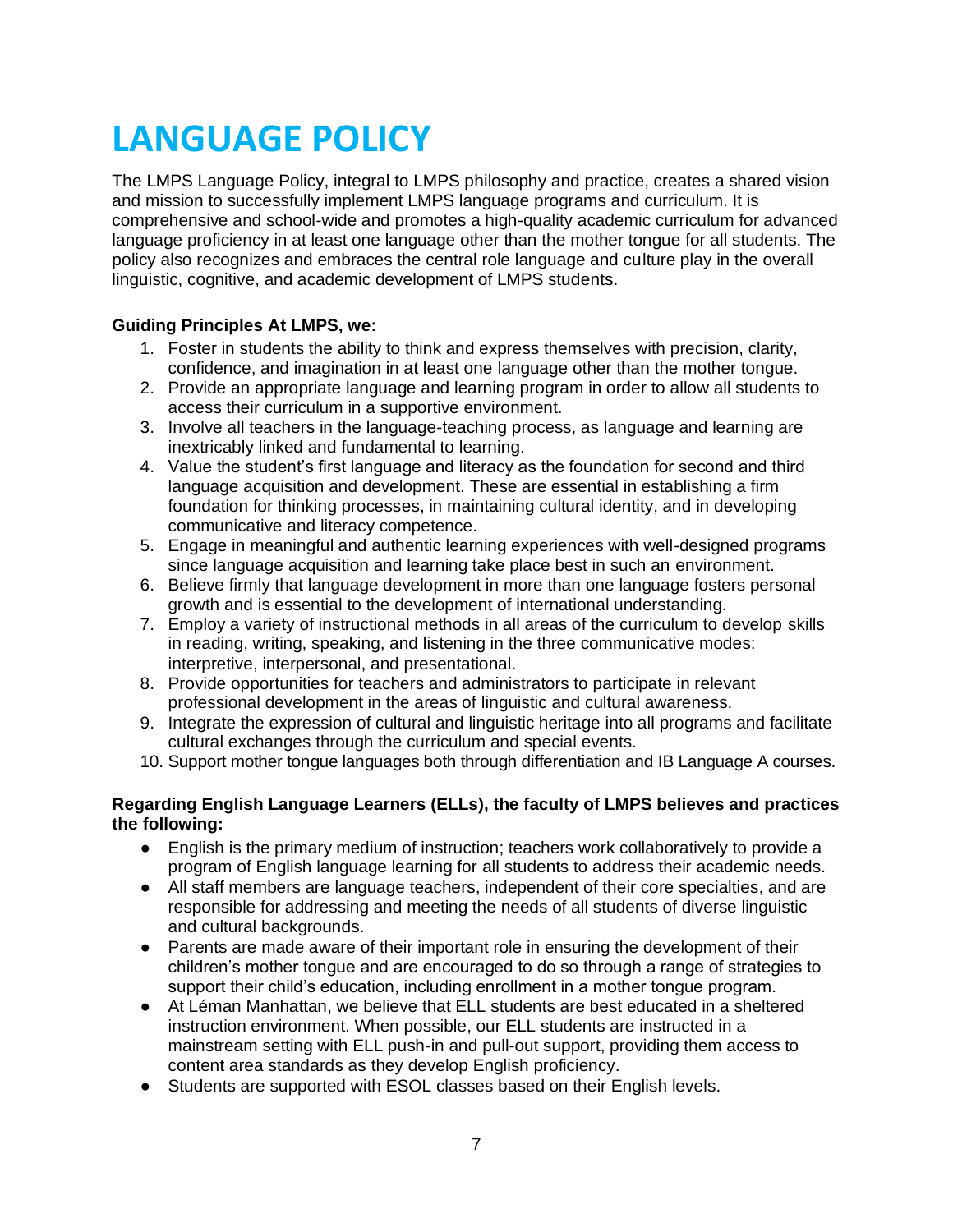● All staff members understand the particular needs of those students being educated in a language.

## <span id="page-9-0"></span>**STUDENT SUPPORT SERVICES**

Léman Manhattan Preparatory School's main goal is to meet student needs through a differentiated, rigorous curriculum. We are committed to meeting the needs of all students through an increasingly comprehensive framework of curriculum, instruction, and assessment. Each division has a Student Support Team comprised of trained Learning Specialists who collaborate with classroom teachers and administrators to identify a well-integrated system of instruction and intervention for students identified as in need of support and/or enrichment.

### **Léman Manhattan Student Support Services**

The role of the Student Support Services team is to ensure Léman Manhattan provides an inclusive PK through Grade 12 multidisciplinary student support system that respects learner differences, facilitates attainment of Léman Manhattan's high educational standards, and promotes the development of lifelong learners. The Student Support program is designed to secure and organize equitable access to all academic programs, including the International Baccalaureate (IB) programme.

Student Support Services includes Learning Support, Counseling, and Nursing. This supplementary handbook focuses on providing specific information regarding Learning Support and Counseling services. Additional information about Health Services and Nursing may be found in the school handbook.

The Student Support Services department is guided by the following principals:

- Students build self-confidence and better prepare themselves to be lifelong learners by developing self-advocacy skills and by understanding their individual learning needs.
- It is important to work with the whole student (intellectually, socially, emotionally, and physically) from a position based on the student's strengths in an effort to address areas of concern.
- Learning issues may change as the child grows and developmental differences need to be considered, therefore resources should be flexible and allocated as needed.
- An effective student support program requires a team approach with all team members sharing responsibility for the student's learning. Teams may include students, parents, teachers, student support personnel, and administrators.
- Staying current with research and best practices helps the team determine how to address student needs.
- An effective support program is articulated in PK through Grade 12, including procedures and policies, assessments, entrance and exit criteria, transition plans, and other essential components.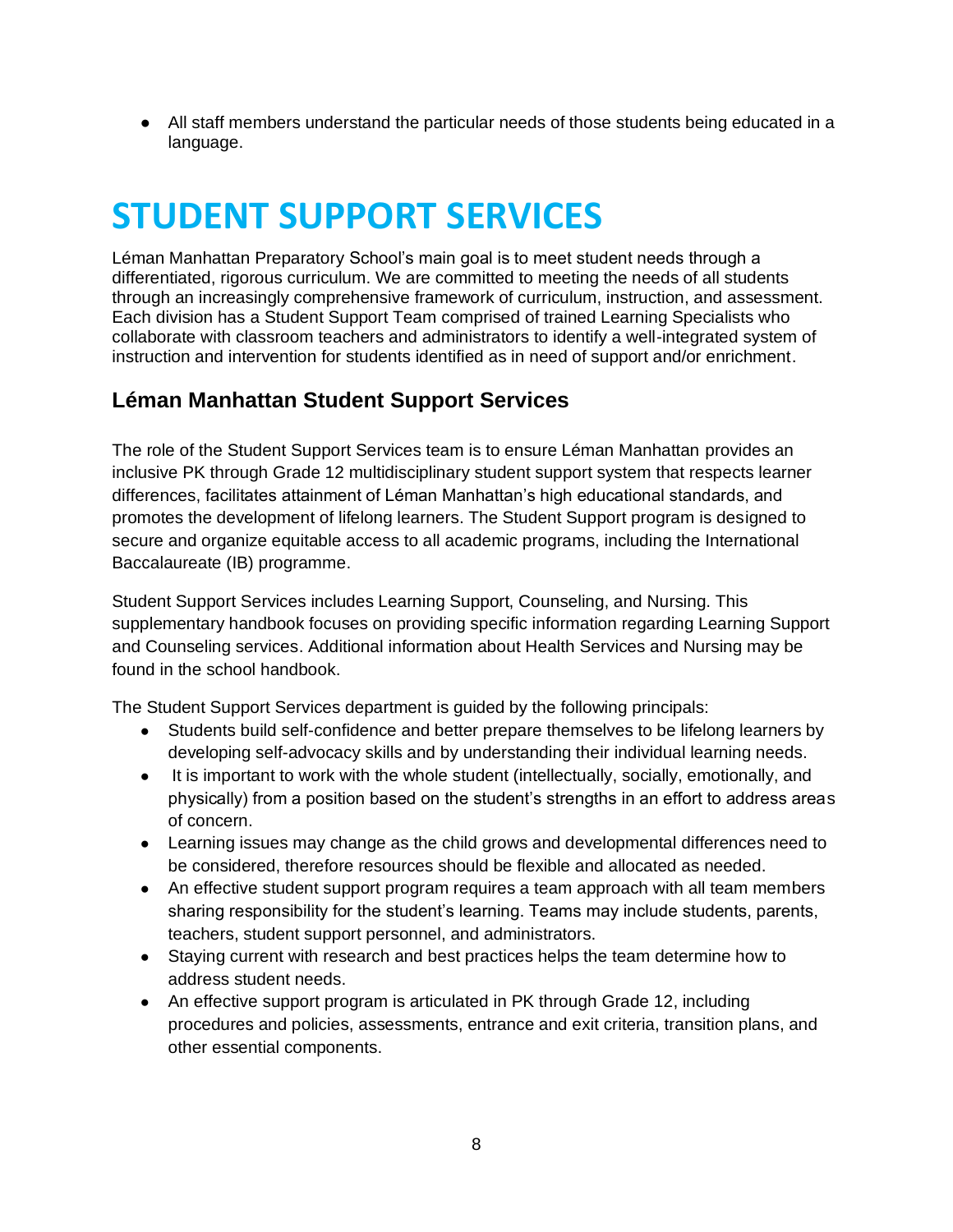# **LEARNING SUPPORT SERVICES**

### **Processes for meeting students' learning needs.**

#### *Student Study Teams*

Student study teams are multidisciplinary meetings hosted at the divisional level and led by the Director of Student Support Services or designee. These meetings provide an opportunity for teachers, administrators, and parents (when appropriate) to discuss concerns about student learning and/or behavior, and problem-solve to identify strategies and interventions that can be readily implemented by the classroom teacher, learning specialist, school psychologist, counselor, parent, or other appropriate staff member.

#### *Special Education/Learning Resource*

Students who do not show appropriate progress (i.e., meeting grade-level expectations) based on a variety of data from both the classroom and formal evaluations may receive supplemental instructional interventions, which are targeted and more individualized.

#### **ENGLISH FOR SPEAKERS OF OTHER LANGUAGES PROGRAM**

Our mission is to help students acquire proficiency in the English language to ensure academic success and to help them confidently participate and integrate as active members of the Léman Manhattan Preparatory School (LMPS) community.

We believe that all students should have equal access to the curriculum and should be immersed into mainstream classrooms whenever possible. The ESOL Department believes that high academic standards help promote language development for non-native English speakers. A culture of school-wide collaboration is adopted such that classroom content is made accessible and comprehensible for English language learners. Students are strongly encouraged to maintain their mother tongue, enhancing both cognitive development and English language acquisition.

The faculty of LMPS believes and practices the following:

- English is the primary medium of instruction, and teachers work collaboratively to provide a program of English language learning for all students to address their academic needs.
- All staff members are language teachers and are responsible for addressing and meeting the needs of all students of diverse linguistic and cultural backgrounds.
- At Léman Manhattan, we believe that ELL students are best educated in a sheltered instruction environment. Our ELL students are instructed in a mainstream classroom setting with ELL push-in and pull-out support when possible.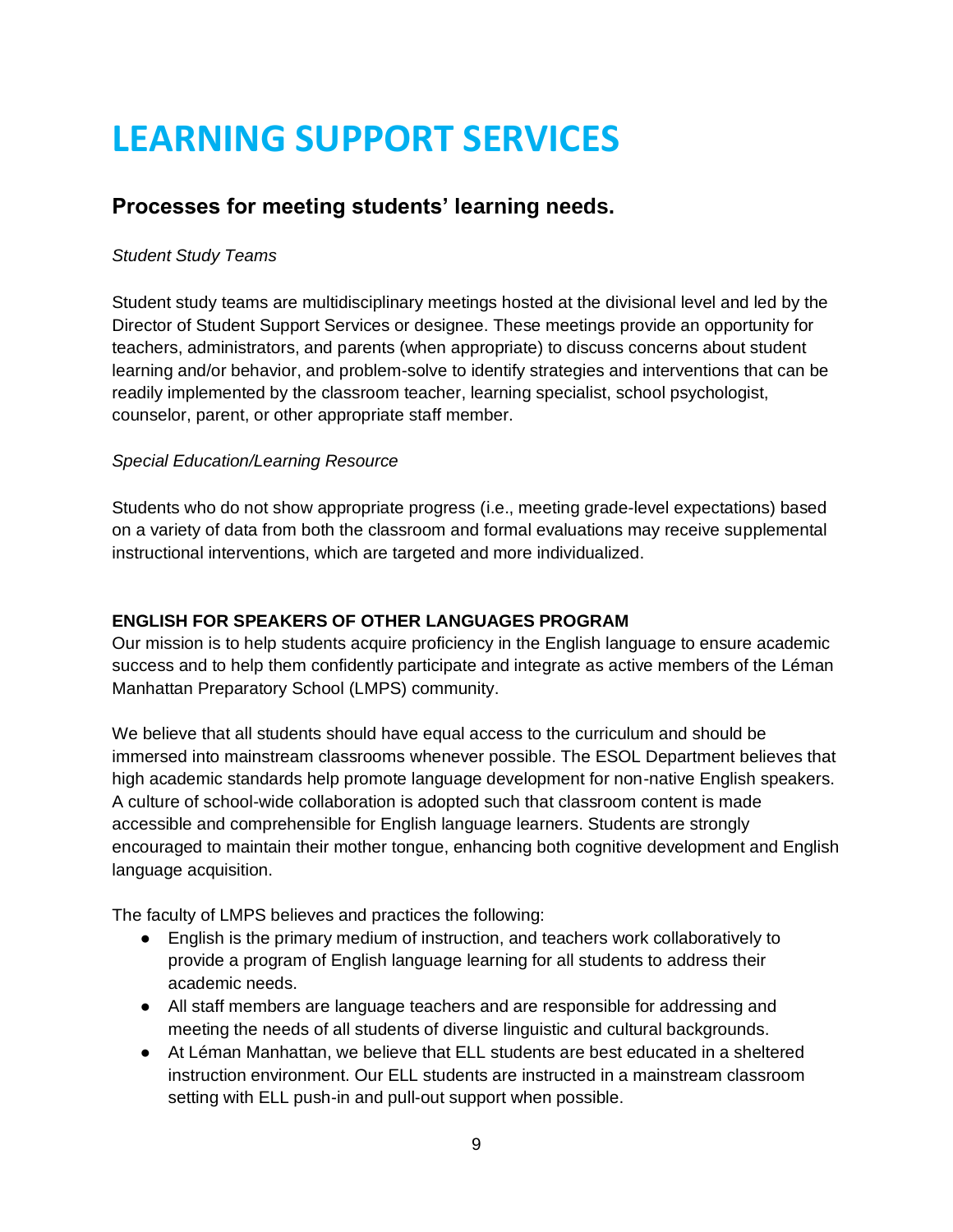### <span id="page-11-0"></span>**TECHNOLOGY, LIBRARY, AND INFORMATION CONNECTIONS**

#### **TECHNOLOGY**

At Léman Manhattan, the Educational Technology Coordinator, the Librarians, and the Technology Department work as a team to collaborate on technology support and information literacy instruction for each grade. They facilitate the physical infrastructure and support successful and ongoing integration across the curriculum in the CECE, collaborating with faculty to plan, execute, and evaluate curricular units that engage and challenge students.

Technology and media are tools that are effective only when used appropriately. Passive use of technology and any type of screen media is an inappropriate replacement for active play, engagement with other children, and interactions with adults. At Léman Manhattan, our teachers, supported by the Educational Technology Coordinator, have the knowledge, skills, and experience to select and use technology tools and interactive media that suit the ages and developmental levels of the children in their care, and they know when and how to integrate technology into the program effectively.

The WonderLab is a space of constant evolution, a space for exploration, planning, and collaboration where learning and creativity happen in a playful manner. Its mission is to create inquiry-based experiences that transform learning. It incorporates a Green Screen to be used in video projects, an Epic Lego Wall for students to create Lego art and Lego vertical projects, an age-appropriate Makedo Cardboard Station for "messy" construction and prototyping, a Chalkboard Wall for brainstorming and idea visualization, a Snap Circuits wall for controlled discovery of technology via experimentation with circuits, and also cutting-edge technology such as a 3D displayer, Dash and Kibo Robots, Code-a-Pillars and Code&Go.

These tools, along with expert facilitation, allow students to gain a better understanding of cause and effect and problem-solving, which are the building blocks to the design and coding processes. Because of its participatory nature, the WonderLab fosters opportunities for children to "think outside the box" and use their innate curiosity to become innovators, creators, and risktakers.

This shared space allows children to work together and communicate with their peers, providing opportunities to build on each other's ideas and develop the skills of negotiation-a key attribute to becoming an open-minded, caring member of the community. The work that students do in the WonderLab reflects and reinforces the Portrait of a Léman Manhattan Learner.

Lastly, technology tools at Léman Manhattan support the ways our educators measure and record development, document growth, plan activities, and share information with students, families, and the school community in general. We use class pages that include announcements, assignments, calendars, resources, photographs as well as audio and video recordings to document, archive, and share a child's accomplishments and developmental progression with families.

#### **LIBRARY**

Uniquely situated as a shared resource for the entire lower school community, the Lower School library is a welcoming place for gathering, learning, exploring, creating and, of course, reading. The mission of the library curriculum is to promote a love of reading, provide access to diverse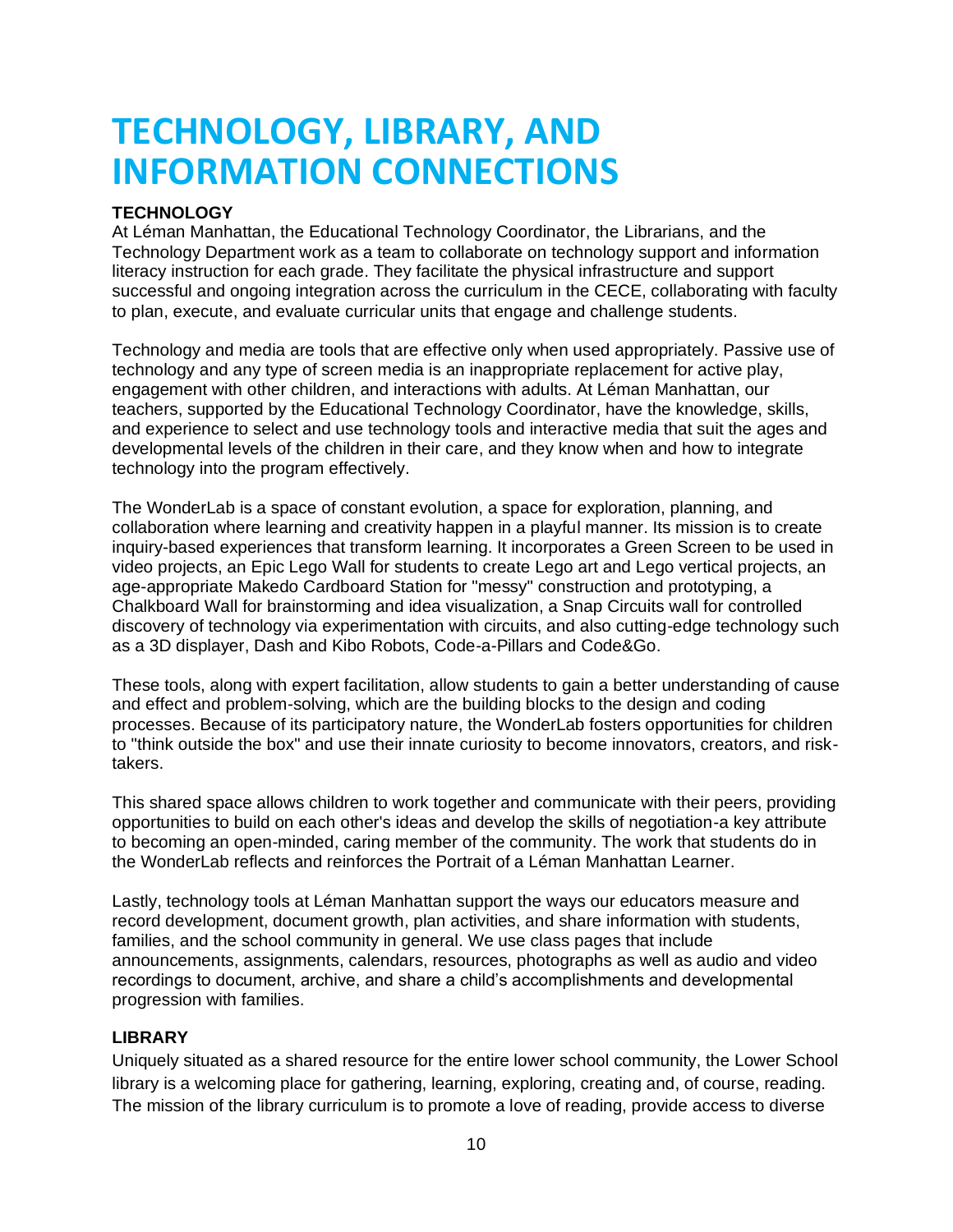information and ideas, and to equip students with the skills they need to locate, evaluate, and use information. The library is home to over 17,000 books and print resources and over 20 databases and on-line reference sites. These are available to all members of the school community: teachers, students, and parents.

Lower School students have weekly scheduled library classes but may also visit the library as needed, including before and after school. In addition to supporting and enriching the classroom curriculum, the library program exposes students to a wide variety of literature and teaches specific literacy and information skills. Gradually, each child is equipped with the skills to become independent library users and critical researchers. Younger children begin by learning how books are made and to care for them. They also learn how books can be classified and organized and how to locate the books they love. Older children learn specific organizational systems like the Dewey Decimal system, how to use the online catalog and self-checkout procedures. They learn research skills beginning with how to locate appropriate print and digital resources. Critical thinking is stressed as they learn to evaluate information for accuracy, currency, bias and usefulness. Finally, students learn how to be ethical and responsible users of information, including how to make appropriate citations.

Most importantly, the Leman Library program is designed to foster a general love for reading, literature, and information. All children are exposed to a wide variety of literature. They explore genres in depth and study folktales, poetry as well as non-fiction. We hope to broaden their perspectives and enlarge their worlds, using literature as a way to celebrate and explore a diversity of lives and experiences. The library also provides opportunities for students to learn more about the process of creating books by hosting several children's book authors and illustrators each year.

### <span id="page-12-0"></span>**STANDARDIZED TESTING**

#### **ERB/COMPREHENSIVE TESTING PROGRAM 5th EDITION (CTP-5)**

The CTP-5 test is administered to students in Grades 2-9 in the spring. The test is designed to collect information about student achievement in key areas: listening, reading, vocabulary, writing, and mathematics. The CTP-5 Verbal tests assess students in the following areas: Word Analysis, Auditory Comprehension, Reading Comprehension, Writing Mechanics, Writing Concepts and Skills, Verbal Reasoning, and Vocabulary. The CTP-5 Mathematics tests includes questions that assess students' understanding and application of a variety of content and process areas in mathematics, including five main categories: Number and Operations, Algebra, Geometry, Measurement, and Data Analysis and Probability.

#### **Auditory Comprehension**

The CTP-5 *Auditory Comprehension* test assesses pre-reading vocabulary and comprehension of orally presented material, understanding of stated information, the ability to determine the gist of short passages, and the ability to infer information based on these passages. Administered to Grades 2-3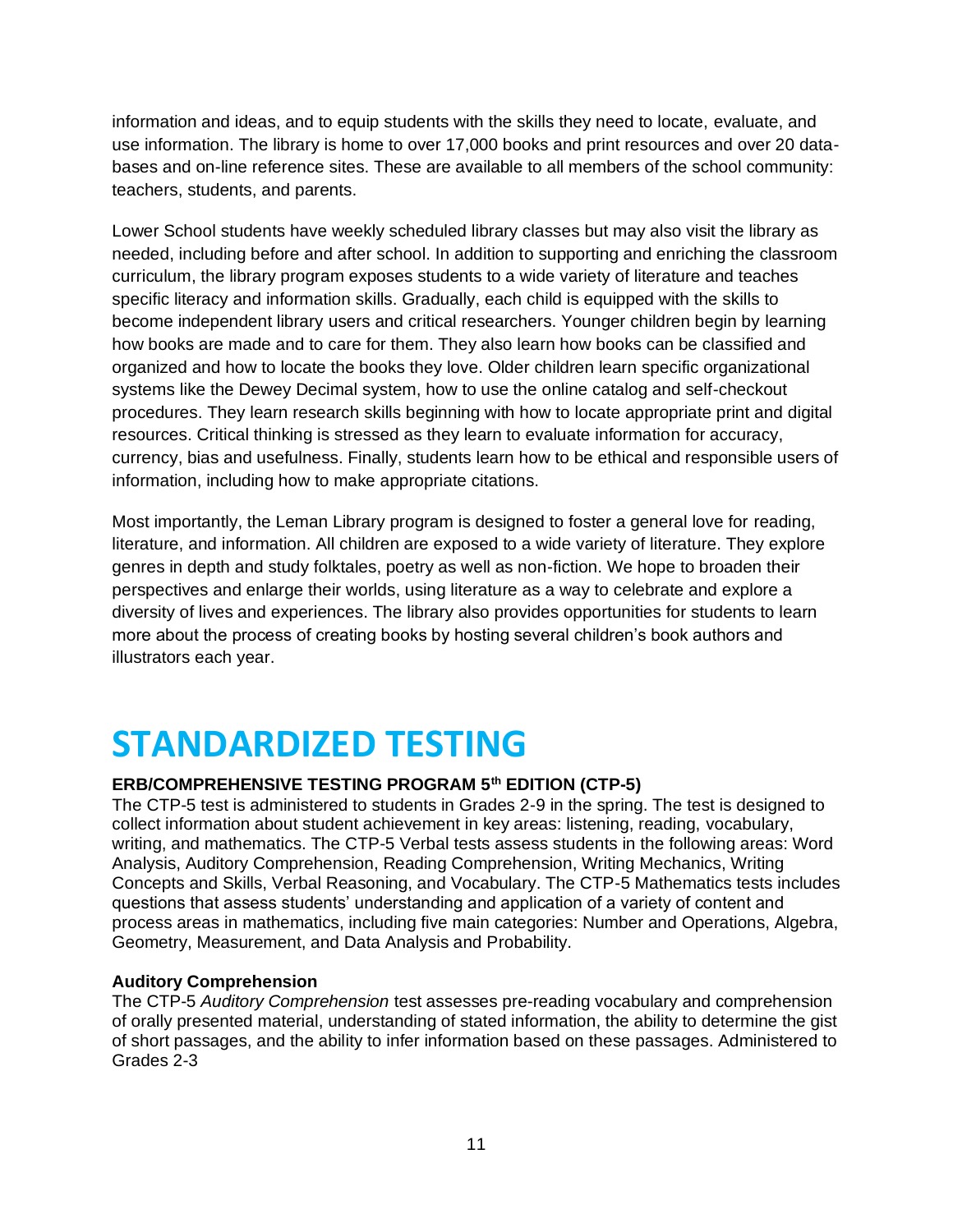#### **Mathematics**

The CTP-5 *Mathematics* test assesses conceptual understanding of mathematics, application of mathematical knowledge to solve problems, and the ability to compute or estimate solutions. Administered to Grades 2-9

#### **Quantitative Reasoning**

The CTP-5 *Quantitative Reasoning* test assesses the ability to analyze mathematical concepts and principles, to make generalizations, and to compare quantities mathematically. Administered to Grades 3-9

#### **Reading Comprehension**

The CTP-5 *Reading Comprehension* test assesses comprehension of written material, including recall of information, identifying of main ideas, and hypothesizing using information from passages. Administered to Grades 2-9

#### **Verbal Reasoning**

The CTP-5 *Verbal Reasoning* test assesses the ability to analyze information and draw logical inferences, to recognize analogical verbal relationships, and to generalize verbal categorical attributes. Administered to Grades 3-9

#### **Vocabulary**

The CTP-5 *Vocabulary* test assesses recognition and understanding of a wide range of gradeappropriate vocabulary and use of context clues to determine meaning. Administered to Grades 4-9

#### **Writing Concepts and Skills**

The CTP-5 *Writing Concepts and Skills* test assesses understanding of the components of effective written composition. Administered to Grades 2-9

#### **Writing Mechanics**

The CTP-5 *Writing Mechanics* test assesses understanding of spelling, capitalization, punctuation, and usage conventions. Administered to Grades 2-9

#### **ERB/WRITING ASSESSMENT PROGRAM (WrAP)**

The WrAP test is administered to students in Grades 3-10 in the winter. The test is designed to provide a direct assessment of writing through a writing sample submitted by each student. The test mirrors formal classroom writing practice to inform learning and instruction.

### <span id="page-13-0"></span>**EXTRACURRICULAR ACTIVITIES, CLUBS, AND ATHLETICS**

#### **LÉMAN PLUS AFTER-SCHOOL PROGRAM**

The Léman Plus AfterSchool Program (L+) offers a wide variety of enrichment classes to children in Kindergarten through 5th grade. The program allows students to select from course listings that change each semester ("Fall" and "Spring") in athletics and aquatics, visual and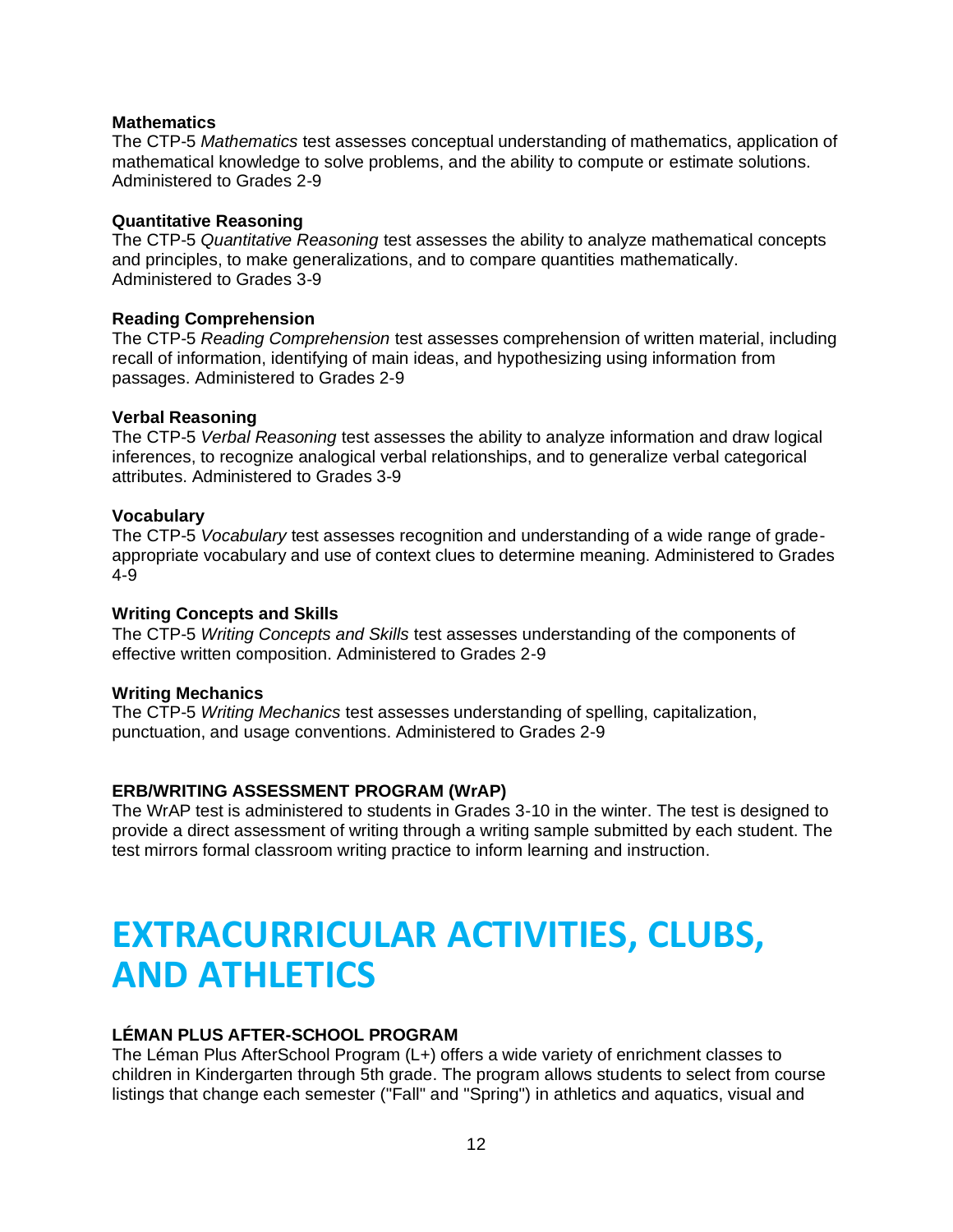performing arts, STEM, and much more. The classes are designed to encourage students to pursue existing passions, develop new interests, enhance academic learning, build social skills, and broaden their horizons outside of the curricular day. L+ offers classes in chess, coding, musical theatre, swimming, soccer, ice skating, cooking, science, woodworking, and many other areas. L+ employs individuals and carefully selected outside program partners to offer outstanding courses to our students.

\*Courses vary based on availability. Please refer to our website for up-to-date offerings.

## <span id="page-14-0"></span>**CURRICULUM PHILOSOPHIES**

The following curriculum philosophies were created by members of the Pre-K to 12th Grade Department/Vertical Teams. For more specific information, please refer to the grade-level descriptions.

#### **ENGLISH**

The study of the human experience is central to English Language Arts. At Léman Manhattan, we recognize the power of literature to unlock empathy and international-mindedness. The invitation to analyze a text, whether visual or written, is a call to hone one's critical thinking and interpretive sensitivity. Our students develop a keen awareness of purpose and audience as they explore different modes of writing, develop their own unique voices as writers, and articulate ideas with clarity and expression.

#### **WORLD LANGUAGES**

The World Languages Department believes in teaching students to develop their global awareness and to communicate in a variety of languages. World Language courses provide opportunities for students to have a deeper understanding and appreciation of other cultures through learning language. Léman Manhattan provides rigorous courses in Mandarin, Spanish, and French. All courses ensure development in the core language skills: listening, speaking, reading, and writing in the three communicative modes: interpretive, interpersonal, and presentational. Students acquire language through differentiated learning approaches that stimulate meaningful and authentic communication in the target language (TL). Through studying language, students are exposed to diverse perspectives, practices, and products of the target language's cultures around the world.

From Pre-K to 12th Grade, our spiraled curriculum ensures progression and development of the essential skills needed to become proficient in another language. In High School, students may choose to take a second language as an elective and continue to study one of those languages if they enter the IB Diploma Program in 11th grade. All students are strongly encouraged to apply to participate in the World Language trip to their country of study. This is a language and culture immersion and exchange experience that involves a homestay and service work in the host country. Through language learning at LMPS, students are provided with the knowledge, skills, and cultural understanding that they need to be engaged citizens of the world.

#### **SOCIAL STUDIES**

The Social Studies Department at Léman Manhattan Preparatory School promotes critical thinking skills, research, reading and writing abilities, international mindedness, and collaborative learning. As students learn how the past informs the present, they spend a great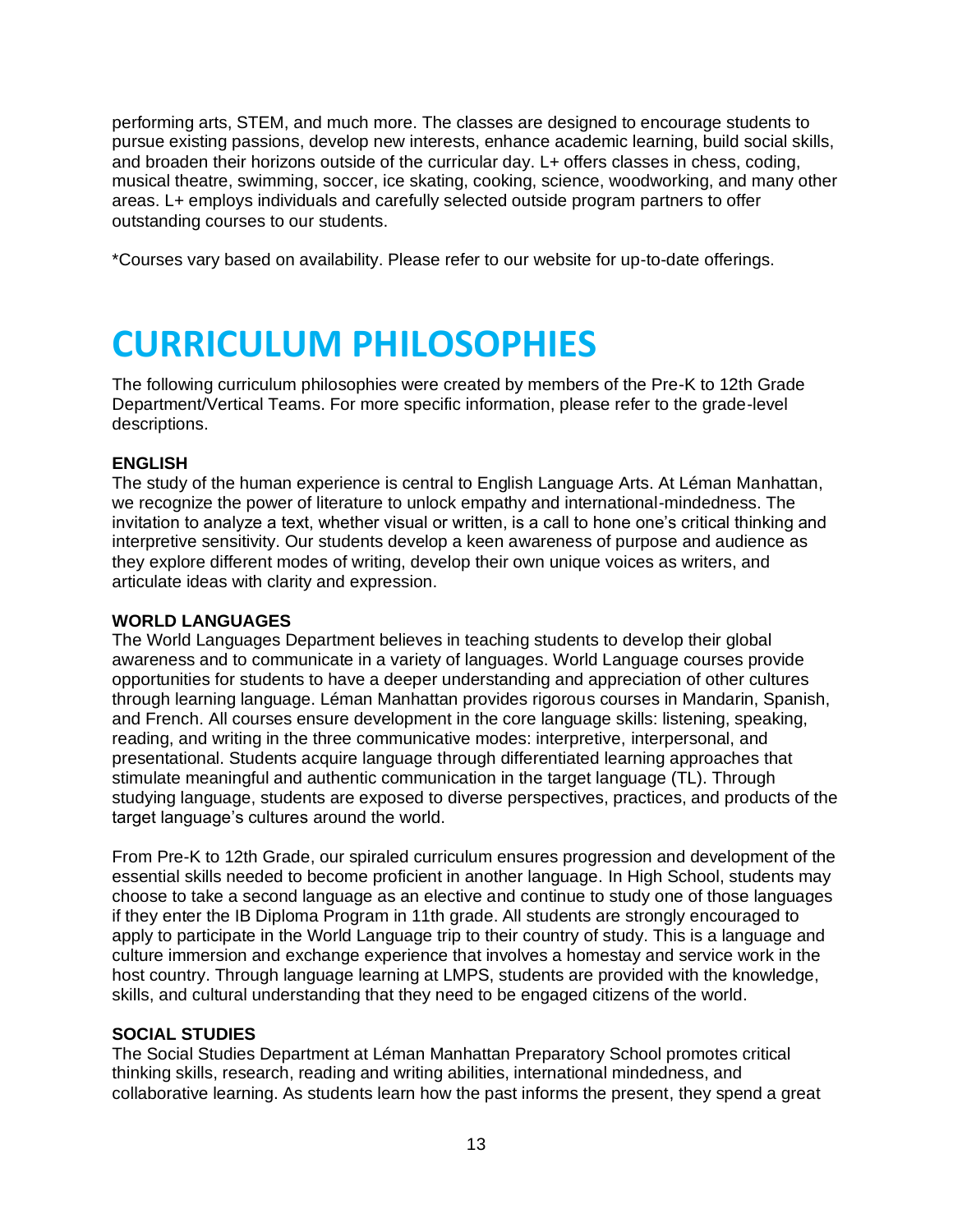deal of time analyzing primary and secondary historical sources to generate the types of work done by historians and other social scientists. Learning is structured by deriving understanding from a variety of perspectives, organized into eight core historical lenses: time, continuity, and change; connections and conflict; geography; culture; society and identity; government; economics; and science and technology.

#### **SCIENCE**

The Science Department at Léman Manhattan provides an experience for every student that allows them to investigate and explore the scientific principles of the world around them so that they discover the complexities and beauty of science through the scientific method. While exploring the various disciplines of science, our students' natural curiosity is engaged. They learn to not only ask questions, but how to seek answers.

The science curriculum at Léman is designed to promote and develop an analytical mindset in our students through inquiry. Our students test their own understandings through designing, conducting, and reflecting on experimental investigations. We teach science as a collaborative process to foster cooperation even as we hone our students' individual abilities as learners.

#### **MATHEMATICS**

The Mathematics Department at Léman Manhattan strives for students to think critically, communicate effectively, and apply math in real-life situations. Students build a strong base in mathematical skills and knowledge through our hands-on, differentiated approach to learning. We continue to build upon these skills through a variety of teaching resources and strategies. Students graduate Léman Manhattan as lifelong learners of mathematics who are prepared for university and beyond.

#### **FINE ARTS**

We believe that artistic experiences enrich students' lives, cultivate creative and inventive thought, and provide unique opportunities for self-discovery and reflection. It is through consistent involvement in the Arts that skills are refined, appreciations are formed, and creativity is enhanced.

Whether in the classroom, studio, or on the stage, our artists, musicians, and actors are challenged to achieve their best work as they develop both artistic and life skills. Through rigorous and creative class experiences, as well as a variety of extra-curricular opportunities, our students are inspired as they actively participate in the creative process as individuals and collaborators. As a result of their Fine Arts experiences, we hope that Léman Manhattan graduates will be lifelong learners who value the Arts as a dynamic contributing force, enriching not only their own lives, but also the lives of the greater community.

#### **PHYSICAL EDUCATION**

Physical Education is an essential part of the Léman Manhattan curriculum and is structured to promote lifetime fitness through participation in cooperative activities and team sports. The program inspires students to adopt lifelong physical skills gaining knowledge of movement and sports skills/activities. Our diverse curriculum promotes creativity while fostering teamwork and opportunities for all learners to be successful. The program builds relationships, strengthens physical skills and provides students with the building blocks to live a healthy balanced life.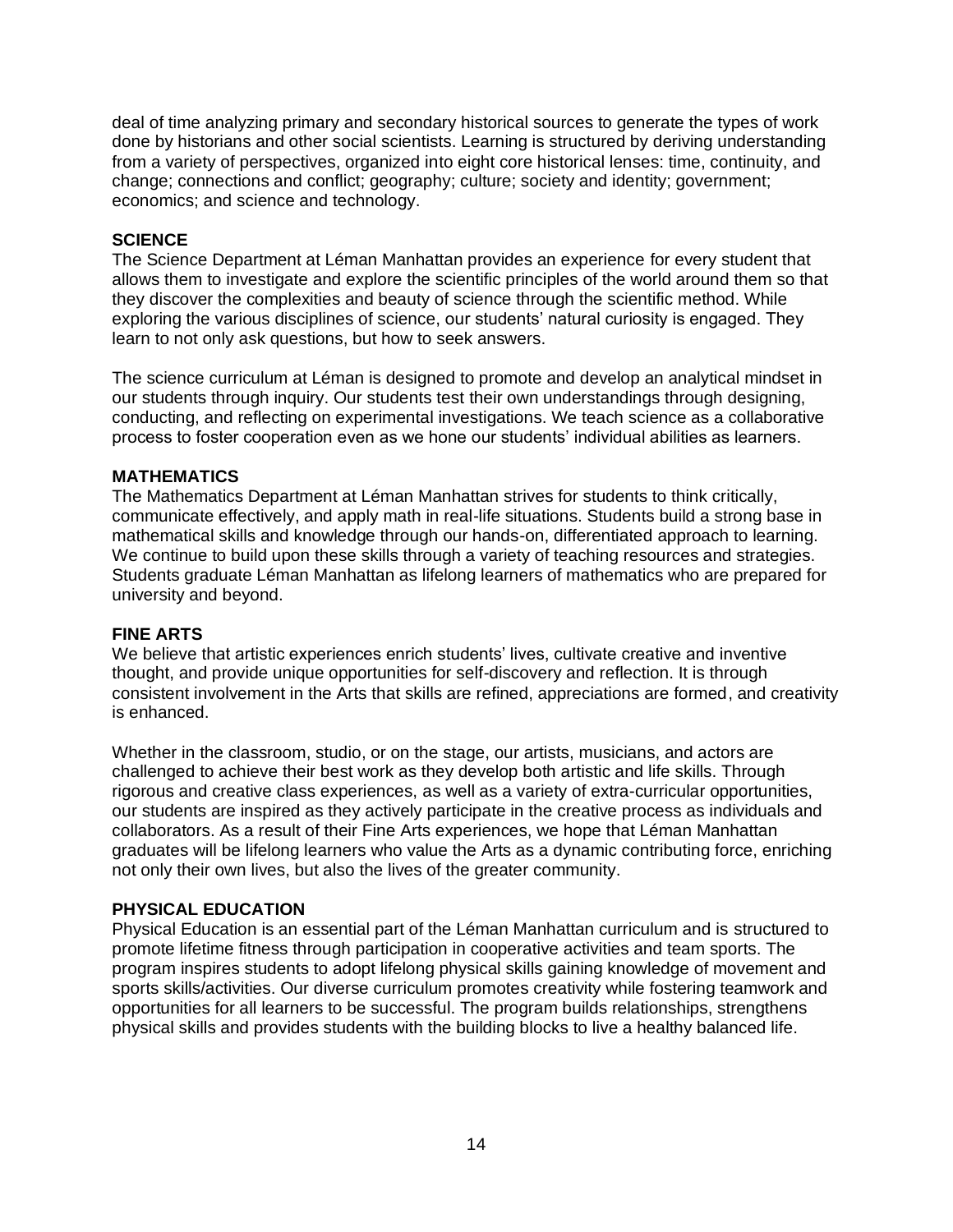# <span id="page-16-0"></span>**LOWER SCHOOL CURRICULAR PROGRAM**

### <span id="page-16-1"></span>**KINDERGARTEN**

#### **Early Literacy**

Using a balanced literacy approach, we intertwine phonics with reading and writing workshop to ensure our students have developed strong foundational skills. The integration of interactive read-alouds, small-group work, collaborative-partner reading, and individual conferences provide each student with differentiated opportunities to achieve their personal literacy goals.

#### **Phonics**

Throughout the year in literacy centers, students engage in a multisensory approach to review the alphabet and learn each letter's corresponding sound. Phonemic awareness is strengthened through blending phonemes, rhyming word families, and decoding words. To support their development in reading and writing, students are exposed to foundational spelling patterns and high-frequency sight words. Corresponding with the introduction of each letter, students are taught motor-plans for writing lowercase letters.

#### **Reading**

Students build strong foundational reading skills by reading books at their individual reading level and implementing reading strategies such as: using picture cues, matching words to the printed text, and sounding out words. These skills are reinforced in small, differentiated groups during reading workshops in guided reading. To develop reading comprehension skills, children are encouraged to make predictions, explain personal connections, and discuss stories with their peers. Children also participate in author studies and focus on the various elements of a story, including the characters, settings, problem, solution, and main ideas. Reading units, both fiction and nonfiction, provide students opportunities to determine similarities and differences across texts and draw conclusions.

#### **Writing**

Children practice several writing strategies as they build their understanding of letters and sounds. They are given many opportunities to express their thoughts and ideas through drawing, dictation, and labeling. Students learn to brainstorm, organize their ideas, edit their work, and collaborate with their peers as they celebrate the writing process. Students build independence by using environmental tools such as the Word Wall, anchor charts, and mentor texts. Throughout the year students confer individually with teachers to review their writing and reflect on their personal goals. Writing units include small moments, pattern books, all about books, how-to books, and opinionwriting pieces as well as an ongoing narrative: weekend news.

#### **Mathematics**

In Mathematics, students develop problem-solving and critical-thinking skills by working with manipulatives, such as pattern blocks, counting bears, colored tiles, and unifix cubes. These tools are used to strengthen their number sense and understanding of numerical relationships, as well as to identify, create, and extend patterns.

Students work to build their number awareness by counting objects, recognizing numbers, building combinations of one- and two-digit numbers, creating and solving basic equations, and through number stories. Students also work to develop their skills of measurement, graphing,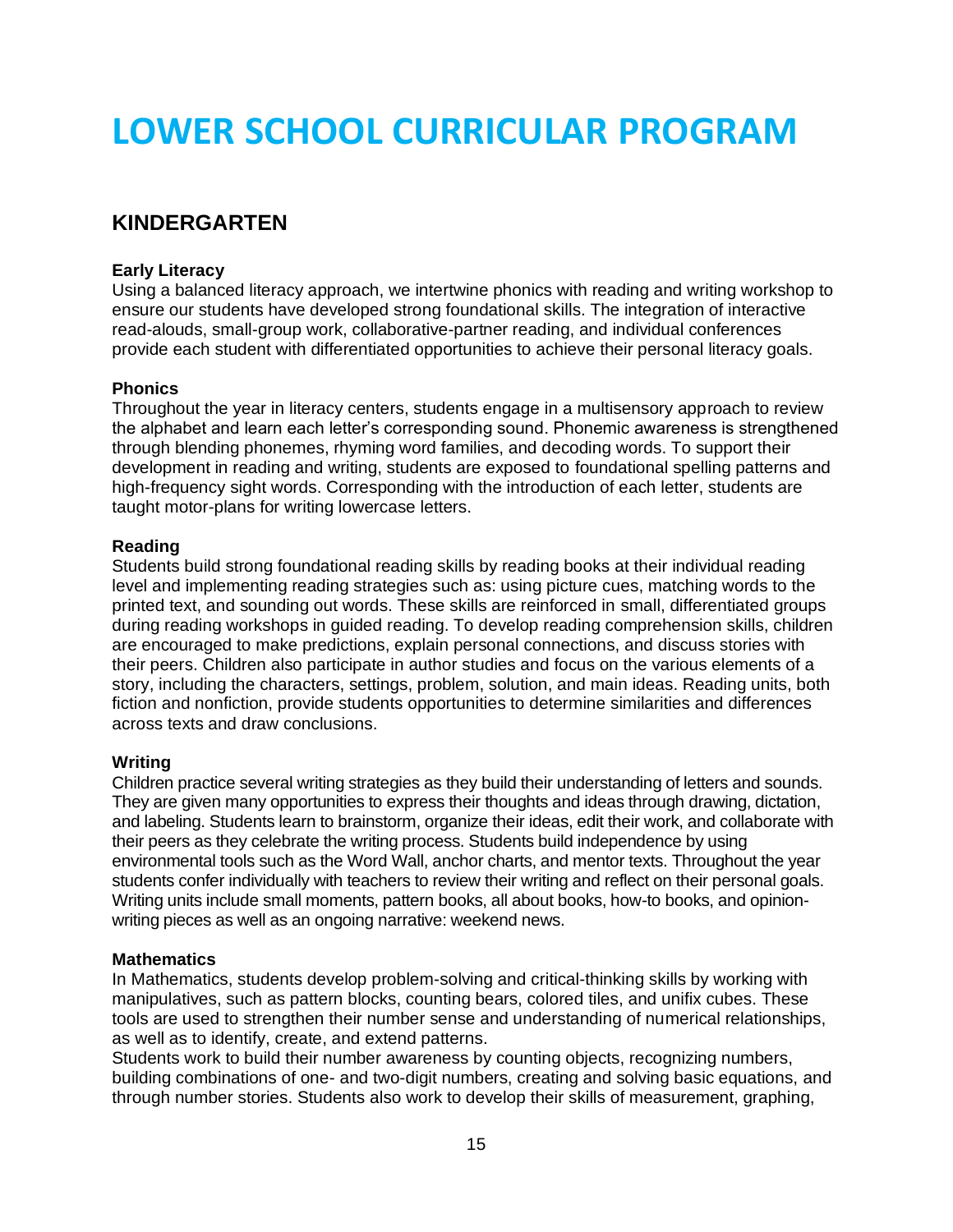sorting, composing and decomposing number combinations, and time, through a variety of engaging activities. They learn to identify and describe shapes and analyze, compare, create, and compose plane and solid geometric figures. Math concepts are incorporated through calendar work, recording the daily attendance, and counting the number of days we have been in school. Games extend each unit of study.

#### **Social Studies**

Our year begins with a study of self and expands to include our responsibilities as members of a classroom community. Together, students create and establish the classroom "Community Practices," including expectations for their roles and responsibilities, in order to sustain a safe, happy, and fun learning environment. Students create self-portraits and discover many ways in which they are similar and different from their peers. Then, students engage in a family study where they focus on the differences within the family structure, highlighting immediate and extended family members. In addition, they learn about family traditions that are celebrated during the winter months.

Our studies continue as we learn and discuss communities and how they grow and change. We begin with conversations about the components of a classroom and then expand our focus to discuss our school community and the neighborhood. Each class focuses on the essential components that make up a neighborhood community by reading literature, sharing personal experiences and going on neighborhood visits to learn about the people and businesses that surround our school.

#### **Science**

Across the school year, Kindergarteners focus on the three domains of science: physical science, earth science, and life science. The three units of study are Materials and Motion, Trees and Weather, and Animals Two by Two. In Motion and Matter, students have the opportunity to explore the different materials that make up objects and the processes involved in making objects move. In Trees and Weather, students observe the day-to-day changes in weather and how it impacts living things. Finally, in Animals Two by Two, students compare and contrast various animals and learn what each needs to live and grow. Throughout each unit, students participate in collaborative, hands-on, and inquiry-based experiments that require students to collect and analyze data to help build theories about each topic.

#### **World Language**

In Kindergarten, we use a variety of familiar themes to expose students to the meaning of the language, preparing them for more advanced language acquisition in future years. Students learn Mandarin, Spanish, or French through stories, games, songs, and music. World Language lessons are taught in comprehension-based communicative language approaches which allow students to access the meaning of the language through what they hear and read and interact through interpersonal communication in writing and speaking. Students learn all content in very familiar, simple, and engaging contexts in order to receive the language input they need to develop proficiency in listening, speaking, reading, and writing.

Through learning language, students are also exposed to cultural celebrations from different countries through songs, poems, expressions, projects, and lifestyles.

#### **Visual Arts**

Students tap into their imagination while experimenting with various artistic media. Their fine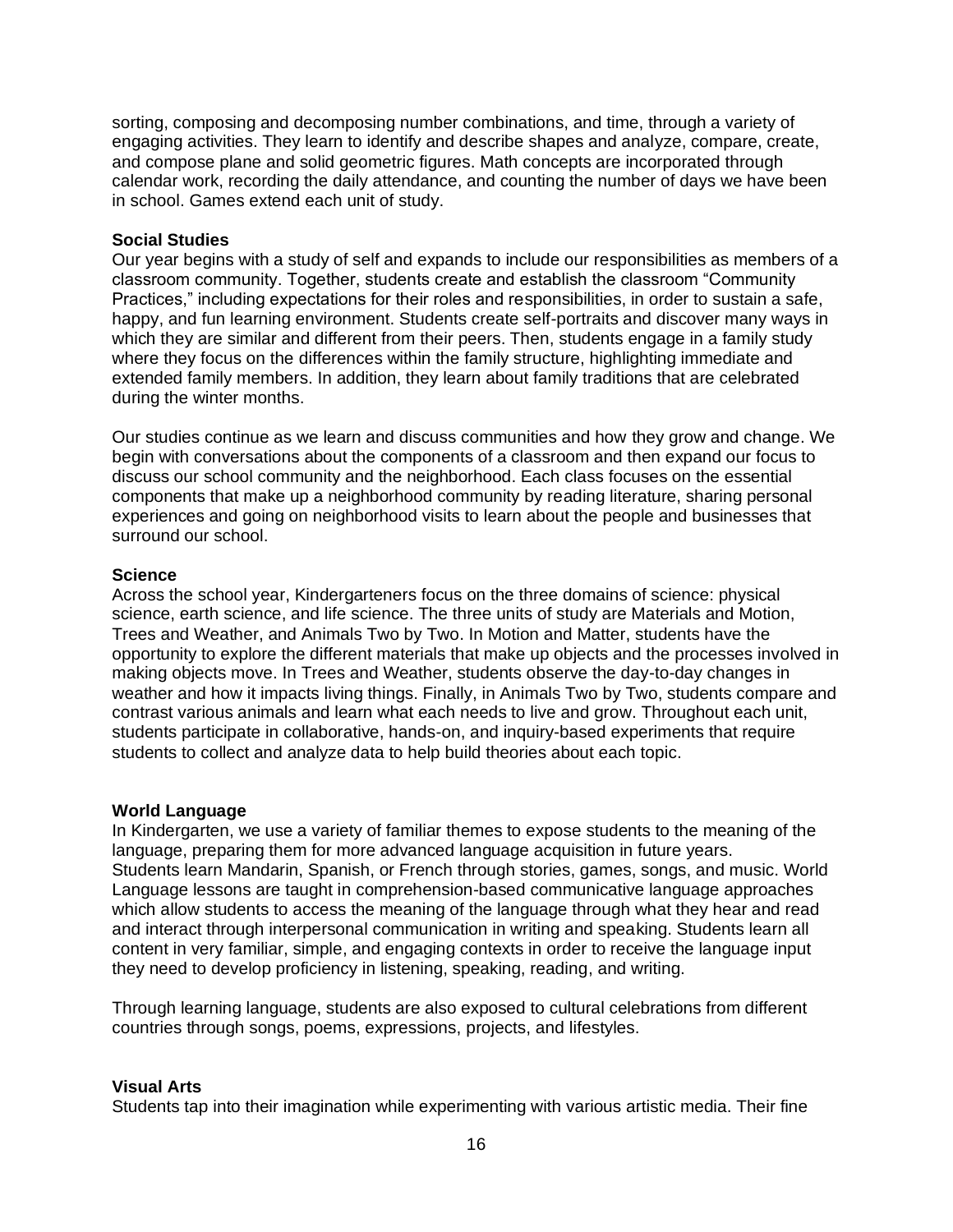motor skills and spatial understanding develop and grow as they create each piece.

We begin with painting. Using a limited palette, the students explore the primary colors and determine how secondary colors can be made. Students work to cover their whole paper with many colors. We continue with collage, examining the work of Eric Carle, cutting up the painted papers we make, and using them to create fish, parks, people, and abstract designs.

After working in two dimensions, students start thinking about how to take their work off the page. We look at work by sculptors such as Richard Serra, an artist whose work is all about standing, leaning, and balancing. We lean, stand, and balance cardboard to create 3D structures. We continue to think sculpturally when we work with clay. We roll clay into balls and coils, and pinch and pull the clay to make various clay formations. We learn about the different stages of clay: wet, air dry, bisque, and glaze.

The semester ends with different forms of weaving and interlocking materials. We make paper and stick weavings called "God's Eyes." Each project involves following a pattern of action, such as under/over, over/wrap around, and fold/turn. These actions create a pattern in the projects, which become clearer as the projects near completion.

#### **Woodworking**

The woodworking curriculum is centered on four main principles: the practice of individual safety and awareness of others; teamwork and cooperation between students; the development of tool usage; and a lasting sense of accomplishment and success. The overall goal of the program is for students to increase motor skills and tool usage, as well as develop a strong sense of personal accomplishment, success, and ownership by completing meaningful projects.

Students learn how to use straight and coping saws, safety goggles, files, c-clamps, hammers, and wood glue to build their projects. Once the project is assembled, students further design their project with paint and ink to give it a finished quality and to promote ownership and achievement.

Students begin woodworking by learning about safety in the wood shop. We study several tools and their usage, and the children's first assignment is to assemble a simple drum, utilizing this tool knowledge. The next project each child builds a "Market Basket" that coincides with a class field trip to the urban farm and outdoor market. The basket can be used beyond the classroom as a useful shopping basket to promote healthy nutrition or for display and utilitarian purposes at home.

#### **Music**

In Kindergarten Music, vocal technique, ear training, musicianship, and music literacy are developed through a variety of structured and engaging activities. Echo singing of tonal patterns and melodies continues to be an important part of every class. Students practice using their singing voice to match pitch while singing together as a full class, in small groups, and independently, using singing posture and listening skills to improve tone quality. Students continue to create tonal and rhythm patterns and play pitched and non-pitched percussion instruments.

In the spring semester, students are introduced to the violin. Beginning with a focus on rest position, playing position, and instrument safety, students use foam violins and the "The Violin Song" to learn about proper violin posture and practice the steps to transition from rest position to playing position. Performing the "The Violin Song" throughout the process allows students to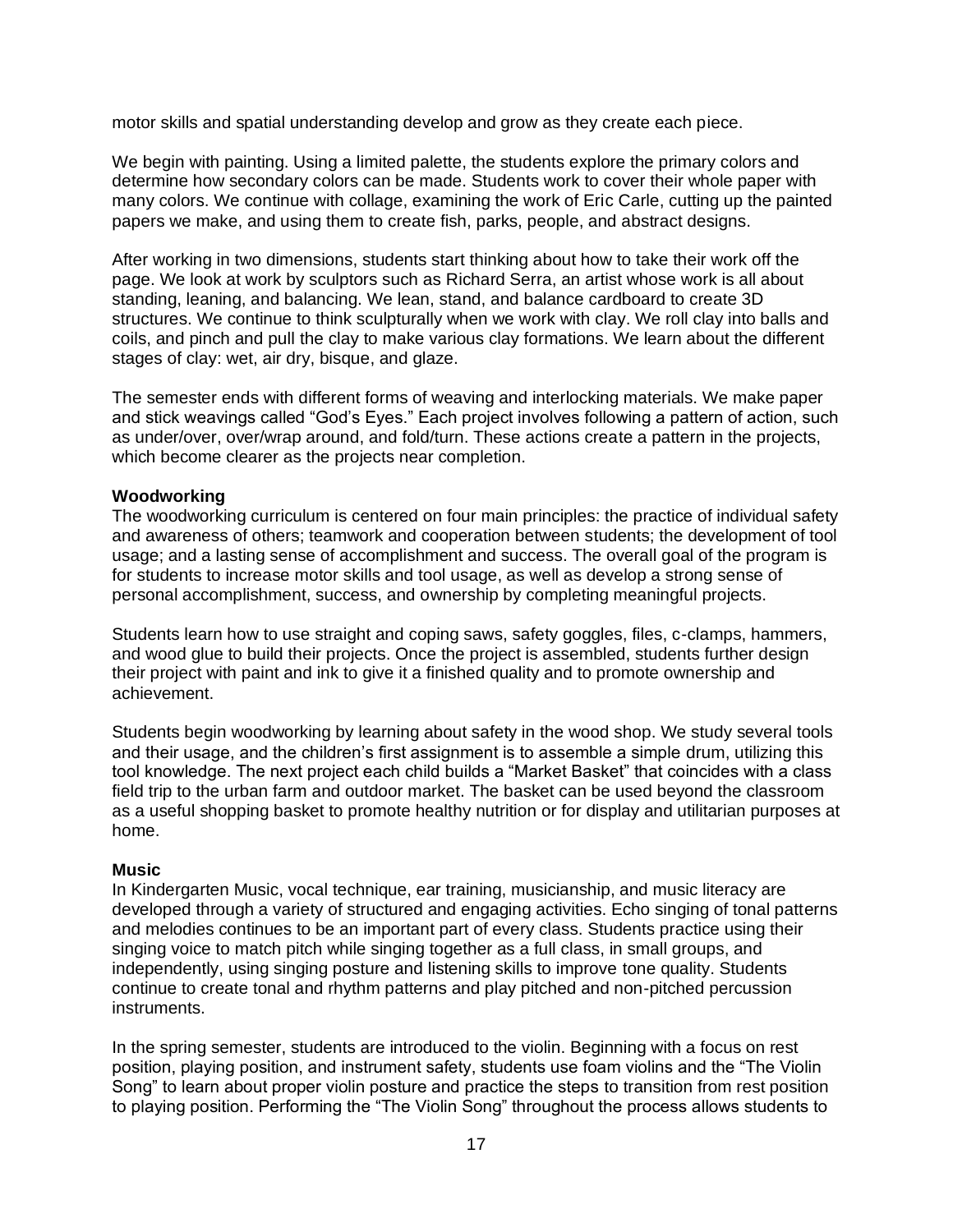focus on building foundational violin technique while developing their singing voice. Soon they make the exciting switch to real violins, and practice making a beautiful pizzicato sound by gently plucking the strings.

#### **Physical Education**

Students spend the first few weeks of school learning the rules and routines of physical education. A safe environment is necessary to nurture a positive experience. From the very first day of class, students gain knowledge about lifelong fitness in a safe and fun manner. Throughout the year, students learn about spatial and body awareness, directional concepts, and locomotive skills. Through creative games and activities, cooperation, and fine and gross motor skills are developed.

Locomotive movements such as skipping, galloping, tiptoeing, and running are skills that are continuously reviewed throughout the year. Creative movement is a large part of our curriculum. Students enjoy our animal unit where they explore the movements of other animals. From slithering like a snake to crawling like a spider, students widen their imagination while strengthening muscles and working on key movement skills. Students also participate in a mini yoga unit exploring the cobra, cat, cow, and downward facing dog poses. Learning how to aim is very important to the development of hand-eye coordination, and students practice tossing and catching to themselves as well as with a partner and throwing or rolling objects at target to sharpen these skills. Our curriculum is integrated, and we try to reinforce many of the concepts that are being taught in the classroom in physical education, including our study of the four seasons, pattern development, and the alphabet and animal movements. During our circus unit, students learn how to juggle scarves, walk on bucket stilts, and practice balancing. We conclude the year playing games that reinforce problem solving and cooperation.

#### **Swim**

A safe environment is necessary to nurture a positive experience in the water. Students spend the first few weeks of school learning about water safety. We discuss the importance of following the rules and how they can help us become more productive swimmers. Throughout the year, students learn and practice exhaling underwater or "blowing bubbles", floating (supine and prone floating), streamline ready position, and flutter kicking. Differentiated instruction is crucial to the swimming development of each student. Students often work in small skills-based groups to ensure each student receives the attention they require to progress. As the skill level of the student progresses, they will learn how to combine multiple skills, such as the transition from "ready position" to streamlining off the wall and gliding while exhaling from their nose. These are the beginning steps to learning the front crawl stroke. With practice, students will be challenged to complete a 25-yard swim.

### **FIRST GRADE**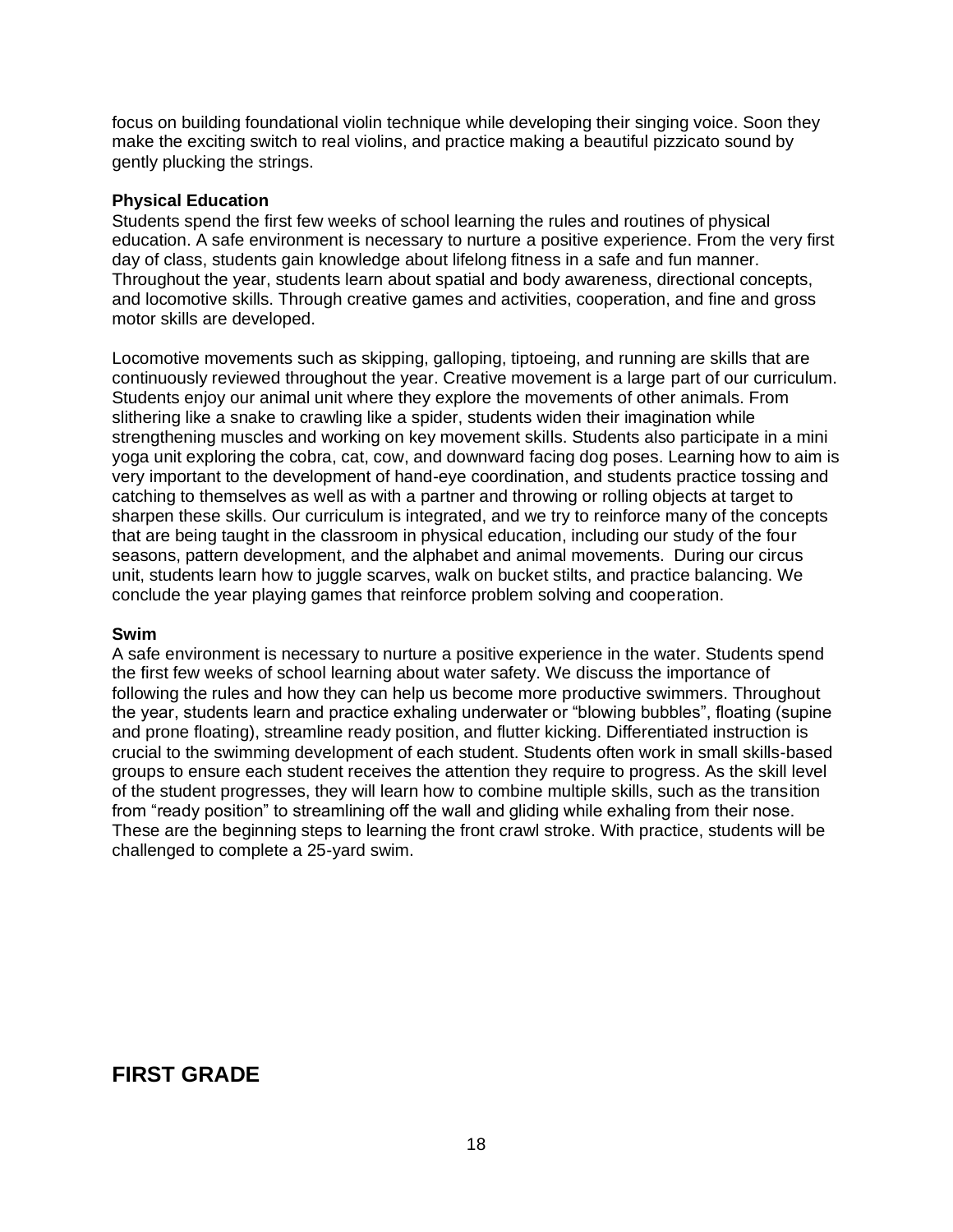#### **Reading**

Reading is implemented through a balanced literacy workshop approach, which consists of guided reading, independent reading, shared reading, small-group work, and word work. Wholegroup students observe teachers and engage in practicing how to utilize key skills and specific strategies. Following the mini-lesson, students independently select books and have the opportunity to practice these skills. Students confer one-on-one or in small groups with a teacher and receive feedback that helps each student to establish individual goals. Areas of study include building good reading habits, applying appropriate decoding strategies, interacting with the text to foster strong comprehension, analyzing character traits, exploring nonfiction, and reading across genres. Throughout the year, students continue to build upon reading for meaning and understanding. Throughout the year, students continue to build upon reading for meaning and understanding.

Reading skills introduced and reinforced include building automaticity with sight words, using clues to determine the meaning of a word or phrase, reading with fluency, making connections, asking questions, testing predictions, and beginning to infer author meaning that may not be explicit in the text.

#### **Writing**

Students develop their unique voice during Writing Workshop as they learn the writing process. Writing Workshop begins with a mini-lesson, is followed by extensive independent writing time, and concludes with sharing of student work. Areas of study include personal narratives, informational books, opinion pieces, realistic fiction, poetry, and writing like a scientist. Spelling is integrated through the explicit instruction of patterns and high-frequency words using a multisensory approach.

Over the course of the year, students develop the skills necessary to support their growth as authors across various genres. These skills include the ability to generate ideas independently, organize their writing sequentially and include descriptive language. Throughout writing units of study, students learn strategies for supporting their ideas with evidence from their lives and text. Students also discover how to strengthen their writing through the revision and editing process, including applying appropriate conventions.

#### **Mathematics**

Large group, small group, and individual work affords students many opportunities for rich math learning. Our rigorous curriculum utilizes balanced instruction through hands-on activities, conversations, problem solving notebooks, games, and independent math work. Students connect mathematical concepts to everyday situations with an emphasis on problem solving, critical thinking, and exploration of multiple strategies. The curriculum provides repeated exposure to mathematical concepts and skills to increase mastery. Topics of study include patterns in counting, place value, operations, measurement, data and graphing, and geometry.

Skills reinforced throughout the year include reading, writing, and representing numbers, as well as comparing and ordering numbers. Students learn to apply strategies and use mathematical tools in order to solve equations, number stories, and justify their thinking verbally, with models, and in writing.

#### **Social Studies**

First graders begin the year building an understanding of themselves as learners in the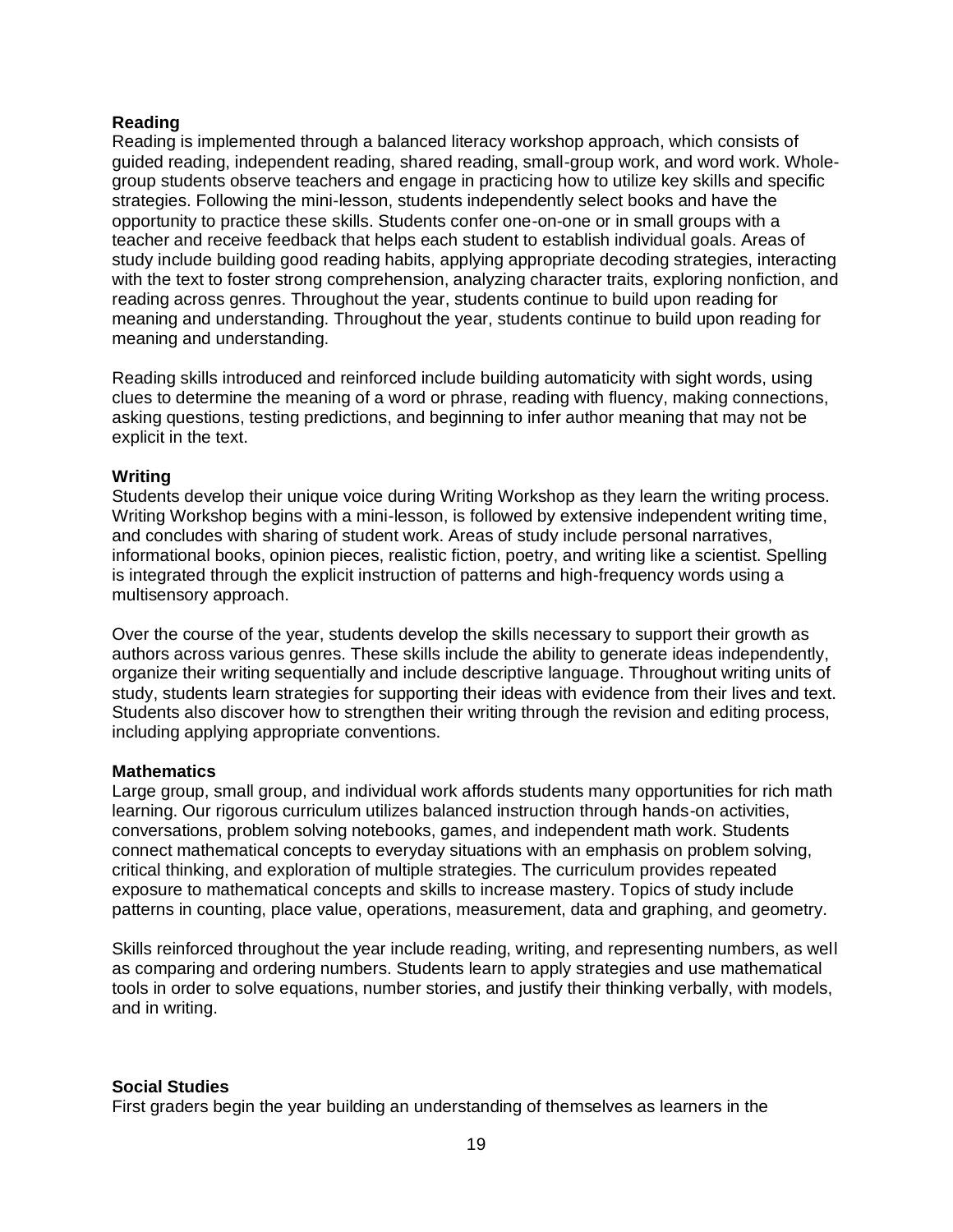classroom community. Students learn about what makes them unique and how that uniqueness contributes to and strengthens the entire group. By exploring the nature of cooperation and teamwork, students learn to participate in collaborative activities and conversations to understand, then build upon other student perspectives in all areas of the curriculum.

Using New York City as our classroom, first graders inquire how a community is organized to meet the needs and wants of those who live there. Starting with our classroom community, then expanding to our school community, students build knowledge through investigation about community and utilize what they have learned to create their own community as their focus shifts beyond the walls of Léman.

Linking science, technology, and society, first graders study how things have changed over time. This unit also focuses on problem solving and innovation throughout history. Students begin to understand how people have adapted to their environment and have utilized technology to meet their basic needs. Throughout this unit students also explore personal attributes and leadership qualities that help(ed) notable people facilitate positive change in the world around them.

#### **Science**

Across the school year, 1st Graders focus on the three domains of science: physical science, earth science, and life science. The three units of study are Sound and Light, Air and Weather, and Plants and Animals. In Sound and Light, students learn how to observe the characteristics of sound and light as well as gain a deeper understanding of both elements. In Air and Weather, students use tools to enhance their observations of Earth's atmosphere and the patterns of objects in our sky. Finally, in Plants and Animals, students discover the ways plants and animals meet their basic needs. Throughout each unit, students participate in collaborative, hands-on, and inquiry-based experiments that require students to collect and analyze data to help build theories about each topic. Students are also introduced to the basics of computer coding through various learning activities.

#### **Mandarin**

In 1st Grade Mandarin, students review and build on previously learned material. The goal is for students to feel comfortable interpreting Mandarin through listening and the reading of words in pinyin, so that they can begin to mimic what they hear and see in the language. Students learn how to interpret, and sometimes produce, basic communication about themselves including, but not limited to, their name, age, feelings, descriptions, likes and dislikes. Some of the course content includes colors, numbers, school, family, weather, clothing, food, places to go, and animals. By the end of the course, students will be able to copy sentence segments and word lists in writing pinyin and singular characters, as well respond to basic familiar questions through speaking or mimicking words, lists, or simple memorized phrases. Through learning language, students are also exposed to cultural celebrations from different Mandarin-speaking countries.

#### **Spanish**

In 1st Grade Spanish, students review and build on previously learned material. The goal is for students to feel comfortable interpreting Spanish through listening and reading, so that they can begin to mimic what they hear and see in the language. Students learn how to interpret, and sometimes produce, basic communication about themselves including, but not limited to, their name, age, feelings, descriptions, likes and dislikes. Some of the course content includes colors, numbers, school, family, weather, clothing, food, places to go, and animals. Through learning language, students are also exposed to cultural celebrations from different Hispanic countries. Students learn to be culturally sympathetic by studying different Spanish speaking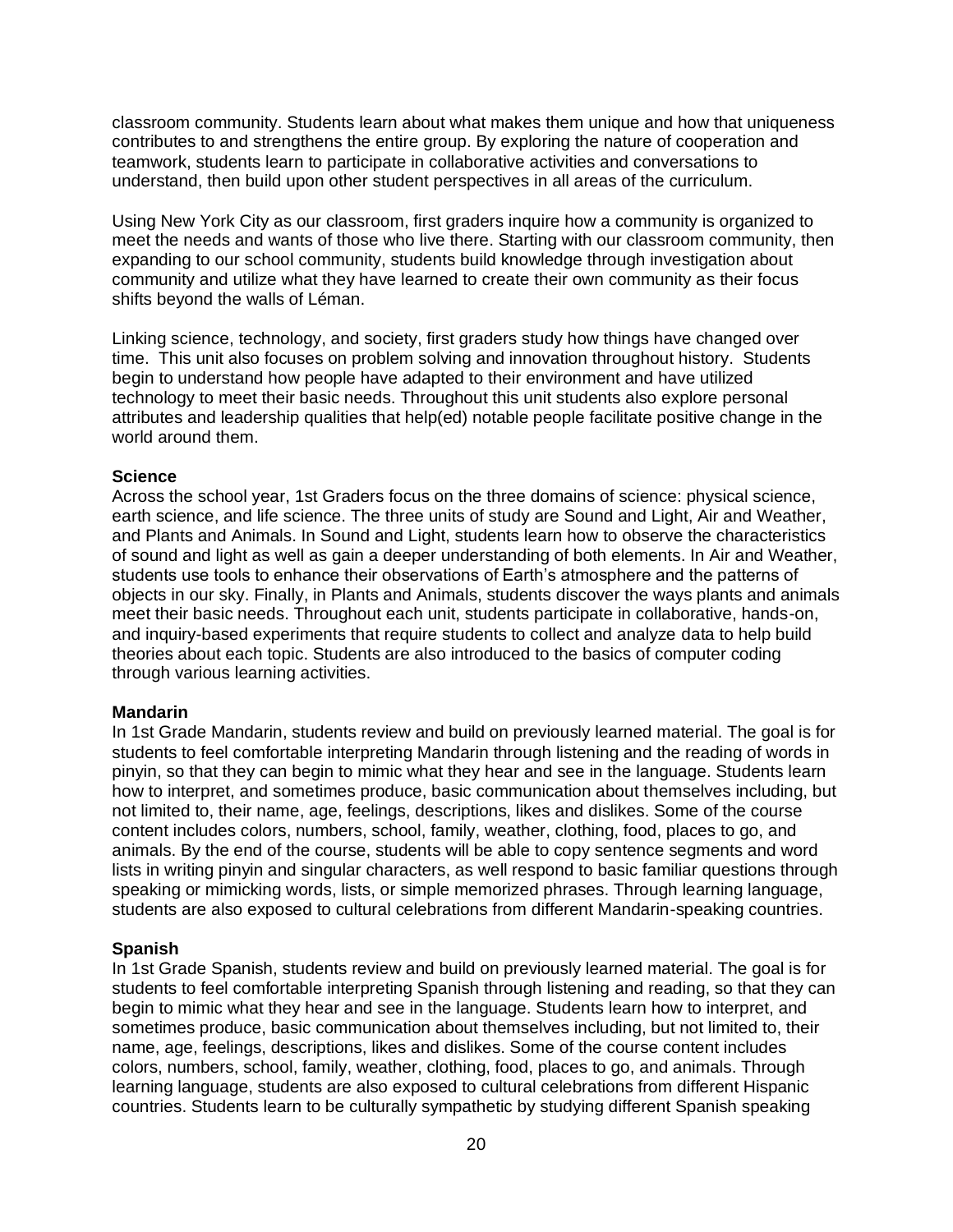countries and eploring the identities of Spanish speakers through songs, poems, expressions, projects and lifestyles.

#### **French**

In 1st Grade French, students review and build on previously learned material. The goal is for students to feel comfortable interpreting French through listening and reading, so that they can begin to mimic what they hear and see in the language. Students learn how to interpret, and sometimes produce, basic communication about themselves including, but not limited to, their name, age, feelings, descriptions, likes and dislikes. Students study vocabulary related to colors, numbers, school, family, weather, clothing, food, places to go, and animals. Through learning language, students are also exposed to cultural celebrations from different Francophone countries.

#### **Visual Arts**

Students are encouraged to explore the qualities of the materials used, to experiment and problem solve, to express their own ideas, and to reflect on finished work.

Our focus in 1st Grade is cityscapes. We begin our theme of urban landscape by looking at Romare Bearden's The Block and create mixed-media street collages. We think about how the city is built down, as well as up, look at David Macaulay's Underground, and make aboveground/underground drawings. We continue this idea during our printing project, creating two printing plates, one for above-ground and one for underground, and joining the two to create a single two-color print.

We then work in three-dimensions to create a ceramic building using slabs of clay. We learn to score and slip the clay in order to attach any details and to join the edges of the building.

#### **Woodworking**

The woodworking curriculum is centered on four main principles: the practice of individual safety and awareness of others, teamwork and cooperation between students, the development of tool usage, and a lasting sense of accomplishment and success. The overall goal of the program is for students to increase motor skills and tool usage, as well as develop a strong sense of personal accomplishment, success, and ownership by completing meaningful projects. Students learn how to use straight and coping saws, safety goggles, files, c-clamps, hammers, and wood glue to build their projects. Once the project is assembled, students further design their project with paint and ink to give it a finished quality and promote ownership and achievement.

The first project in Woodworking for 1st Grade students is an "Animal Box." Each student builds a four-sided box in which two sides are cut into the shape of two different animals of his or her choosing. The children chose a theme for their project. 'Animals from Africa' or 'underwater animals' and draw a blueprint depicting the animals in their environment. The "Animal Box" is a utilitarian object that combines personal choice and design while expanding each student's proficiency and personal tool usage.

Next, to coincide with the classroom studies of New York City, students design a project that depicts a specific building, park, bridge, or other unique architectural structure. The goal is for students to consider the concept of "place" and to create a work that is meaningful to him or her.

#### **Music**

In 1st Grade, students build on the skills and concepts introduced in Kindergarten, developing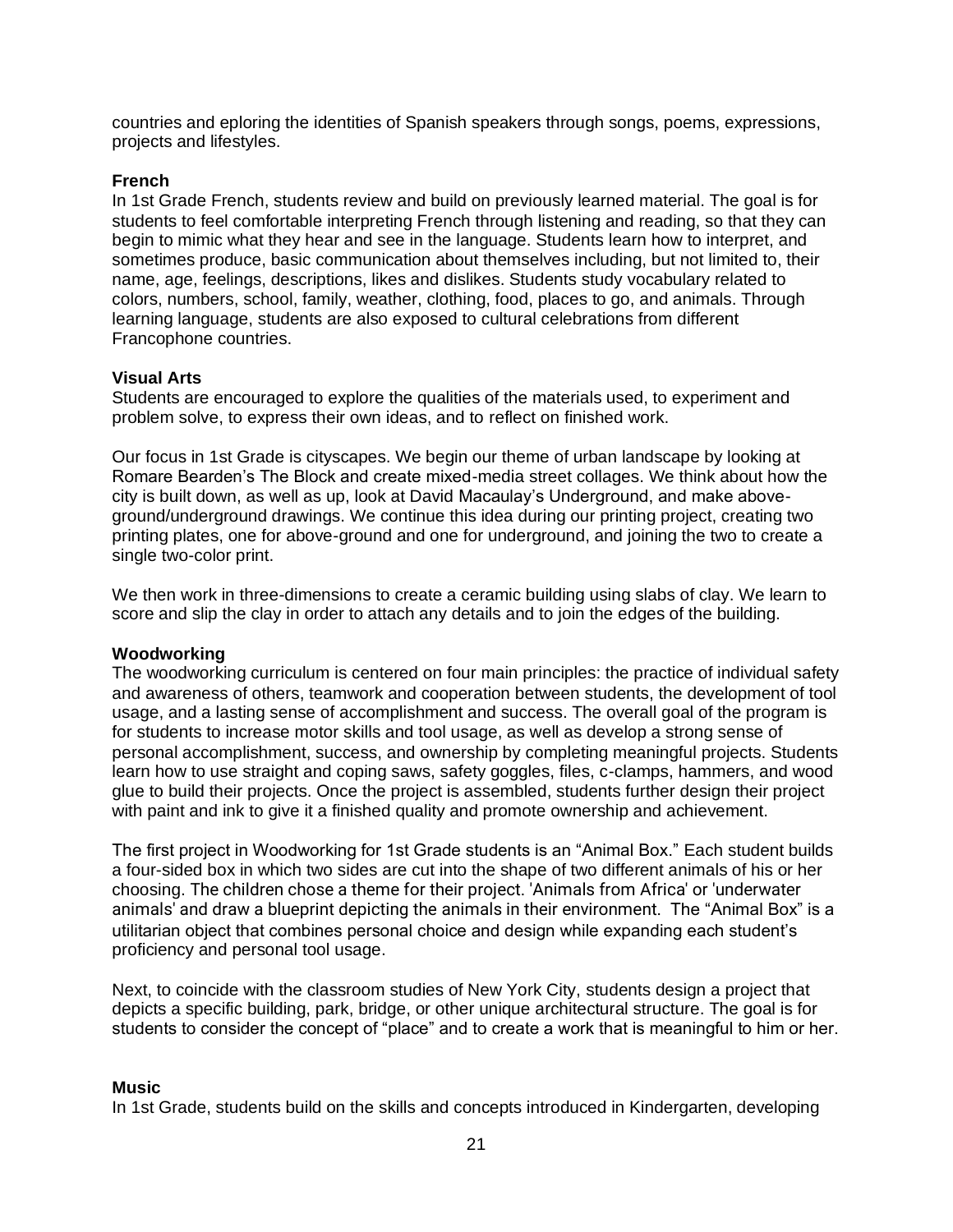foundational musicianship skills and instrumental technique on the violin. Throughout the semester, students use their singing voice to match pitches in tonal patterns and repertoire. Each class begins with a "hello" greeting, sung on words or solfège with accompanying solfège hand signs. Students echo solfège tonal patterns independently and together in addition to performing folk songs. Throughout the year, students develop violin technique and posture while they practice keeping their violin up and covering their left shoulder while playing. Students develop left hand position and learn how to put their fingers down in the correct spots to play the notes. They practice setting up a good bow hold and keeping their fingers flexible with a curved pinky and bent thumb.

Students think critically and demonstrate their understanding of how to make a beautiful sound on the violin. They focus on playing with a light bow, keeping the bow in "bow country" between the bridge and the fingerboard, and making sure that the bow only touches one string at a time. Students perform as a full class, in small groups, and individually to maximize their learning. In music literacy development, students read and perform four-beat rhythm patterns and demonstrate an understanding of written melodic contour in repertoire. Singing on solfège and utilizing the accompanying hand signs helps students to build their audiation, or "inner hearing," an important part of developing music literacy. Students perform a wide variety of repertoire from different genres as well as benchmark songs including "The Monkey Song," "Hot Cross Buns," "Mary Had a Little Lamb," "Twinkle, Twinkle Little Star," and "Violin Pro." Differentiated parts including bass line, melody, upper octave, and harmony are provided to help students to progress at their own level.

#### **Physical Education**

In 1st Grade, students participate in both competitive and cooperative activities. Our curriculum offers a balance that allows each student to be successful throughout the school year.

Through warm-up games and activities students strengthen their spatial and body awareness, locomotive skills such as skipping, galloping, and running. Students will participate in a variety of beginner-team sport units which include soccer, basketball, pillow polo, hockey, kickball, and tennis, focusing on developing eye-hand and eye-foot coordination. Our cooperative units include parachute manipulation and bowling. The circus arts unit incorporates all of the above skills and introduces beginning steps of juggling scarves, plate spinning, and walking with bucket stilts. The culmination of the school year is our Lower School Field Day. On this day students compete in relay races and activities, displaying good sportsmanship and respect for classmates.

#### **Swim**

Students spend the first few weeks of school learning about water safety, which includes Leman's pool rules and routines. We discuss the importance of following the rules and how they can help us become safe swimmers.

Throughout the year, students learn skills that are essential to swimming and lifesaving. Students review exhaling underwater, floating (supine and prone floating), streamline-ready position, and kicking. Differentiated instruction is crucial to the swimming development of each child. Students often work in small skills-based groups to ensure each child receives the attention they require to progress. Students are also taught to combine skills, such as how to streamline off the wall and glide while exhaling from their nose as they begin a flutter kick. These are the beginning steps to learning the front crawl stroke. With practice, students will be challenged to complete a 50-yard swim.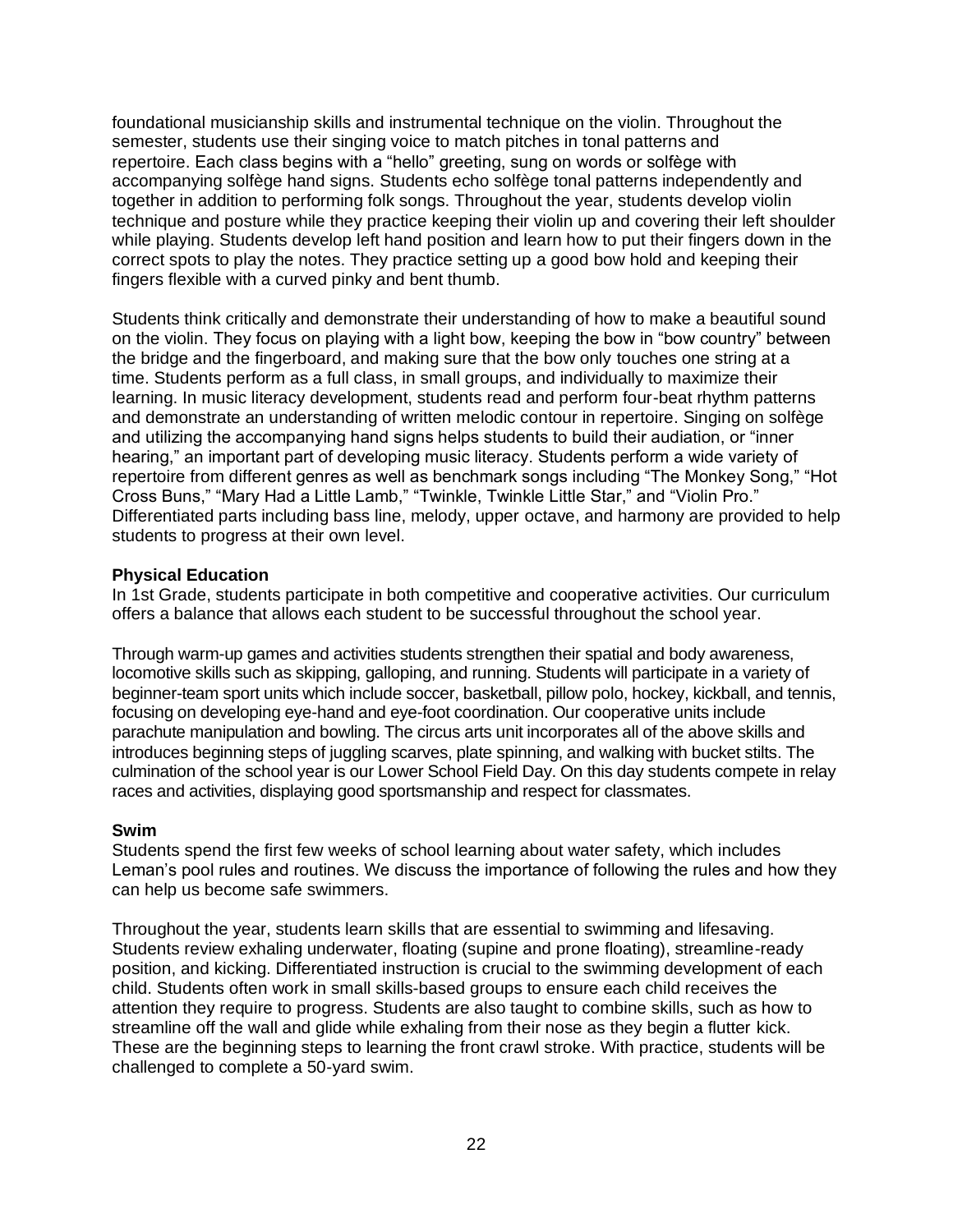### <span id="page-24-0"></span>**SECOND GRADE**

#### **Reading**

The year begins with students developing an independent reading life through the study of a variety of genres. Students learn how to choose books at their independent reading level, applying decoding strategies, finding meaning of words, and developing reading comprehension skills. While reading non-fiction, students use text features to further develop their understanding of informational texts. As students read realistic fiction, they distinguish multiple character traits, motivations, actions, and feelings. Additionally, students compare, contrast, and make connections to characters, themselves, others, and the world. They generate predictions based on implicit and explicit information from a text. As we wrap up the year, students eagerly await the excitement of engaging in book club conversations for the first time and responding to text through writing, partnership talks, and conferring.

Students build upon their foundational reading skills and become fluent readers who demonstrate understanding of what they read. Reading Workshop provides opportunities for students to learn, develop, and apply reading comprehension strategies. Students establish reading routines by selecting books at their independent reading levels and from a variety of genres. Students independently apply new reading strategies and behaviors. Each student has one-on-one conferences with the teacher working on specific decoding or comprehension strategies, based on individual needs. Key concepts covered in the curriculum include making connections to the world, to other texts, and to themselves, questioning the text, making inferences, and answering questions.

#### **Writing**

Writing Workshop provides a framework in which students learn to cultivate and understand narrative, expository, opinion writing, and poetry. Students travel through the writing process by drafting, revising, editing, and publishing. Students build independence through teacher and author mentorship throughout the writing process. During one-on-one conferences, students work to develop the skills needed to enhance his or her skills as a writer.

Writing across many genres fosters the students' ability to independently apply a variety of writing skills. Throughout the narrative units, students learn to generate ideas independently, write sequentially, and include details to describe actions, thoughts, and feelings. When studying expository writing, students learn to introduce a topic and use facts and definitions to develop points. Opinion-writing provides students an opportunity to supply reasons to support a point of view and use linking words to connect it with fact and reason. Second Graders understand their writing benefits from planning, revising, and editing. Upon finishing a draft, students go back through their work to revise and make their writing stronger. During the editing process students are expected to check spelling, punctuation, and capitalization.

#### **Mathematics**

In 2nd Grade, students are exposed to real-life mathematical situations. A balanced approach to instruction provides students a foundation through hands-on activities, games, fact practice, and daily routines. A focus on problem solving enables students to achieve true proficiency as they use and share multiple strategies and explain their mathematical thinking. Repeated exposure to mathematical concepts and skills increases mastery.

Skills reinforced throughout the year include place-value, addition and subtraction of whole numbers, and foundational skills for multiplication and division. Students also learn and apply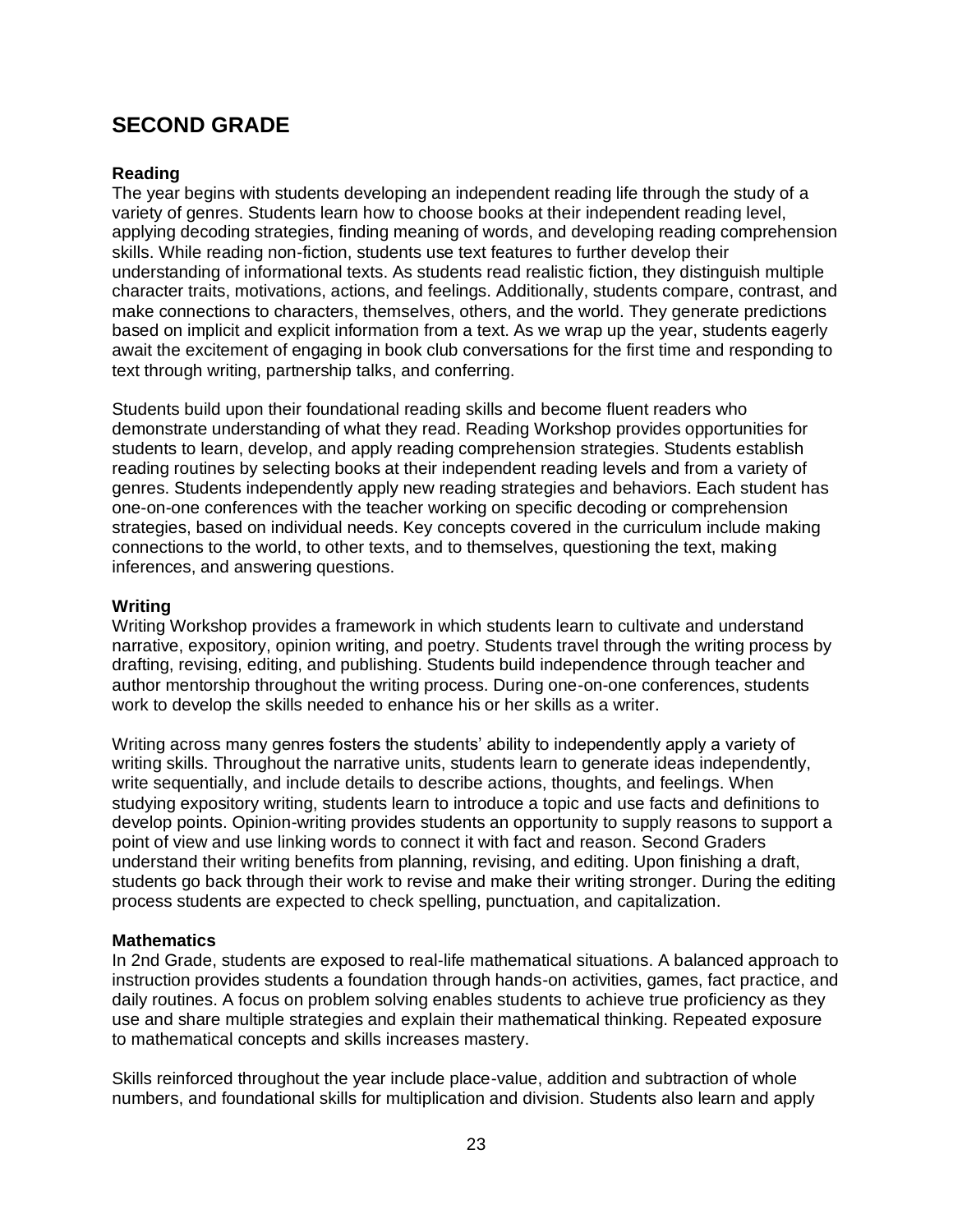their understanding of money, measurement, time, data and graphing, and geometry.

#### **Social Studies**

Students in the 2nd Grade explore the world through traditions and customs of various cultures. Students study basic needs and how they are met within a community. They develop their cultural awareness and analyze what makes them unique. From there, students investigate the cultural themes of communication, games, food, the arts, and celebrations. Students connect these themes to their own ancestry as they learn about immigration. As a way to bridge immigration to our location, students explore and compare the various neighborhoods around New York City.

Performances, field trips, and real-life simulations support students' growth throughout our units of study. Throughout the year, they will build upon their map skills, understand multiple perspectives, compare the past and present, and find importance in global citizenship.

#### **Science**

Across the school year, 2nd Graders focus on the three domains of science: physical science, earth science, and life science. The three units of study are Solids and Liquids; Pebbles, Sand, and Silt; and Insects and Plants. In Solids and Liquids, students compare the properties of various materials as well as learn how materials can change when heated and cooled. In Pebbles, Sand, and Silt, students observe, describe, and analyze the materials that make up the Earth. Finally, in Insects and Plants, students observe and analyze the life cycles of various plants and animals. Throughout each unit, students participate in collaborative, hands-on, and inquiry-based experiments that require students to collect and analyze data to help build theories about each topic. Students are also introduced to the basics of computer coding through various learning activities.

#### **Mandarin**

In 2nd Grade Mandarin, students review and build on previously learned material. Students continue to mimic what they hear and see in the language so they can eventually produce language independently. Students practice common types of interpersonal communication and basic classroom routines, using very simple phrases. New vocabulary and structures are also introduced and practiced in a variety of everyday, familiar contexts. Students are also introduced to simple Chinese characters, with an emphasis on character recognition through reading. Proficiency-based performance tasks reinforce newly introduced content. By the end of the course, students will be able to copy sentence segments and word lists in writing basic characters, as well respond to basic familiar questions through speaking or mimicking words, lists or simple memorized phrases. Through learning language, students are also exposed to cultural celebrations from different Mandarin-speaking countries.

#### **Spanish**

In 2nd Grade, we review and build on previously learned material. Students practice common types of interpersonal communication and basic classroom routines, using very simple phrases. New vocabulary and structures are also introduced and practiced in a variety of everyday, familiar contexts. Proficiency-based performance tasks reinforce the newly introduced content. Through the interpretation of new French vocabulary and structures, the Spanish class explores a number of cultural topics from the Hispanic world. Students learn to be culturally sympathetic by studying different Spanish speaking countries and exploring the identities of Spanish speakers through songs, poems, expressions, projects, and lifestyles.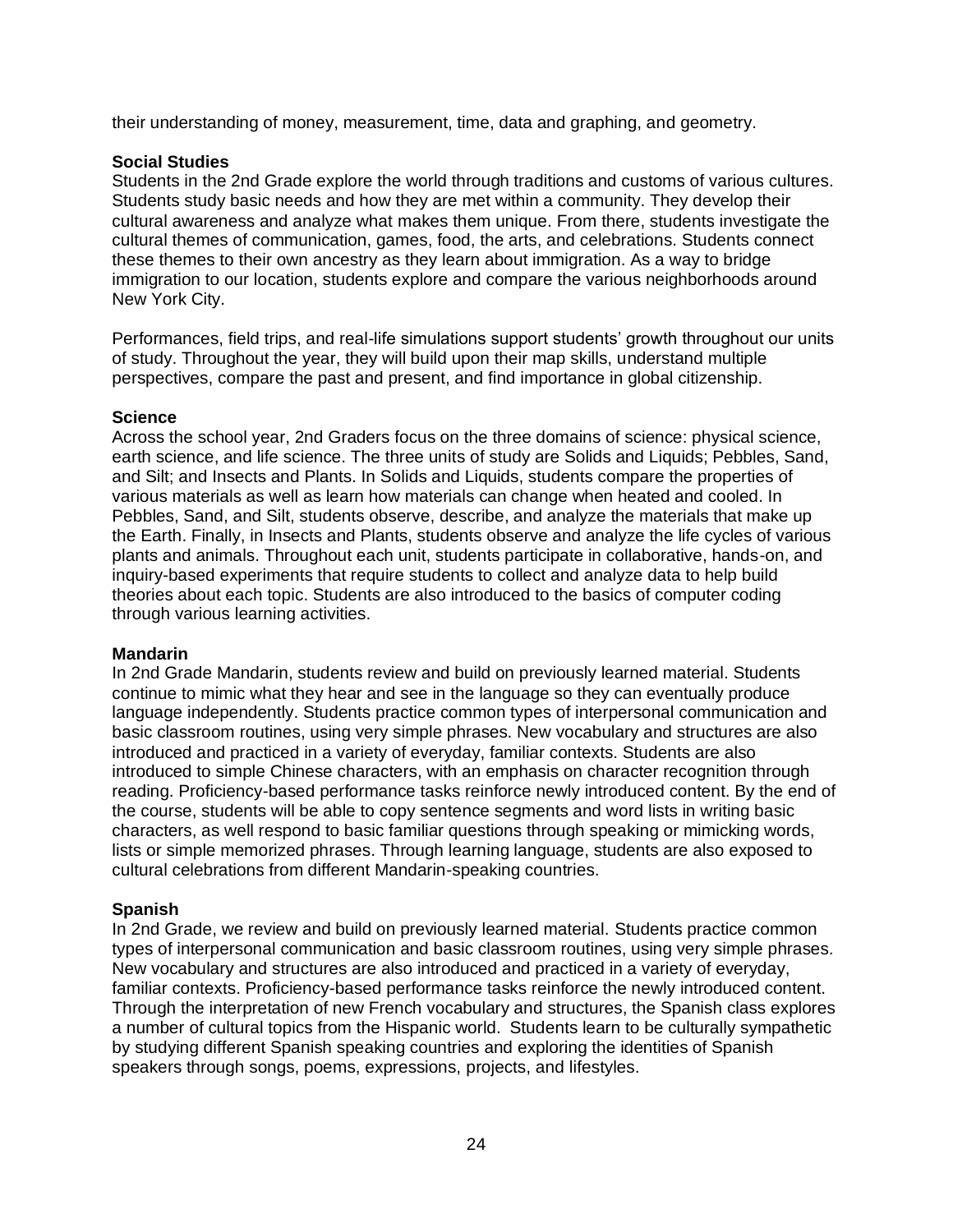#### **French**

In 2nd Grade, we review and build on previously learned material. Students practice common types of interpersonal communication and basic classroom routines, using very simple phrases. New vocabulary and structures are also introduced and practiced in a variety of everyday, familiar contexts. Proficiency-based performance tasks reinforce the newly introduced. Through the interpretation of new French vocabulary and structures, the class explores a number of cultural topics from the Francophone world.

#### **Visual Art**

In 2nd Grade, students are encouraged to develop their ability to create and respond to meaning in visual imagery, to experiment and problem-solve, to express their own ideas and to reflect on their finished work and works in progress.

Our focus in 2nd Grade is Objects in Art. We start the semester by looking at and creating art in which objects are central in one way or another. We look at Hanna Hoch's collages and The Bicycle Wheel by Marcel Duchamp, Soup Cans by Andy Warhol, and the large-scale object sculptures by Oldenburg and Van Brugan. We make Dada-inspired collages by cutting up found images and mixing them up. We make large-scale sculptures of everyday objects and create our own series of soup can drawings.

We then look at artists who seem to abandon objects all together and focus on line or shape. We step into Jackson Pollock's boots and drip, drop, and splatter paint on large canvas. We make primary color grid collages after looking at Mondrian's work and create bold, wavy paper collages after looking at Matisse's paper cutouts.

#### **Woodworking**

The woodworking curriculum is centered on four main principles: the practice of individual safety and awareness of others, teamwork and cooperation between students, the development of tool usage, and a lasting sense of accomplishment and success. The overall goal of the program is for students to increase motor skills and tool usage, as well as develop a strong sense of personal accomplishment, success, and ownership by completing meaningful projects. Students learn how to use straight and coping saws, safety goggles, files, c-clamps, hammers, and wood glue to build their projects. Once the project is assembled, students design their project with paint and ink to give it a finished quality and promote ownership and achievement.

Students in 2nd Grade create "Moving Animals" in Woodworking. Each student draws and designs a moving figure, such as a lion, alligator, elephant, insect, or dragon that he or she would like to create. Based on their drawings and using reference materials, students then cut and shape the individual parts and assemble them together. Legs, arms, tails, wings, and heads move according to the shape and representation of each chosen figure. Once the entire class has completed their creatures, we work together to create a background and to produce a stop motion film utilizing these animal figures.

The next project entails students designing a tool or a musical instrument from wood. The project is completed when it is painted and creatively adorned with found materials in the classroom.

#### **Music**

In 2nd Grade, students build on previous knowledge and skill development and continue to develop foundational musicianship skills and violin technique. Students continue to develop vocal technique and sing the repertoire they play on words, finger numbers, and solfège.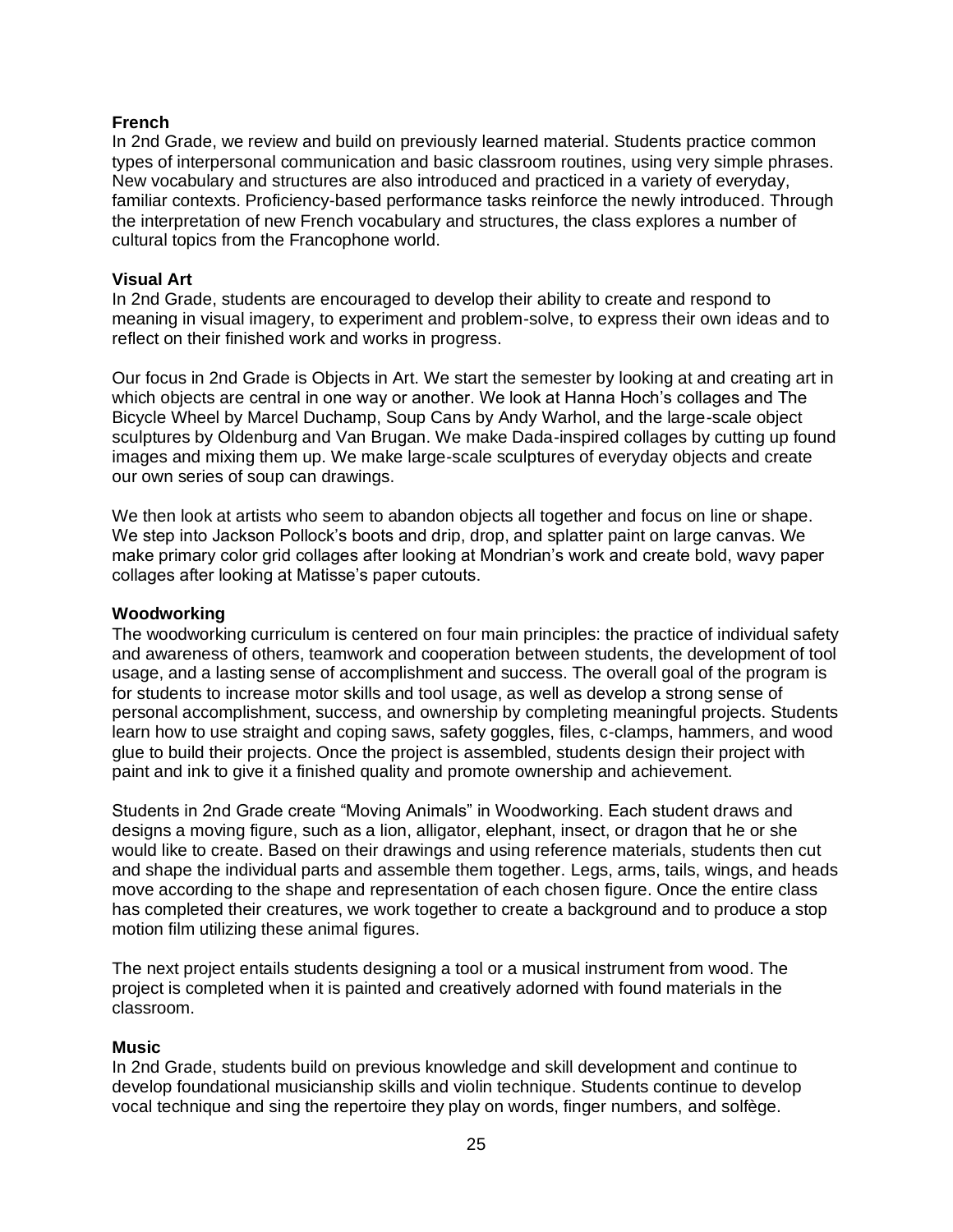Students strive to meet violin posture and instrumental technique benchmarks including keeping their violin up and covering their left shoulder, demonstrating correct left-hand position, making sure their fingers are placed in the correct spots to match pitch when playing the violin, and performing with a correct and flexible bow grip. They think critically and continue to address Essential Questions, including, "How do I make a beautiful sound on the violin?" In addition to utilizing a light bow and staying on one string, they work to keep their bow in "Lane 3" or "bow country" between the bridge and fingerboard.

Students continue to develop music literacy by reading and performing rhythm patterns and following the melodic contour of song notation. Students connect the solfège they sing to the notes they play, echoing and creating tonal patterns in D Major. Students play the G, D, and A Major scales in varied meters with accompanying arpeggios. They learn how to use a "low 2nd finger" to perform tonal patterns and repertoire in minor tonalities. They perform a wide variety of repertoire from different genres, as well as benchmark songs including "Violin Song," "Minor Monkey," and "Lean on Me." Differentiated parts including bass line, melody, upper octave, and harmony are provided to help students to progress at their own level. Throughout the spring, students learn songs, which relate to their study about immigration. They perform these songs at assemblies.

#### **Physical Education**

In 2nd Grade, students participate in both competitive and cooperative activities. Our curriculum offers a balance that allows each student to be successful throughout the school year.

Through warm-up games and activities, students strengthen their spatial and body awareness, locomotive skills such as skipping, galloping, and running. Students will participate in a variety of team sport units, which include soccer, basketball, pillow polo hockey, kickball, and tennis. Students will be introduced to basic team sports concepts such as offense and defense. Our cooperative units include scooter games and bowling. The circus arts unit incorporates all of the above skills and introduces the beginning steps of juggling scarves, plate spinning, and using bucket stilts. The culmination of the school year is our Lower School Field Day. On this day students compete in relay races and activities, displaying good sportsmanship and respect for classmates.

#### **Swim**

Students spend the first few weeks of school discussing the importance of water safety, which includes our pool rules and routines. Throughout the year students review skills learned previously and build upon those skills to enhance their stroke development. Each lesson allows for practice of these skills and the time to develop the endurance needed to be a capable swimmer.

The first stroke we break down into phases is the front crawl. Students work on mastering the flutter kick, working on technique, and endurance. We then break down the pull phase, teaching students to breathe to the side. Eventually, we combine both arms and legs to have a complete stroke. Students also learn backstroke and breaststroke in the same manner. As safety is always first, all students will end the school year learning how to tread water for an extended period of time.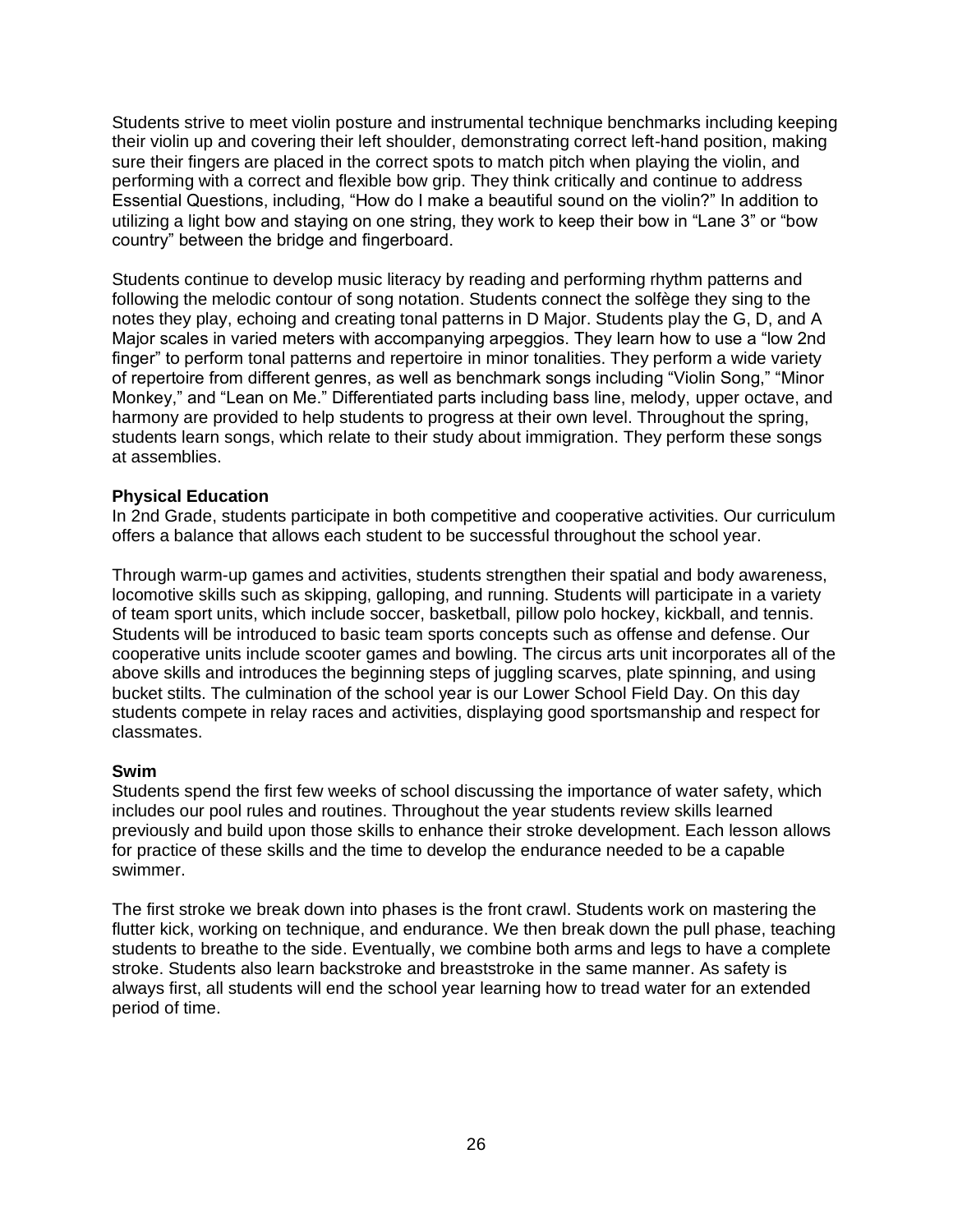### <span id="page-28-0"></span>**THIRD GRADE**

#### **Reading**

In Reading Workshop, students begin the year by continuing to build a reading life at school and at home. Students practice daily reading routines such as strategies for selecting 'just-right' books, talking about reading with a partner, and writing about their reading. Through an exploration of fiction, students follow characters in stories to build theories and are exposed to various story elements. Students read informational texts, using text features to gain information about a topic and recount the details that support the main idea. Diving deep into a mystery unit, students learn how to cite specific evidence from a text to help them collect clues and solve mysteries. We then read adventure and fantasy books for our character study unit where we investigate our characters even further, thinking about their behaviors, character traits and motivations. To round out the school year, students turn their attention to narrative nonfiction by reading biographies. The students read biographies as they take their reading skills across content areas to enter the exploration unit in Social Studies! We have book clubs for our last two reading units, giving students time to explore the same text deeper with their partners.

Across all units, students continue to practice strategies such as making connections, predictions, and inferences, with an emphasis on interpretation. They show their comprehension by citing evidence from texts and supporting their conclusions through speaking and writing. While exploring a variety of genres and applying learned skills to all books they read, students work on reading fluently, reading with expression, and using context clues to find the meaning of unknown words. They also determine the main idea of a book and recount key details to identify the purpose of a text.

#### **Writing**

In Writing Workshop, students focus on qualities of good writing, including ideas, organization, sentence fluency, conventions, voice, and word choice. They produce three modes of writing (narrative, informational, and opinion) throughout the year and practice these modes through a variety of writing projects. Students begin the year collecting ideas and writing pieces about a 'small moment' in their own lives with an emphasis on thoughts, feelings, and actions. Next, the students write informational pieces on a topic they are interested in or feel they know like an expert. The students later return to narrative writing, using what they learned from their 'small moment' piece to create adaptations and original fairy tales. Students partake in an in-depth research project that coincides with the social-studies unit of study on explorers. They learn how to identify important information in an article or book and paraphrase it into their own words. Finally, students write a persuasive piece about a topic they feel passionately about. They share their opinion by expressing their views on an issue or topic they care deeply about.

Across all units, students generate ideas and focus on organizing their pieces, so their writing is clear, coherent, and sequenced logically, while keeping the reader in mind. As growing authors, students work to connect their ideas using descriptive words, figurative language, and dialogue and actions to enhance meaning. They develop, organize, and strengthen their writing pieces by planning, revising, and editing. Students apply grammar rules to their sentences and paragraphs, using correct punctuation, capitalization, and spelling of high-frequency words. Students also learn and practice spelling rules and letter patterns. They become proofreaders as they take mental pictures of words and learn to identify misspelled words within their own writing. Students strive for accuracy and neatness when presenting their work.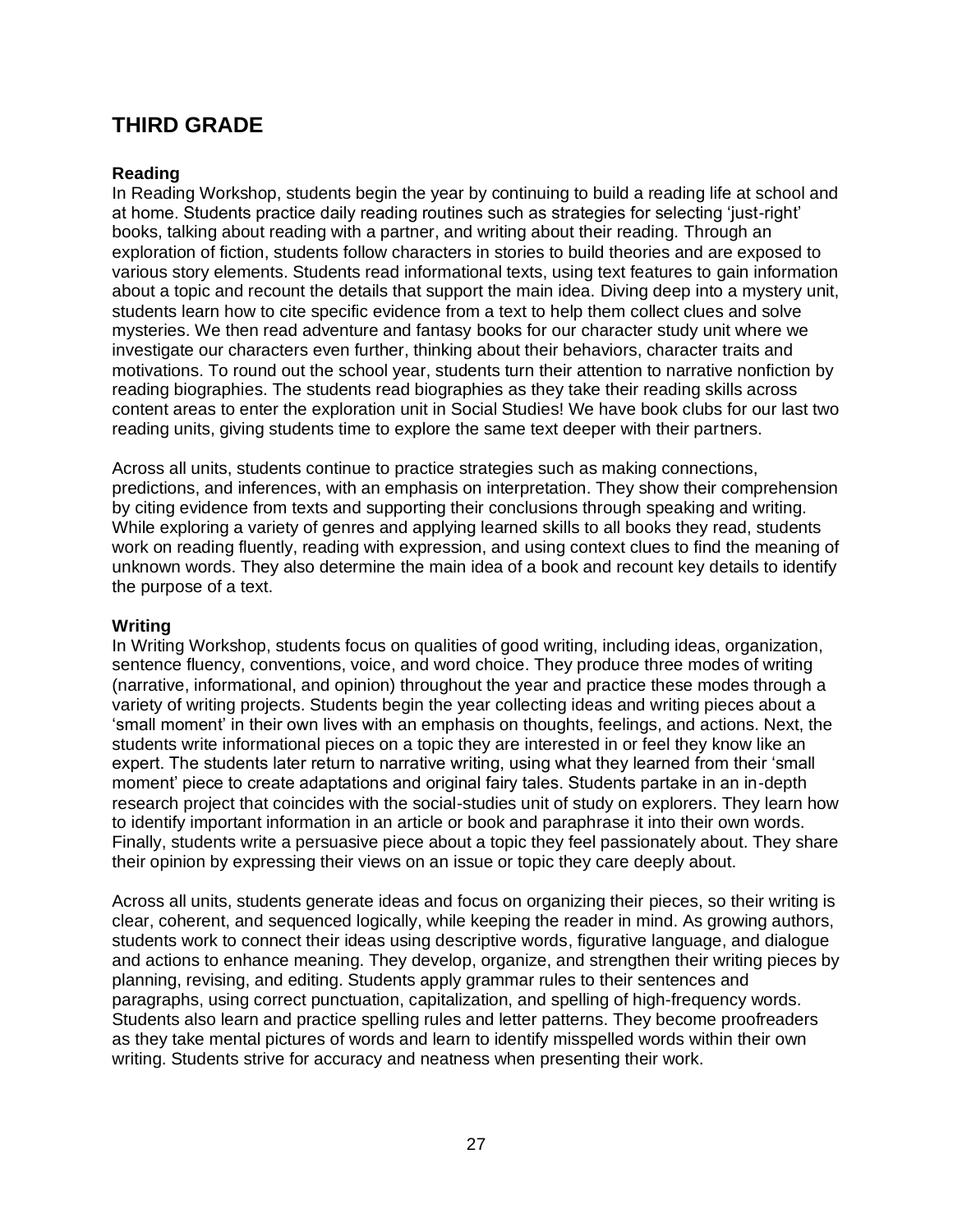#### **Mathematics**

Students explore mathematical concepts through a balanced program that is rich in real-world problem solving and hands-on learning opportunities. Addition and subtraction fact-knowledge is expanded to larger numbers. Multiplication and division are introduced as the children explore various strategies for solving problems. Students use their knowledge of patterns and functions to help them represent various rules for solving problems. Developing an understanding of the uses and representations of whole numbers, and parts of a whole, they compare and find equivalencies. Students collect, analyze, and draw conclusions about data. Basic concepts of probability are applied as students represent the likelihood of events in both words and fractions. Systems of measuring are examined as the children learn to measure accurately with various tools. Prior knowledge of two-dimensional shapes progresses to three-dimensional figures as students compare and contrast various geometric elements. Throughout every unit of study, students are challenged to not only solve problems, but to also understand why their strategies work and explain how they arrive at a solution.

During the year, skills are covered in a spiraling fashion, giving students the opportunity to demonstrate their mastery of new information on multiple occasions. Students use their knowledge of place-value to read, write, compare, and order whole numbers up to hundreds, and fractions, representing these numbers in a variety of ways. Through repeated practice, students build their automaticity with addition and subtraction facts through 20 and multiplication facts through 10 x 10. Various strategies, including estimation, are used to help children solve problems in all four operations. Students tell, write, and calculate elapsed time to the nearest minute. When comparing two- and three-dimensional figures, students use geometric terms to describe their observations. Students estimate and measure length and apply this information to calculate perimeter and area. Third-grade mathematical skills are continually reviewed so that as students demonstrate proficiency, they can then apply these skills to more challenging, critical-thinking tasks.

#### **Social Studies**

The year launches with students connecting to the members of their community. Students investigate the systems of governance in and outside of school and expand their views to city, state, country, and the world. Students learn to interpret and analyze different kinds of maps and continue to practice map skills as they begin their study of Mannahatta. As students analyze Manahatta's various habitats and compare/ contrast to present-day Manhattan, students apply their understanding of the habitats to interpret information and create two- and three-dimensional landforms. They embrace the study of the Lenape people and Iroquois, the first residents of the Eastern Woodlands, through storytelling and contrasting between their own culture and the Lenape culture. The unit on exploration begins with students using inquiry to learn about extreme environments, tools, technology, challenges, culture, roles, responsibilities, and race and gender while investigating how exploration has changed over time. This unit takes them to present-day/modern exploration.

The 3rd Grade social studies curriculum is a comprehensive study of people and places from the past and present. Through a meaningful journey of self, exploration, and discovery, students become empathetic and engaged citizens of our classroom, community, and world. Students recognize themselves within the context of the world's history and analyze the roles of the individual and community across time. Throughout the curriculum students are developing their critical-thinking and higher-reasoning skills through exploration, research, hands-on projects, and field trips.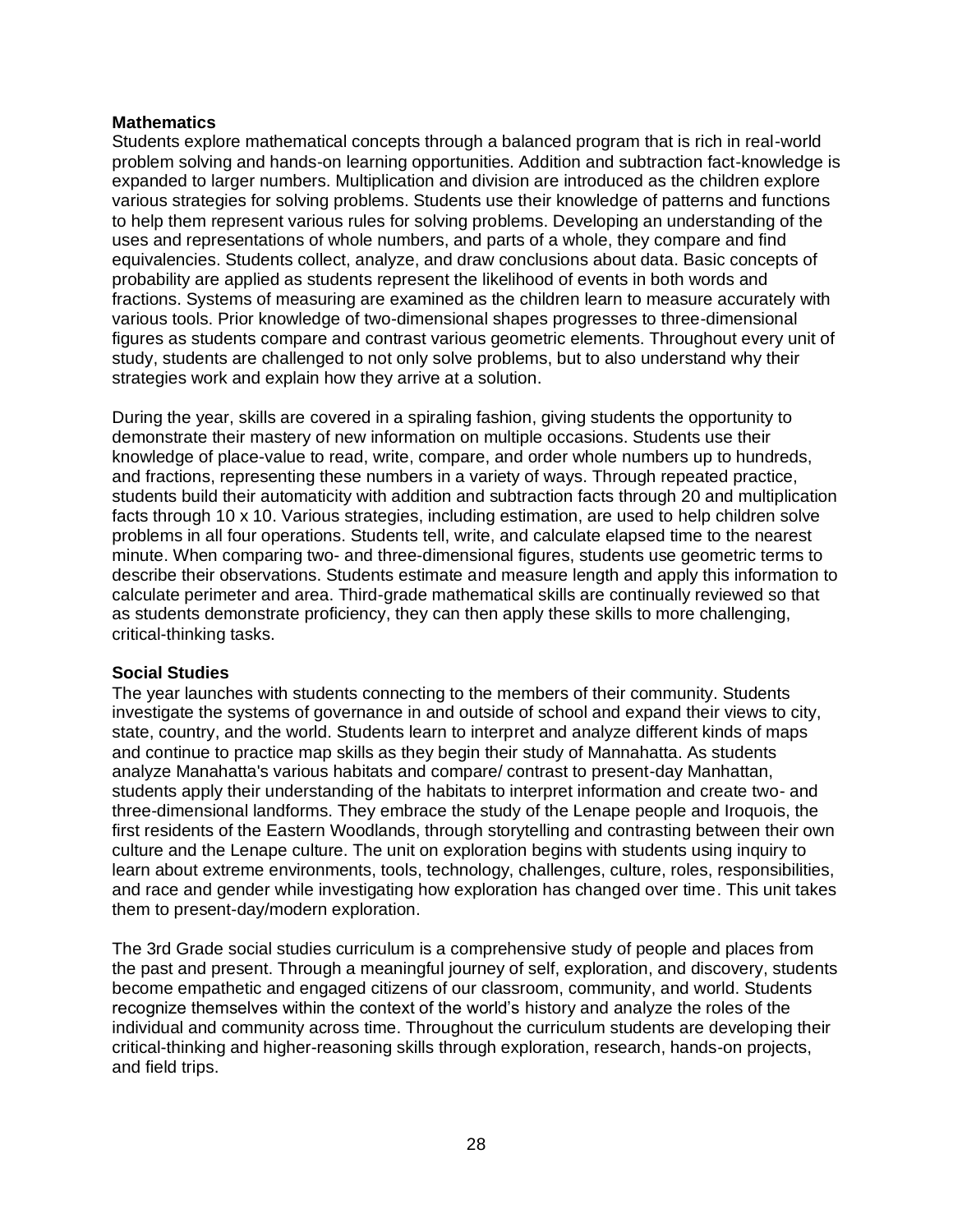#### **Science**

Across the school year, 3rd Graders focus on the three domains of science: physical science, earth science, and life science. The three units of study are Motion and Matter, Water and Climate, and Structures of Life. In Motion and Matter, students learn how and why objects move and how mass can be conserved. In Water and Climate, students explore how water supports all forms of life and how weather is driven by the movement of water. Finally, in Structures of Life, students learn where organisms come from and how they survive on Earth. Throughout each unit, students participate in collaborative, hands-on, and inquiry-based experiments that require students to collect and analyze data to help build theories about each topic. Students are also introduced to the basics of computer coding and 3D printing through various learning activities.

#### **Mandarin**

In 3rd Grade Mandarin, students review and build on previously learned material. Students continue to mimic what they hear and see in the language and begin to take risks in producing language independently. New vocabulary and structures are also introduced and practiced in a variety of familiar contexts. Students begin to read and spell words in pinyin independently as another way to access the pronunciation and meaning of Chinese characters. They also begin to consistently interpret short and familiar Chinese characters through reading. Proficiencybased performance tasks reinforce newly introduced content in all four language skills: listening, speaking, reading, and writing. Through learning language, students are also exposed to cultural celebrations from different Mandarin-speaking countries.

#### **Spanish**

In 3<sup>rd</sup> grade, students review and build on the content they have previously learned. Through practicing basic interpersonal communication, students learn to recognize and use high frequency structures to make descriptions, to express likes and dislikes, and to communicate in simple memorized sentences. During the course, students work on proficiency-based performance tasks related to the course content. Students are exposed to more of the main celebrations and cultural topics from the Hispanic world. Students learn to be culturally sympathetic by studying different Spanish speaking countries and exploring the identities of Spanish speakers through songs, poems, expressions, projects, and lifestyles.

#### **French**

In 3rd Grade, students review and build on the content they have previously learned. Through practicing basic interpersonal communication, students learn to recognize and use high frequency structures to make descriptions, to express likes and dislikes, and to communicate in simple memorized sentences. During the course, students work on proficiency-based performance tasks related to the course content. Students are exposed to more of the main celebrations and cultural topics from the Francophone world.

#### **Visual Art**

In 3rd Grade, students are encouraged to develop their ability to create and respond to meaning in visual imagery, to experiment and problem-solve, to express their own ideas and to reflect on their finished work and works in progress.

Our focus in 3rd Grade centers around the question: "How do artists develop their technique?" We start the semester with a study of facial proportions and create a self-portrait. We will then be thinking about the human form and how it is represented in art. We will be investigating the ideas and emotions that form can express in works of art and how gestures can communicate. Students will explore a variety of artists, such as Amy Sherald, Frieda Kahlo, Naum Gabo, Kehinde Wiley, Chuck Close, and Kathe Kollwitz.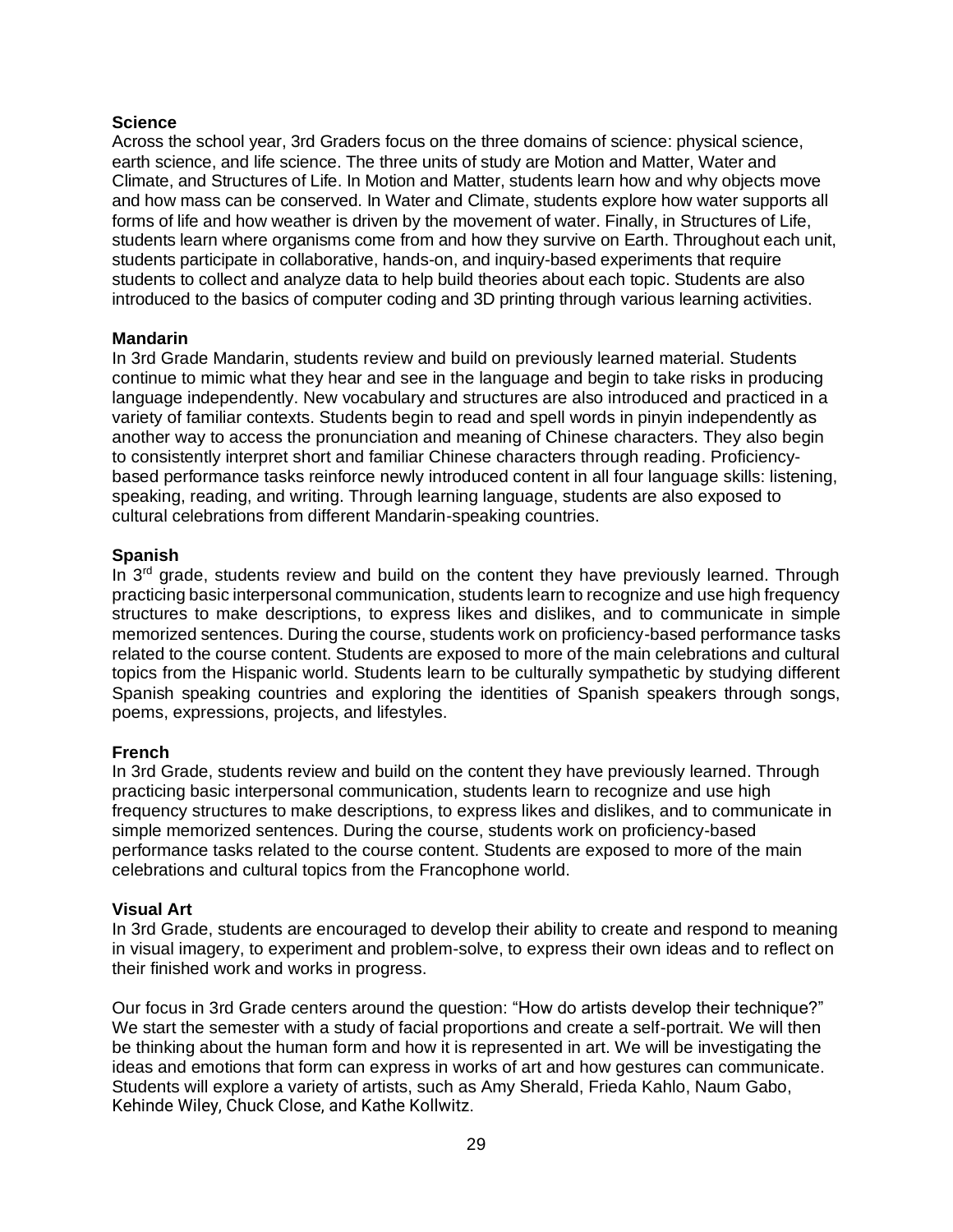#### **Woodworking**

The woodworking curriculum is centered on four main principles: the practice of individual safety and awareness of others, teamwork and cooperation between students, the development of tool usage, and a lasting sense of accomplishment and success. The overall goal of the program is for students to increase motor skills and tool usage, as well as develop a strong sense of personal accomplishment, success, and ownership by completing meaningful projects. Students learn how to use straight and coping saws, safety goggles, files, c-clamps, hammers, and wood glue to build their projects. Once the project is assembled, students design their project with paint and ink to give it a finished quality and promote ownership and achievement.

The first woodworking project in 3rd Grade is a transporter. Students draw, design, and build a unique vehicle. The goal is for each student to choose the form of a vehicle and to construct it in such a way that it clearly uses the three criteria given: it needs to be able to carry something, it must have four wheels, and there must be a way to pull the wagon.

Next, students create 3-dimensional sculptures from 2-dimensional drawings. Each student creates a drawing and then, based on the image, the students cut and shape the individual elements of the drawing out of wood. These individual pieces are subsequently filed, sanded, and attached onto a "background" piece, creating a three-dimensional picture entirely out of wood. The creation of these projects places the student in the role of artist, designer, and builder. The process of creating this work promotes personal choice, creativity, and command of the materials as artistic expression.

#### **Music**

In 3rd Grade, students build on the skills and knowledge cultivated in previous years and continue to develop as musicians and instrumentalists. They are invited to take more ownership of their technical development; continuing to set goals and self-assess their progress. Elements of violin technique including violin posture, left hand position, bow grip, bow contact point, and sound quality continue to be important points of focus during each class. Students sing throughout each class and continue to build ensemble skills in preparation for their involvement in Band or Chorus during 4th Grade.

Students continue to play repertoire in D, A, and G Major while exploring new keys and tonalities, and practicing scales, arpeggios, and new song repertoire. Students continue to build music literacy by making the connection between the notes they play on the violin and their location on the five-line musical staff. Students identify the four open strings, read tonal patterns, and read and write melodies on the staff. Students continue to build their repertoire of songs, adding songs in varied genres, including "This Land is Your Land," "Lightly Row" and "Allegro". Differentiated repertoire continues to be an important component of the curriculum and includes bassline, melody, upper octave, and harmony parts.

#### **Physical Education**

Third Grade students participate in both competitive and cooperative activities. Our curriculum offers a balance that allows each student to be successful throughout the school year.

Through warm-up games and activities, students practice jogging and basic fitness concepts. Students will participate in a variety of team-sport units, including soccer, basketball, floor hockey, diamond games, and badminton. Students are introduced to positions for each team sport and how to play those positions. Our cooperative units include adventure and strategy games as well as fun fitness. The circus unit incorporates all the above skills and introduces students to beginning steps of juggling balls and spinning plates. The culmination of the school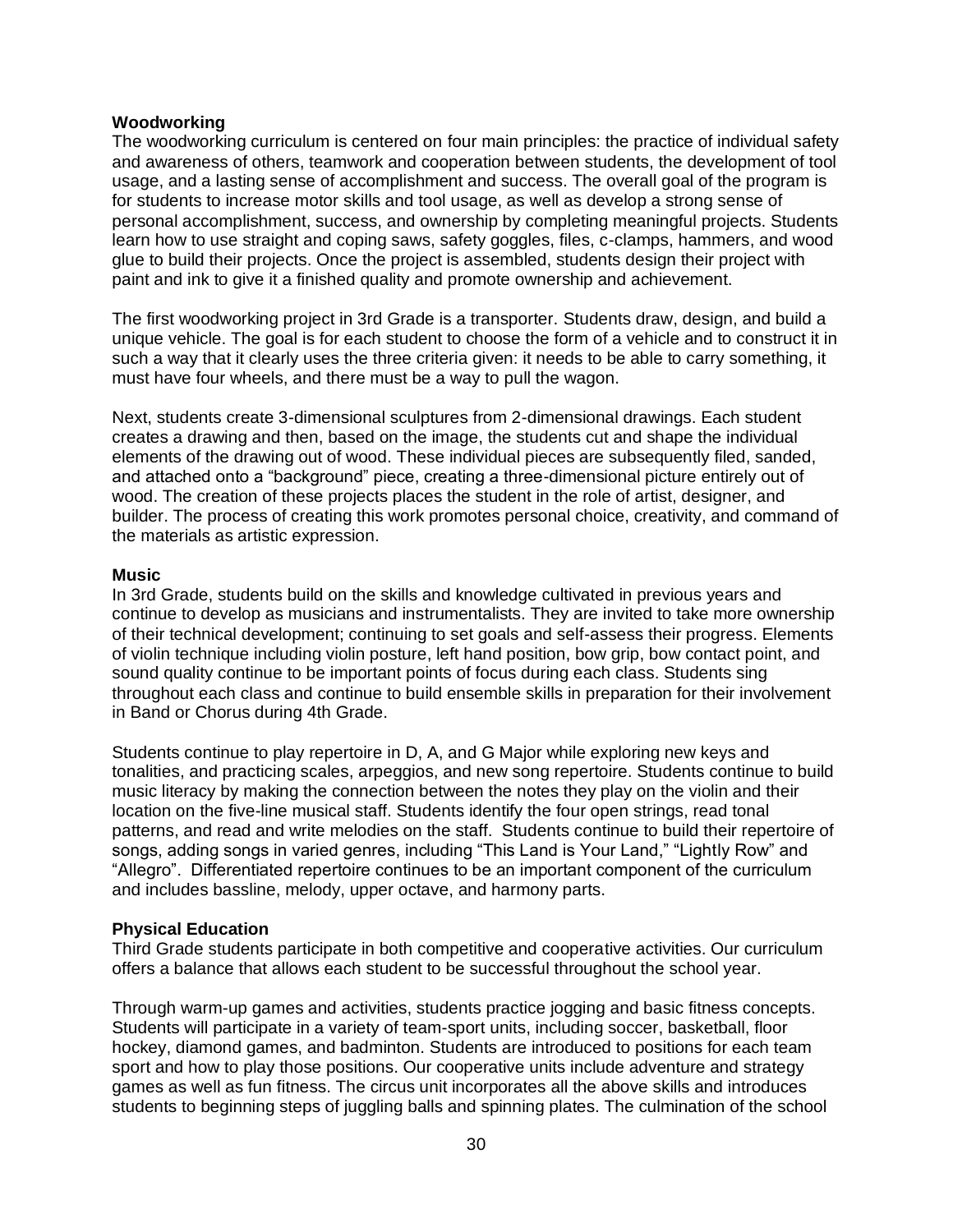year is our Lower School Field Day. On this day students compete in relay races and activities, displaying good sportsmanship and respect for classmates.

#### **Swim**

Students spend the first few weeks of school discussing the importance of water safety, which includes our pool rules and routines. Throughout the year students review skills learned previously and build upon those skills to enhance their stroke development. Each lesson allows for practice of these skills and the time to develop the endurance needed to be a capable swimmer.

Third Graders will review freestyle and backstroke and develop their breaststroke. Students will be introduced to learning open turns and flip turns. Our last unit of the year is games and activities, which includes relay racing and water polo.

### <span id="page-32-0"></span>**FOURTH GRADE**

#### **Reading**

Reading Workshop strives to continue developing students into avid and skilled readers. We begin with a review of the routines of the reading workshop and previously learned comprehension strategies. Students also learn to identify and analyze literary elements, including plot, character, setting, problem and solution, and themes. Using realistic fiction chapter books, students are challenged to think deeply about characters—making inferences, building theories, and learning life lessons. During a study of nonfiction, students apply their knowledge of nonfiction features to extract information from expository and hybrid texts. When concentrating on narrative nonfiction, students highlight the main ideas and supporting details within a biographical text. The culminating unit for the year is an exploration of historical fiction through the use of Book Clubs. Students collaborate with peers as they read a shared text and participate in daily discussions.

Exposure to a variety of genres throughout 4th Grade enables students to develop the reading skills they need to become independent readers. Students make meaning of literature by reading and comprehending grade-level texts with fluency and expression. As they read, students demonstrate their understanding by making connections and describing characters' traits, motivations, actions, and feelings. These details help to illuminate the theme of a text and how point of view affects the voice and context of each piece. Students are encouraged to use context clues to understand the meaning of unknown words. They also learn to use both explicit and implicit information from the text to make predictions and logical inferences. As increasingly sophisticated readers, students identify details from a passage to summarize a story and to answer questions about the text. When reading nonfiction, students describe the overall structure of a nonfiction text and determine whether the information they read consists of fact or opinion. Information is integrated from multiple texts on the same topic in order to write or speak about the subject knowledgeably.

#### **Writing**

Writing Workshop provides a framework in which students learn to develop longer narratives, essays, and an informational research piece. In the narrative realm, students publish a realistic fiction story. Students write a personal essay about a topic of interest from their lives and a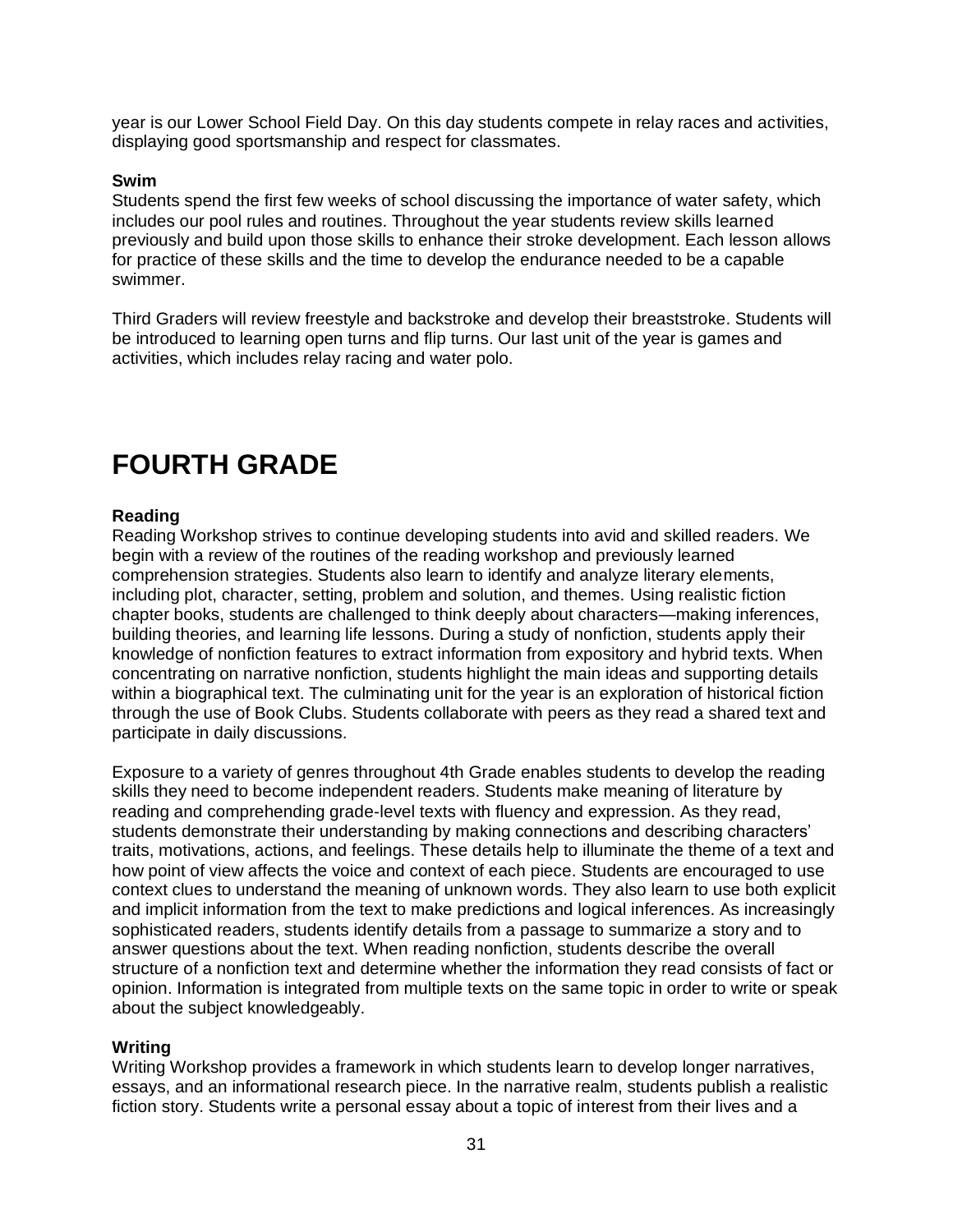persuasive essay on a more universal subject. In tandem with our nonfiction unit in reading, students apply their social studies knowledge and nonfiction skills to write an informational text chapter book on one topic consisting of an introductory piece, an expository essay, a narrative piece, and a persuasive essay. Throughout the year, students create multi-paragraph writing pieces and edit them critically through the five-step writing process: idea generation, drafting, revising, editing, and publishing. Students engage in utilizing their knowledge of writing persuasive essays and transfer these skills to writing a literary essay. Students explore themes of picture books and write a five paragraph essay, convincing the reader as to why the life lesson of the picture book is important. Students also engage in learning vocabulary, spelling rules, sentence structure, parts of speech, punctuation, and capitalization.

The writing curriculum fosters the development of a variety of essential writing skills. As they practice the five-step process and produce writing pieces, students learn how to generate topics for their compositions, as well as the ideas and details needed to craft them. Students learn to structure their writing with topic sentences, supporting details, conclusions, and logical sequences that include effective transitions between ideas, sentences, and paragraphs. They also learn to adjust the tone of their writing to match different genres, such as realistic fiction or memoir. In composing narratives, students use dialogue and description to bring their stories to life. In students' informative pieces, they generate thesis statements that are supported with reasons and evidence, and include facts, definitions, concrete details, quotations, and examples. To collect the material they need for a nonfiction piece, students learn how to gather relevant information from experiences and print or digital sources, and to take notes, categorize information, and provide a list of sources. Throughout the year, students come to an understanding that their writing benefits from planning, revision, and editing. As part of the editing process, they check spelling, punctuation, capitalization, and grammar, consulting references as needed.

#### **Mathematics**

The curriculum provides students with a balanced approach that is rich in real-world problemsolving opportunities. The 4th Grade structure emphasizes content within six major strands: number and numeration, operations and computation, data and chance, measurement and reference frames, geometry, patterns, functions, and algebra. Students develop an understanding of the meanings, uses, and representations of numbers, finding commonalities of and differences among whole numbers, fractions, decimals, and percentiles. Students review facts in addition, subtraction, multiplication, and division, as well as develop procedures and models for these operations. Analysis and interpretation of data is essential in selecting and creating appropriate graphical representations and applying basic concepts of probability. An exploration of customary and metric systems is conducted as students learn to measure length, weight, angles, area, and perimeter. Students investigate characteristics and properties of twoand three- dimensional geometric shapes and apply transformations and symmetry. As an understanding of patterns and functions is developed, students use algebraic notation to read, write, and solve number sentences and learn the properties of the arithmetic operations.

Fourth Graders are given numerous methods for skills practice and review, and are encouraged to explain and discuss their thinking in their own words. Students use their understanding of place value to read, write, and compare whole numbers and decimals. Additionally, they estimate and perform arithmetic operations on whole numbers, fractions, decimals, and percentiles. These concrete skills are further developed when solving word problems involving multiple operations: money, elapsed time, calendars, temperature, capacity, weight, and distance. As students analyze numerical quantities in various forms, they compare sizes, recognize patterns, and show alternative ways to solve problems. Students recognize size in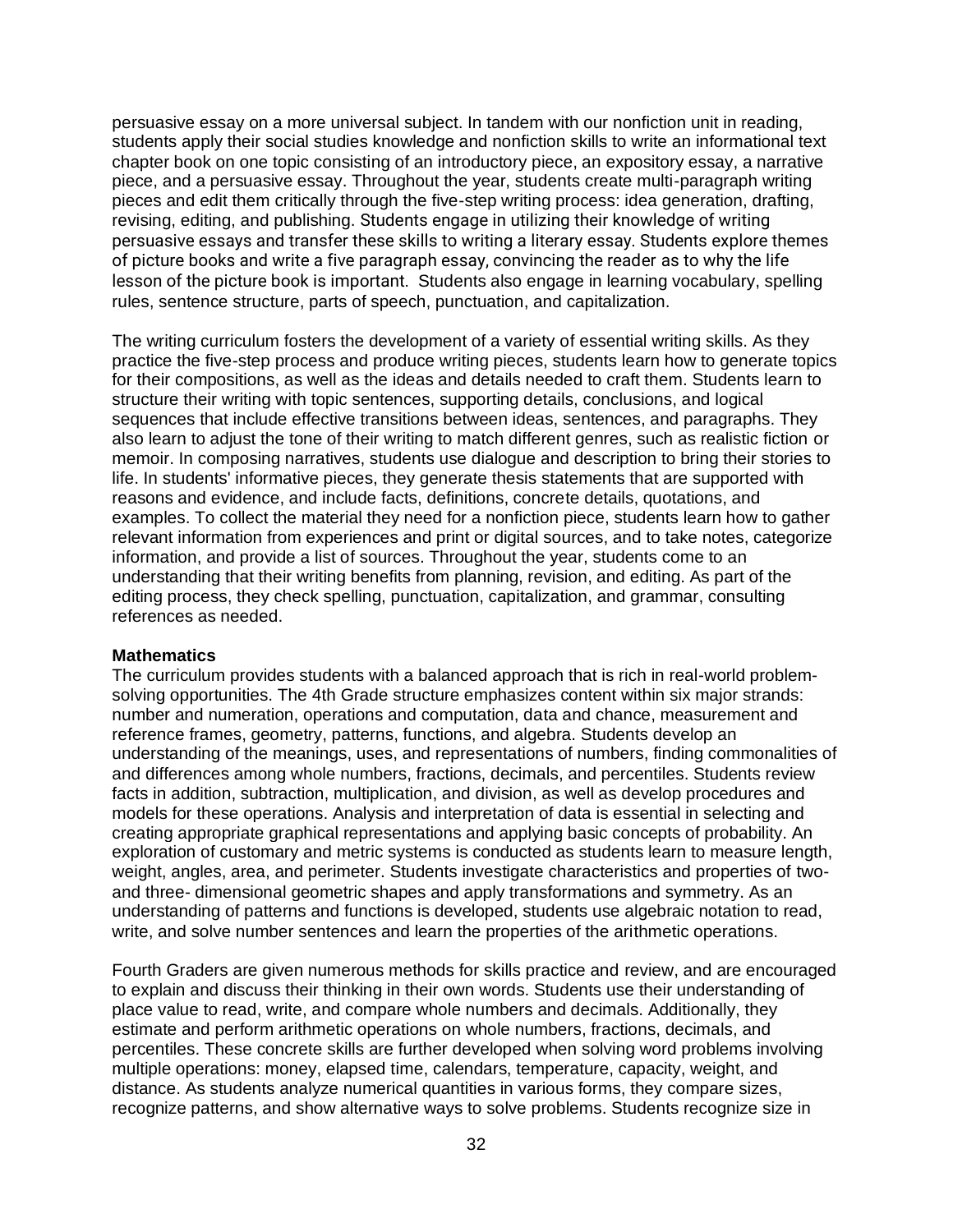customary and metric units, describe the relationships between units of measurement within the same system, and use appropriate units and tools of measurement. Geometric language is used when identifying, comparing, and creating lines, angles, and plane and solid figures. As data is collected, students are expected to represent this information with a variety of charts and graphs and analyze the data. Throughout all units of study, students formulate conclusions based on observation and mathematical judgment, and explain their thoughts and strategies to further develop their understanding of these concepts.

#### **Social Studies**

Through the use of primary documents and nonfiction texts, students develop an understanding of the formation of the United States. The initial geography unit, which includes map-reading skills and topography, provides the students with a foundation for the year's concepts. The study of U.S. history begins with Colonial America and some of the aspects of life during that time period. Students explore why people moved to the British colonies and how the colonies acted as individual communities. From there, the students learn the causes of the American Revolution, engaging in a discussion reflective of both sides of the conflict. Students then investigate the Declaration of Independence, learning about the development of the document and how its key components relate to the end of the Revolutionary War. Next, the students study the Constitution, identifying the structures of our government and the concepts in the Bill of Rights. Once they understand the formation of the new nation, students explore the country's movement westward. Through a study of the Louisiana Purchase, students trace the events that led to this deal and learn about its significance for the expansion of the country. The students then follow the Lewis and Clark expedition, studying the topography of the journey, the plant and animal life found along the way, and the Native American tribes that the explorers encountered.

Over the course of the year, students develop an array of skills to help them demonstrate understanding of this content. Students are expected to describe political, social, and cultural changes in society and how cultural contributions from various groups form a national identity. With the identification of the different causes and effects of conflict and cooperation among individuals, groups, societies, and nations related to politics, economics, geography, ethnicity/race/gender, and culture, students recognize the impact of major historical events. By identifying the elements of major political systems, students can compare and contrast a monarchy and a democracy. Students then describe the organization and major responsibilities of the various levels of government, explaining how citizens can monitor, evaluate, and influence actions of their government. The idea of commerce, such as the ways people satisfy their basic needs and wants through the production of goods and services, allows students to realize its importance throughout history. Geography concepts, such as location, distance, direction, scale, movement, and region, are intertwined with the skills of each unit.

Additionally, weekly study of current events challenges students to connect what they are learning from their study of history to our community, society, and world today. Students are encouraged to see themselves as capable agents of change, who can apply lessons learned from their study of the past to real-world problem-solving situations today.

#### **Science**

Across the school year, 4th Graders focus on the three domains of science: physical science, earth science, and life science. The three units of study are Energy; Soils, Rocks, and Landforms; and Environments. In Energy, students explore the presence of energy whenever there is motion, electric current, sound, light, or heat. In Soils, Rocks, and Landforms, students learn how and why the Earth is constantly changing. Finally, in Environments, students examine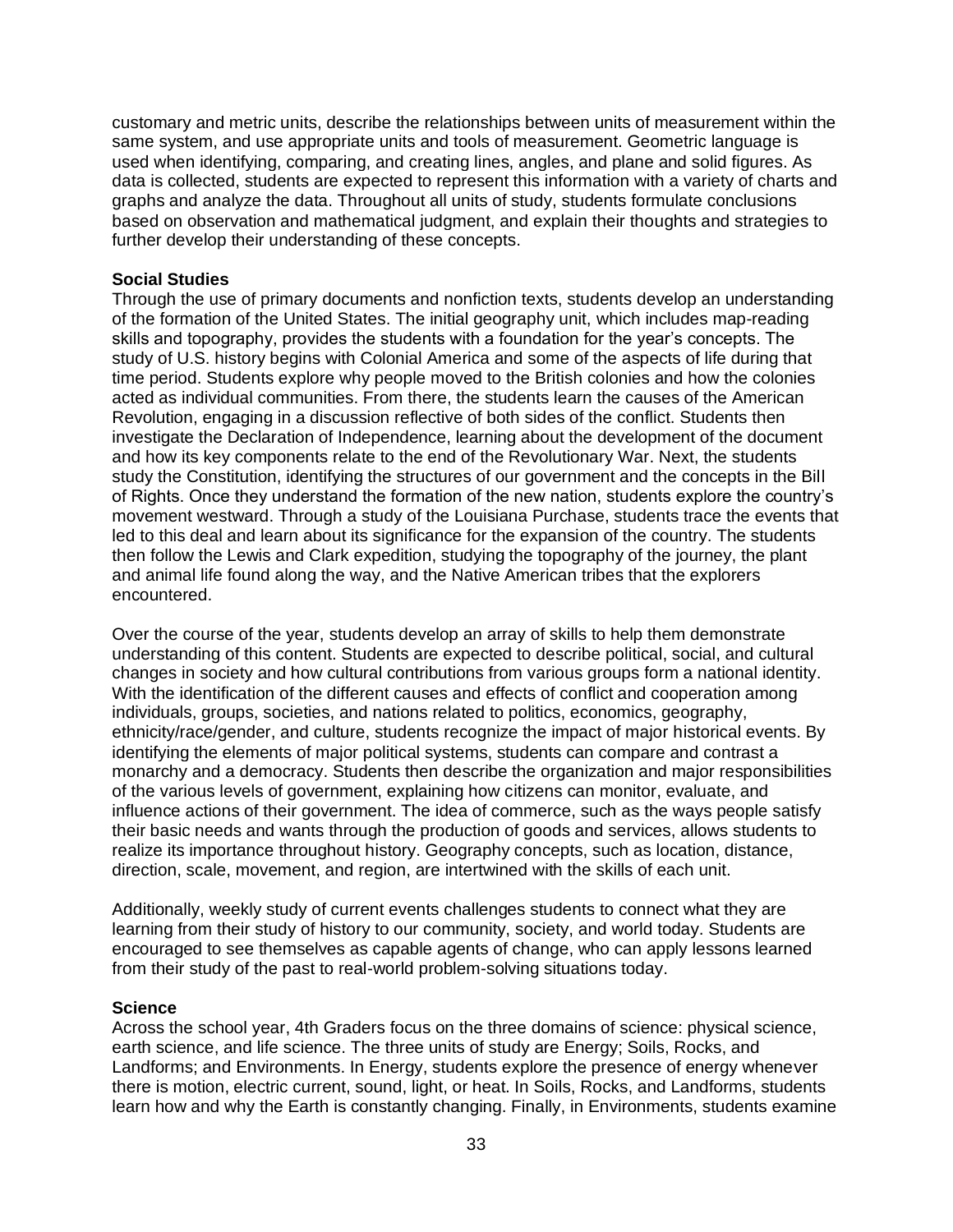how organisms live, grow, and respond to their environments. Throughout each unit, students participate in collaborative, hands-on, and inquiry-based experiments that require students to collect and analyze data to help build theories about each topic. Students are also introduced to the basics of computer coding and 3D printing through various learning activities.

#### **Mandarin**

This course reviews and builds on previously acquired skills. Students begin to take risks creating with the language, while practicing listening, speaking, reading, and writing. In this course reading and writing become a new focus. Students learn to recognize and write more characters, and through differentiated proficiency-based performance tasks, students learn to interpret short paragraph-length passages through listening and reading and engage in presentational and interpersonal communication through writing and speaking. Through learning language, students are also exposed to cultural celebrations from different Mandarin-speaking countries.

#### **Spanish**

This course reviews and builds on previously learned content and acquired skills. Through differentiated proficiency-based performance tasks, students begin to develop basic writing and speaking skills through reading and listening to meaningful and comprehensible language in a variety of everyday life contexts. Students learn to interpret short paragraph-length passages through listening and reading and engage in presentational and interpersonal communication through listening comprehension, writing and speaking. Exploration of Hispanic cultural celebrations takes place throughout the course. Students learn to be culturally sympathetic by studying different Spanish speaking countries and exploring the identities of Spanish speakers through songs, celebrations, expressions, projects and lifestyles.

#### **French**

This course reviews and builds on previously learned content and acquired skills. Through differentiated proficiency-based performance tasks, students begin to develop basic writing and speaking skills through reading and listening to meaningful and comprehensible language in a variety of everyday life contexts. Students learn to interpret short paragraph-length passages through listening and reading and engage in presentational and interpersonal communication through writing and speaking. An exploration of Francophone cultural celebrations takes place throughout the course.

#### **Visual Art**

Students in 4th Grade are encouraged to develop their ability to create and respond to meaning in visual imagery, to experiment and problem-solve, to express their own ideas and to reflect on their finished work and works in progress.

Our focus in 4th Grade centers around the question: "How do artists communicate?" We will be thinking about how art can be used to tell our stories or stories that are important to us. We start the semester exploring somewhat narrative works by artists such as Kerry James Marshall, William Kentridge, and Elizabeth Murray.

#### **Woodworking**

The woodworking curriculum is centered on four main principles: the practice of individual safety and awareness of others, teamwork and cooperation between students, the development of tool usage, and a lasting sense of accomplishment and success. The overall goal of the program is for students to increase motor skills and tool usage, as well as develop a strong sense of personal accomplishment, success, and ownership by completing meaningful projects. Students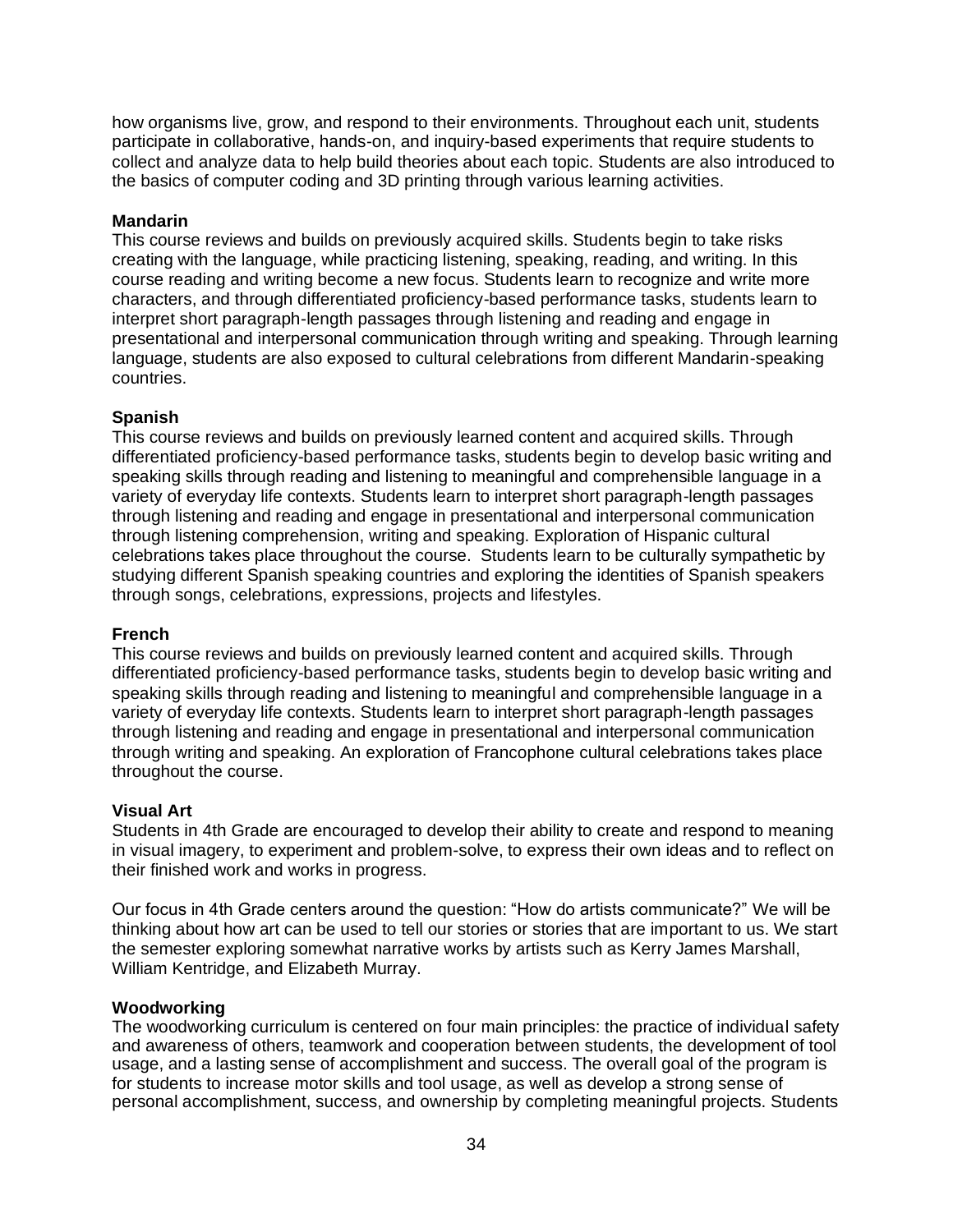learn how to use straight and coping saws, safety goggles, files, c-clamps, hammers, and wood glue to build their projects. Once the project is assembled, students design their project with paint and ink to give it a finished quality and promote ownership and achievement.

Fourth Grade students begin by creating a freestanding sculpture or a "personal totem," based on totems made by Northwestern Native Americans. Each student draws, designs, and builds a sculpture that consists of shaped wood pieces that represent themselves. These shapes are then assembled and painted to stand vertically from the base. The goal of the project is for students to be self-directed with their creative decisions in Woodworking and to successfully design and build a sculptural art object.

The second project in 4th Grade woodworking is process driven. The students are tasked with employing all of the tools and hardware with which they have gained proficiency to design and create a piece of their choosing, either individually or collaboratively. Once finished, they will give a presentation to the class explaining the purpose of the project and how and why it was constructed.

#### **Music**

In 4th Grade, students apply their knowledge from their previous musical experiences to new concepts and ideas through performance-based ensembles in either Band or Chorus. They develop their musical literacy, hone their musicianship skills, and work together to achieve the common goal of performing as an ensemble. Students explore and explain how our contributions as individuals help our community to excel as a whole.

#### **Band**

The 4th Grade Band serves as the introductory ensemble in our 4th - 12th Grade Band program. The Léman Manhattan Band program utilizes Concert Band instrumentation, and students can choose between the following instruments: flute, oboe, clarinet, saxophone, trumpet, French horn, trombone, euphonium, or percussion. In addition to whole group ensemble instruction, each Band student will take a weekly lesson (choice of group lessons at no charge or private lessons for a fee) on his/her specific instrument.

In the 4th Grade Beginning Band, students learn how to assemble their instruments, how to utilize proper instrument carriage and hand placement, and how to produce a sound. During rehearsals and weekly lessons, students learn how to read written notation and learn instrument-specific skills. Ear-training, listening skills, ensemble skills, and a basic music vocabulary of musical terms/symbols are also emphasized. Attention will be given to equipment care and maintenance, as well as effective practice habits. In addition to beginning level folk songs, rhythmic exercises, and the concert Bb scale, this class prepares grade 1 Concert Band literature in a variety of genres. The performance component of the class involves participation in the winter and spring concerts.

#### **Chorus**

Lower School students begin their choral music experience in the 4th Grade. It is the beginning level ensemble in our 4th - 12th grade Chorus program. A primary focus of the class is developing healthy vocal technique. Students begin class each day with a physical warm-up and a variety of vocal warm-up exercises. They think critically about the ways that posture and breathing impact their singing. Students demonstrate the ability to maintain their own independent part while singing a variety of rounds and folk songs. They prepare for performances by matching intonation and diction, singing in unison, and singing in multiple parts as they rehearse a wide variety of elementary choral repertoire. They develop music literacy by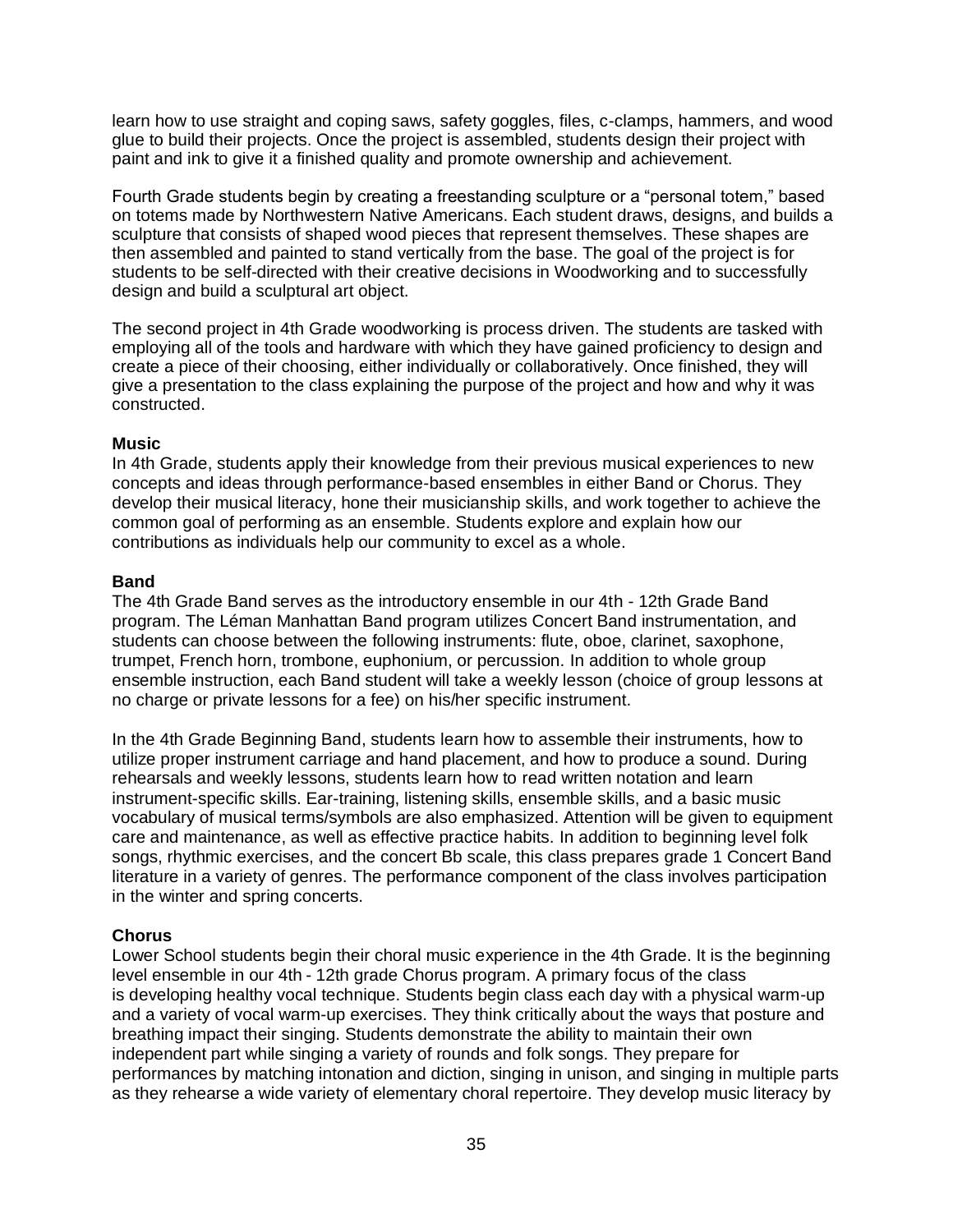reading, writing, and dictating tonal patterns, identifying notes on the staff, reading melodies, and describing different types of intervals. In addition, Chorus students work on developing ensemble skills and collaborate to create a productive work environment. The 4th Grade Chorus performs twice per year in the winter and spring concerts.

#### **Physical Education**

Fourth Grade students participate in both competitive and cooperative activities. Our curriculum offers a balance that allows each student to be successful throughout the school year.

Through warm-up games and activities, students practice jogging and basic fitness concepts. Students participate in a variety of team-sport units including soccer, basketball, floor hockey, diamond games, and badminton. During these units, students review the rules of the game, are reintroduced to positions and how to play them, and discuss offensive and defensive strategies. Students then participate in modified games that incorporate all of the skills they have learned. Fitness concepts are introduced and added to each unit so that they build upon previously taught skills, thus allowing students to make deeper connections between how their body works and the activities in class. Our cooperative units include scooter and adventure/strategy games. The circus unit incorporates all of the above skills and introduces students to beginning steps of juggling balls and spinning plates. The culmination of the school year is our Lower School Field Day. On this day, students compete in relay races and activities, displaying good sportsmanship and respect for classmates.

#### **Swim**

The year begins with a quick review of pool safety rules and routines. Once in the pool, students review skills learned previously and build upon those skills to enhance their stroke development, endurance, and strength needed for all aspects of swimming. Each lesson allows for practice of these skills and the time to develop the endurance needed to be a capable swimmer.

Students participate in drill sets to help develop technique for freestyle, backstroke, and breaststroke. Lessons include pull buoys and kickboards to help strengthen both the pulling and kicking phases of each stroke. We emphasize the value of long, relaxed strokes as well as patterns and rhythms. We promote swimming not only as a competitive sport, but also as a lifetime sport.

Fourth Graders love our junior lifeguard unit. Students learn the basics of being a junior lifeguard, which includes treading water, surface diving, stride and compact jumping, assessing a scene, performing a reaching assist, and most importantly, learning how to keep themselves safe while helping others. Our last unit of the year is games and activities, which includes relay racing and water polo.

### <span id="page-37-0"></span>**FIFTH GRADE**

#### **Reading**

Once the students have reached 5th Grade, they are skilled at interpreting texts from a reader's point of view and have begun to simultaneously consider the author's point of view and impact on a text. Reading Workshop continues to build students' reading stamina while teaching them to move from concrete reading practices to more abstract analyses. The units of study expose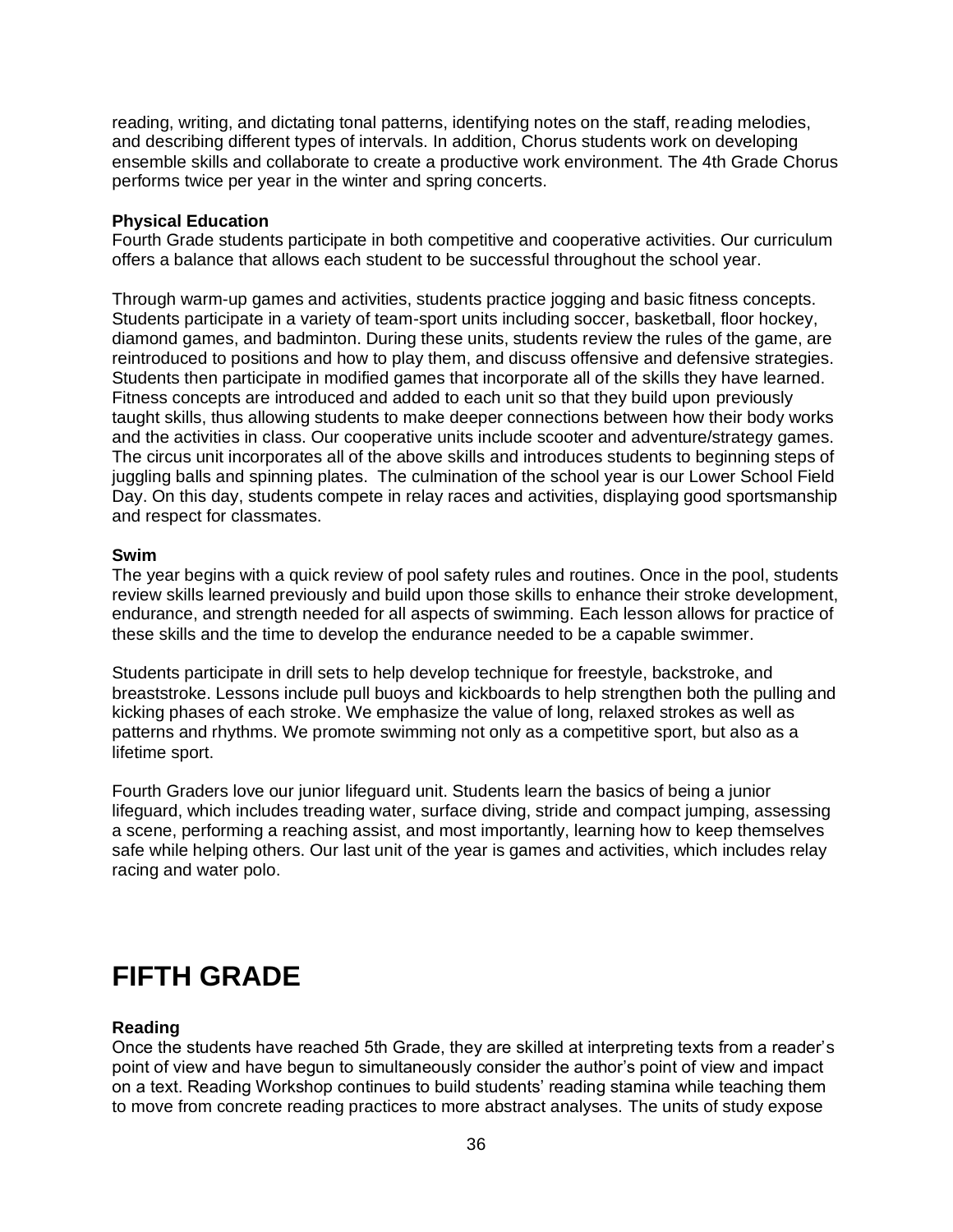them to a variety of fiction and informational genres while giving them the tools they need to navigate more complex structures and examine themes and point of view. Using the workshop model, students listen to a read aloud story that demonstrates comprehension strategies that they then apply to their independent reading lives. Extending their work in 4th Grade, students investigate the ways in which an author uses characters to convey universal themes. This character analysis then becomes a means for understanding the biographical subjects and perspectives in narrative nonfiction. In studying expository and hybrid nonfiction, students examine the different text structures authors use to convey ideas and how writers communicate main ideas and supporting details. Gathering in book clubs for an historical fiction unit, students collectively confront and discuss challenging themes presented in books during a historical time period, while analyzing how authors' perspectives affect style, structure, and other literary elements. Students then read and compare nonfiction text sets, using both articles and opinion pieces, about a debatable issue. During our fantasy unit, students dive into the world of fantasy, analyzing the use of symbols and the struggle between good and evil. At the conclusion of the year, students will use nonfiction texts to support their research in a social studies project.

As the children continue to develop as readers and their stamina builds, they learn to go beyond the concrete storyline and appreciate text on an increasingly abstract level. In their study of various genres, students develop the skills to comprehend increasingly complex texts and to recognize and contemplate the larger ideas communicated through literature. Students learn to summarize the main points of what they have read and use textual evidence to make logical predictions and insightful inferences. As they read, students are able to recognize the structure of a text and to understand the relationship of different parts of the text to each other and to the whole. They identify main ideas and are able to synthesize multiple ideas to arrive at original thought. In addition, students learn to describe the theme or the author's purpose and to cite supporting evidence in their explanations. They are also able to show how an author chooses information and employs a certain style and tone to serve his point of view. Students learn how an author uses specific reasons and evidence to support each idea in a text and precise words to create tone. When reading narratives, students pay special attention to how and why individuals, events, and ideas change. Students learn to compare and integrate information from multiple sources. Throughout the year, students continue to use decoding and context clues to read and understand unfamiliar words.

#### **Writing**

The Writing Workshop aims to teach students to communicate their ideas in a variety of written forms. In all units of study, the students follow the writing process of idea generation, planning, drafting, revising, and editing. They begin the year by writing a personal narrative from another point of view, using descriptive and dramatic details, and now requiring the development of a theme. Turning their focus to nonfiction, students choose a topic of interest to help them create a feature article. Building on their persuasive essay writing skills, students develop a researchbased argument essay on a topic of their choice. Students write a memoir about one event that happened to them at school during their time at the Lower School. Students use their research to help them write a research report on a topic in social studies.

In 5th Grade, students build on their experience writing narratives and research reports to produce more complex and varied compositions. In their narrative writing, students enhance their writing with rich details that enliven the story while also conveying point of view and theme. Research skills take a major role during the year, as students focus on expressing ideas that they support with evidence. In writing opinion pieces, they hone their ability to express a view in a thesis statement and support it with solid reasons and evidence. In addition to printed texts, students independently use technology to conduct research on the Internet. Seeking out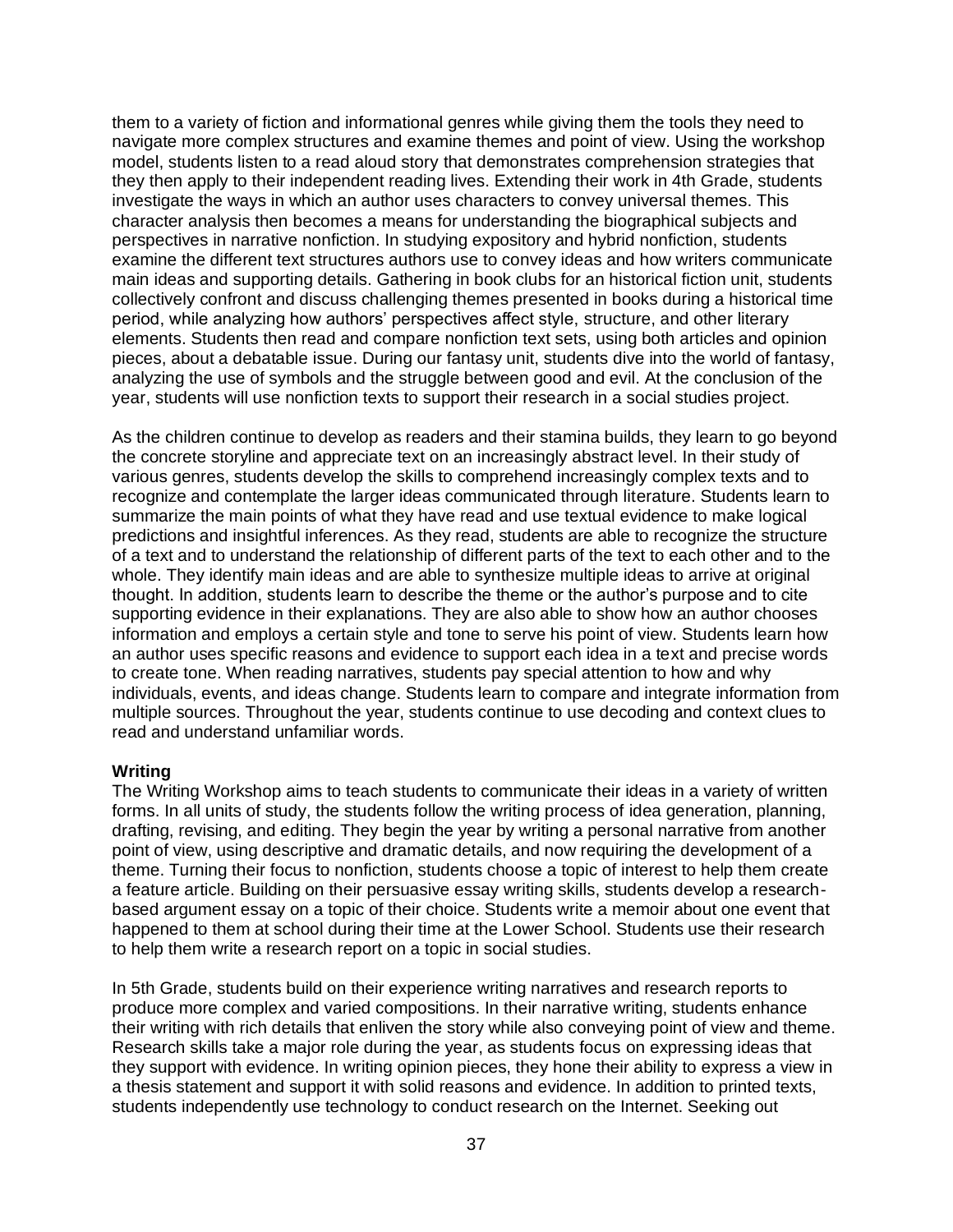multiple sources on a topic, they learn to assess the reliability of each one and work on taking effective notes. Then they either paraphrase or quote the information, always citing their sources. When planning and drafting, students learn to always keep their purpose and audience in mind. Finally, they strengthen the potency and clarity of their writing through revision and editing. They place particular emphasis on sentence fluency, word choice, grammar, punctuation, and spelling.

#### **Mathematics**

Throughout the year, students become fluent with formulas, algorithms, and problem-solving strategies through teamwork and self-exploration. The overarching themes of 5th Grade math include fluency with numbers and numeration, operations and computation, data, measurement, geometry, and algebra. Students develop an understanding of formulas and algorithms to solve problems involving whole numbers, fractions, and decimals using the four operations. Measurement concepts involving data, capacity, area, volume, and coordinate systems, as well as geometry concepts, including finding surface area, perimeter, density, and volume are explored throughout the year. Students are introduced to the concepts of variables and equations.

Students are encouraged to apply a variety of strategies to solve problems as they practice problem-solving skills in independent, small group, and large group configurations. Throughout the course of study, students demonstrate their ability to read and write whole numbers and decimals, identify place value, and use expanded notation. Students also learn multiple strategies to multiply and divide whole numbers, decimals, and fractions. After developing an understanding of fractions, they begin to discover the relationships among fractions, percentiles, decimals, rates, and ratios. Using their knowledge of input and output carts, they solve equations with one variable. Students investigate geometric properties to describe, compare, and classify plane and solid figures and apply formulas to find surface area, circumference, area, and perimeter of shapes.

#### **Social Studies**

During 5th Grade Social Studies, students gain a deeper understanding of the forces that shape countries physically and culturally by researching characteristics of geography and ancient civilizations. The goal is for students to engage in the process of inquiry by exploring the features of civilizations, how they are constructed, and have changed/developed over time to meet the needs of their members. At the start of the year, students will first learn about the principles of geography. This is meant to help students gain an understanding of how civilizations exist and are shaped through elements of the natural world. Students will then deepen their knowledge through analysis of the ancient civilizations: The Stone Ages/Mesopotamia, Ancient Egypt, and Ancient China. Some features that students will use to support their inquiries into ancient civilizations are: how they met the needs and concerns of their members, geography, government structures, job specialization, complex religions, social classes, writing, art, architecture, and public works.

Throughout the year, students will participate in both guided and independent inquiry projects to learn how to ask questions and research to make understandings. During inquiries, students will be challenged to be flexible in their thinking, use systematic writing skills to support their ideas, and carry out self-directed research into topics of interest. To do this, students will construct inquiry proposals, align research tasks to standards, develop artifacts, and create informational presentations. Community and the ability to work together will be a large part of our learning process throughout the year.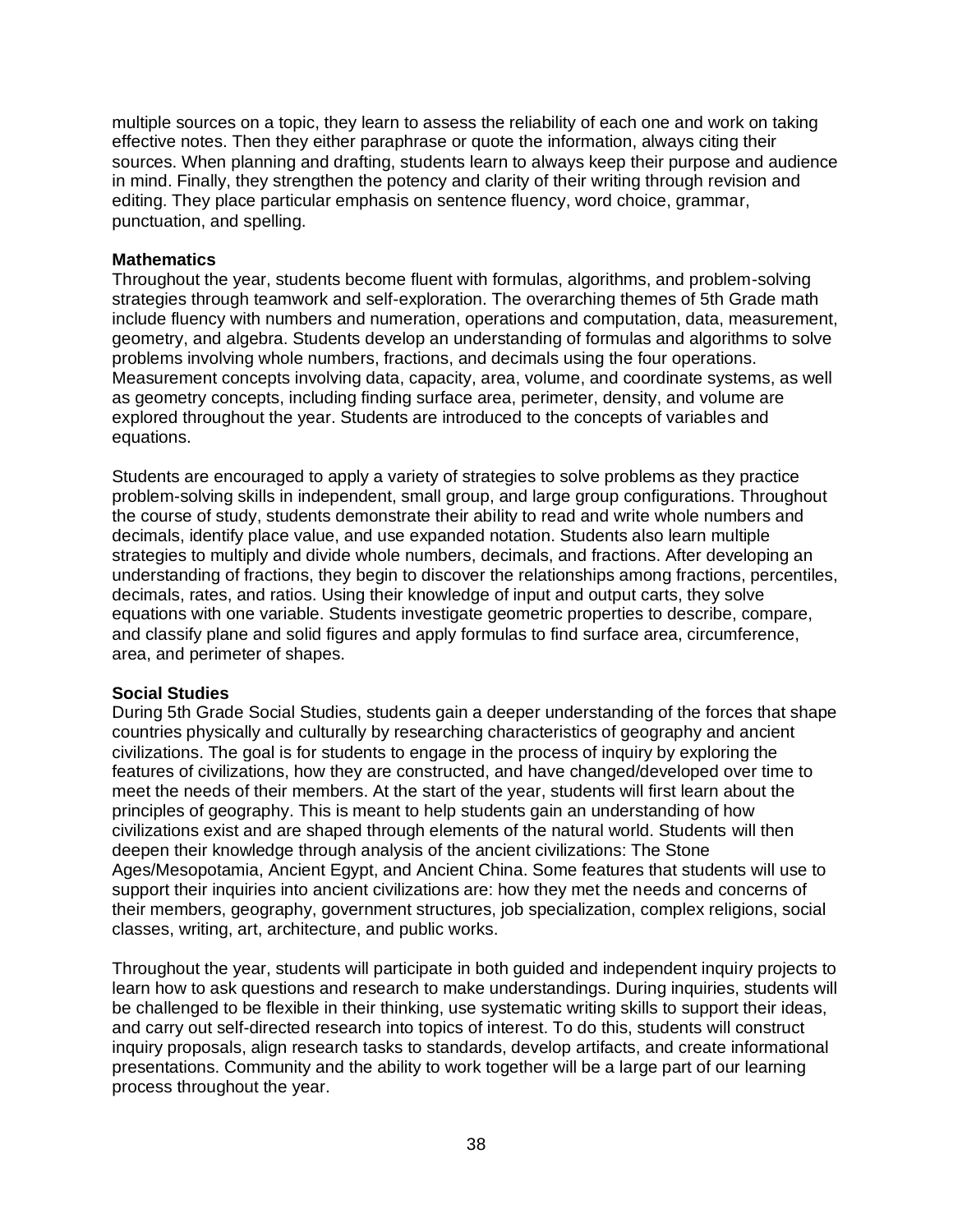#### **Science**

Across the school year, 5th Graders focus on the three domains of science: physical science, earth science, and life science. The three units of study are Mixtures and Solutions, Earth and Sun, and Living Systems. In Mixtures and Solutions, students explore the structure, properties, and interactions of different types of matter. In Earth and Sun, students investigate the relationship between the Earth, Sun, and Moon. Finally, in Living Systems, students discover how living systems interact to continue life on our planet. Throughout each unit, students participate in collaborative, hands-on, and inquiry-based experiments that require students to collect and analyze data to help build theories about each topic. Students are also introduced to the basics of computer coding and 3D printing through various learning activities.

#### **Mandarin**

The main focus of this year is on developing confidence in communicative skills for students, while helping them to advance their reading and writing. Students should feel more comfortable speaking in the target language. As a class, we work on reading and constructing dialogues; interactions and conversations between classmates are encouraged and are part of the classroom experience. Students in 5th Grade think critically comparing customs and mannerisms between the United States and Mandarin-speaking places, as more cultural mannerisms are presented.

#### **Spanish**

Students begin the semester reviewing previous themes and basic verbs and begin to conjugate regular and irregular verbs more accurately while continuing to develop confidence in communication skills and reading comprehension. As students become more familiar with interpreting high frequency structures and vocabulary in various familiar contexts, they develop the skills to consistently write and speak in complete simple sentences. Students continue to regularly practice proficiency-based performance tasks in order to enhance their proficiency in listening, speaking, reading, and writing. Through language study, students also learn about the products, practices, and perspectives of Hispanic countries. In this course, students begin to learn how to use and maintain reference resources and technology tools that help them to be successful in their Spanish studies. Students learn to be culturally sympathetic by studying different Spanish speaking countries and exploring the identities of Spanish speakers through songs, poems, expressions, projects and lifestyles.

#### **French**

In this course, students review and build on previously learned material. Students begin to conjugate regular and irregular verbs more accurately and continue to develop confidence in communication skills. Students are encouraged to take risks in the language so that they may begin to express themselves freely and easily. As students become more familiar with the particular structures, expressions, and vocabulary in various types of conversation, they develop more complex writing and verbal skills to reinforce their communication abilities. Interacting with a partner and participating in a variety of activities in French is the basis for each class meeting. Students also learn about the culture, food, and traditions of people in Francophone-speaking countries using the Internet and by watching interactive-learning series.

#### **Visual Art**

Students in 5th Grade Art are encouraged to develop their ability to create and respond to meaning in visual imagery, to experiment and problem-solve, to express their own ideas and to reflect on their finished work and works in progress.

Our focus in 5th Grade centers around the questions, "what do I stand for?" and "How does art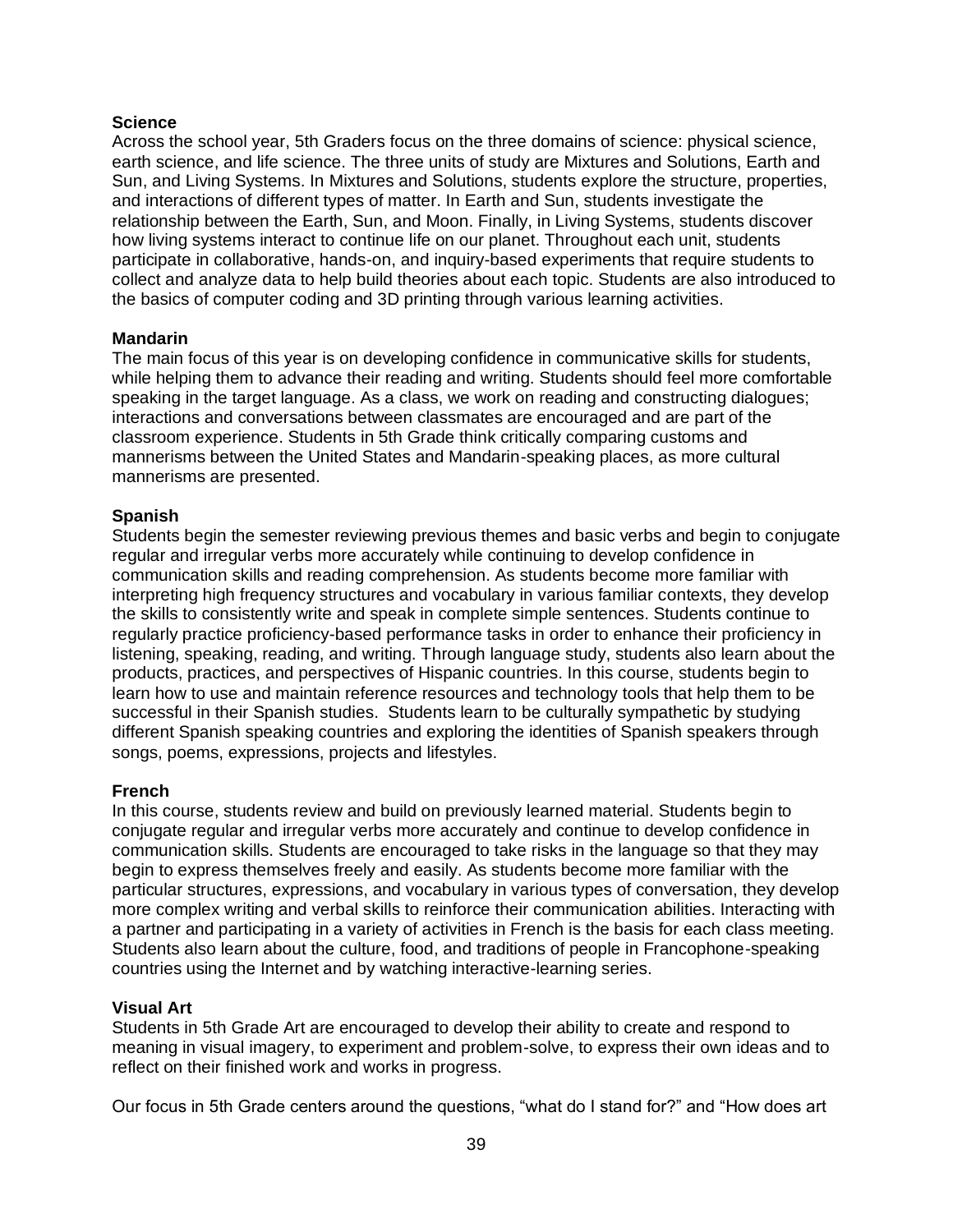relate to community?" The year begins with contemplating identity and artist voice. Students explore works by artists such as Glenn Ligon, and Barbara Kruger. When thinking about community, we explore the quilts of Gee's Bend, and mural works by Diego Rivera, Keith Herring, and Swoon.

Each year the 5th Graders are inspired in different ways and students work out methods to spread art throughout the public spaces of Léman Manhattan. Past projects have included a Matisse inspired paper cut-out mural and hidden sculptures throughout the building.

#### **Music**

Our 5th Grade musicians continue to progress in either Band or Chorus class. Within these ensembles, the students work to refine their musical literacy, musicianship skills, and collaborative skills in preparation for their continued studies in Upper School Music.

While most students in the 5th Grade Band will be second-year players, new students with no experience are also welcome. With differentiated instruction and a commitment to practicing, beginners can be very successful in the 5th Grade Band. Instruments offered for instruction are: flute, oboe, clarinet, saxophone, trumpet, French horn, trombone, euphonium, and percussion. This course encompasses ensemble rehearsals as well as weekly group (no charge) or private (for a fee) lessons.

In this class, students review and reinforce prior musical knowledge and technique through familiar tunes and basic sight-reading. They learn new rhythmic ideas and notes through new scales including Eb Major, and F Major in different patterns. Band members also learn basic conducting patterns in 4/4 time, the terms "up-beat" and "down-beat" in relation to conducting, and the ensemble skill of following the conductor. The students in this class are able to distinguish between melody, harmony, and bass line, and define the role each part plays in music. Fifth Grade Band students also begin to identify tuning problems and their solutions, and discuss how tuning is related to harmony in music. They learn and define different musical styles in preparation for challenging new repertoire. The 5th Grade Band studies and performs grade 1–1.5 concert band literature and performs at least twice per year.

#### **Chorus**

Students continue to develop their vocal range utilizing healthy vocal techniques from their previous year of training. However, new students are welcome in this class regardless of prior choral music experience. With differentiated instruction, beginners can be very successful. In 5th Grade Chorus, students learn new physical warm-ups and more complex vocal warm-up exercises. They strengthen their aural skills by critically assessing their vocal performance as a group and identifying areas for improvement. Students demonstrate the ability to maintain their own independent part while singing in 2-part harmony. They continue to read, write, and dictate tonal patterns, identify notes on the staff, read melodies, and describe different types of advanced intervals.

#### **Physical Education**

Fifth Grade students participate in both competitive and cooperative activities. Our curriculum offers a balance that allows each student to be successful throughout the school year.

Warm-up games and activities allow students to work on basic fitness concepts, both individually or in a small-group setting. Students participate in a variety of team-sport units, which include soccer, basketball, floor hockey, diamond games, and pickle ball. During these units, students review the rules of the game and discuss offensive and defensive strategies.